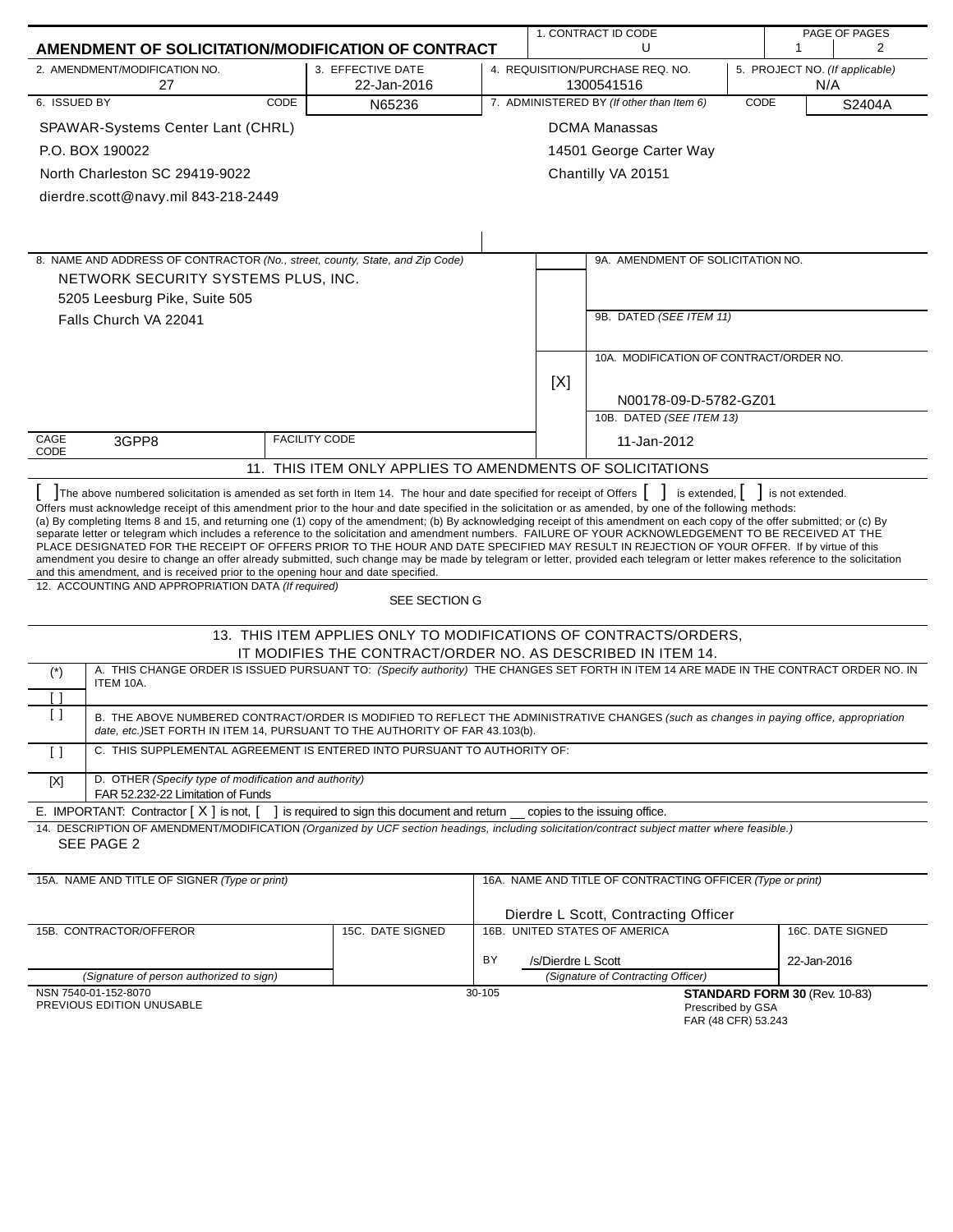| I CONTRACT NO.   | <b>IDELIVERY ORDER NO.</b> | AMENDMENT/MODIFICATION NO. | PAGE   | 'FINAL |
|------------------|----------------------------|----------------------------|--------|--------|
| N00178-09-D-5782 | GZ01                       |                            | 2 of 2 |        |

## **GENERAL INFORMATION**

The purpose of this modification is to add incremental funding in the amount of \$800,000.00. Accordingly, said Task Order is modified as follows: A conformed copy of this Task Order is attached to this modification for informational purposes only.

The Line of Accounting information is hereby changed as follows:

The total amount of funds obligated to the task is hereby increased from \$19,585,884.62 by \$800,000.00 to \$20,385,884.62.

| <b>CLIN/SLIN</b> | Type Of Fund | From $(\$)$ | By $(\$)$  | To $($ math) |
|------------------|--------------|-------------|------------|--------------|
| 400518           | O&MN,N       | 0.00        | 140,000.00 | 140,000.00   |
| 400519           | O&MN,N       | 0.00        | 105,000.00 | 105,000.00   |
| 400520           | O&MN,N       | 0.00        | 500,000.00 | 500,000.00   |
| 600504           | O&MN,N       | 0.00        | 55,000.00  | 55,000.00    |

The total value of the order is hereby increased from \$41,659,557.00 by \$0.00 to \$41,659,557.00.

The Period of Performance of the following line items is hereby changed as follows:

CLIN/SLIN From To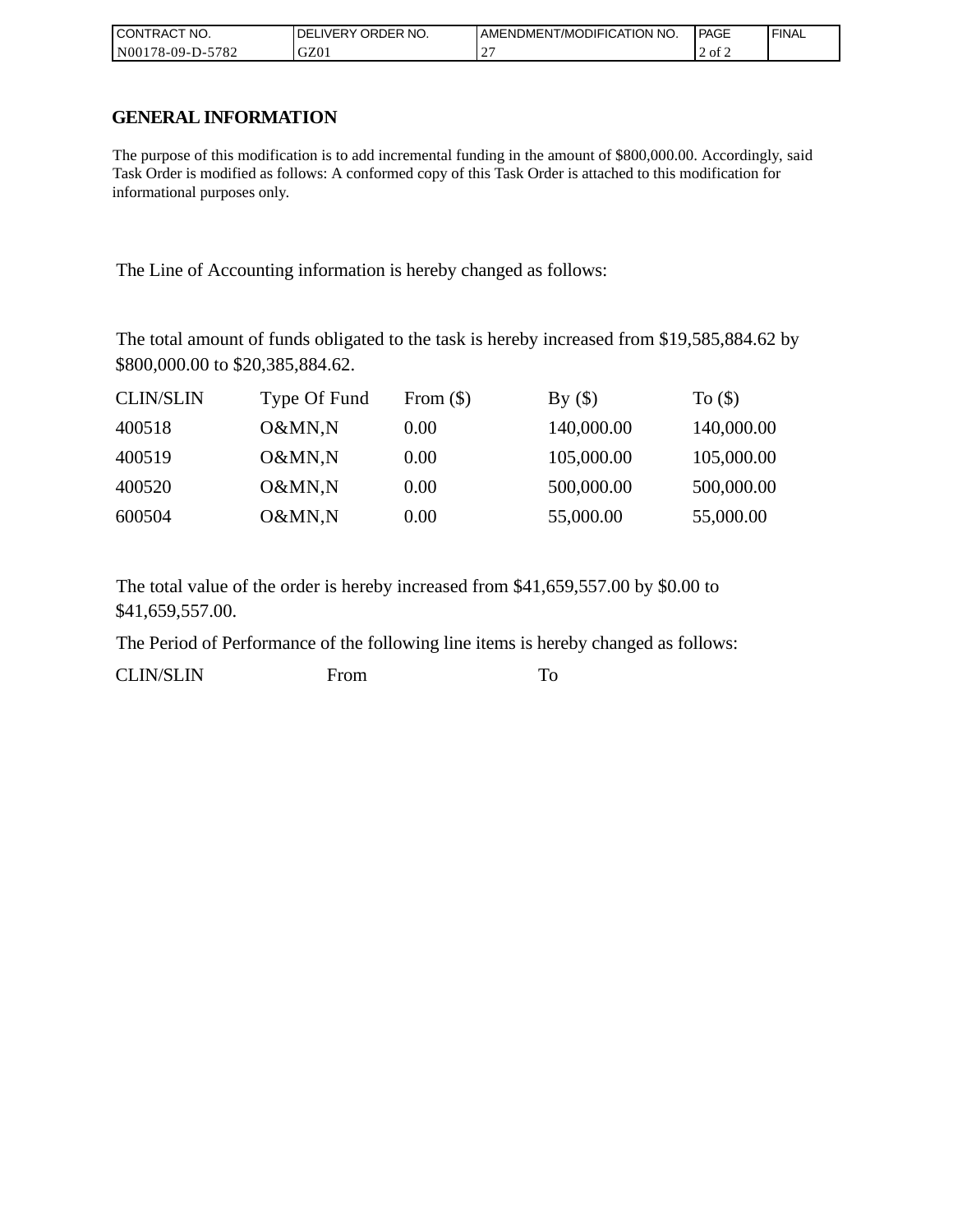| <b>ICON</b><br>°CT NO.<br>∵I RAC            | R NO.<br>JR'<br>≀DE!<br>۱۰ ا | ICATION NO.<br>ODIFIO<br>AME<br>-NDMEN.<br>l /MC | PAGE<br>____ | <b>FINAL</b> |
|---------------------------------------------|------------------------------|--------------------------------------------------|--------------|--------------|
| 5700<br>N <sub>00</sub><br>8-09-D-′<br>ے ہ≀ | GZ0                          | $\sim$<br><b>__</b>                              | -01          |              |

## **SECTION B SUPPLIES OR SERVICES AND PRICES**

CLIN - SUPPLIES OR SERVICES

```
For Cost Type Items:
```

| Item | PSC | Supplies/Services                                                                   |  | Qty Unit Est. Cost | <b>Fixed Fee</b> | CPFF |
|------|-----|-------------------------------------------------------------------------------------|--|--------------------|------------------|------|
| 4001 |     | R425 IA Support (Fund Type - TBD) 1.0 LO \$282,675.35 \$12,324.65 \$295,000.00      |  |                    |                  |      |
|      |     | 400101 R425 ACRN:AA PR 1300239279 (Fund Type -<br>OTHER)                            |  |                    |                  |      |
|      |     | 400102 R425 ACRN:AB PR 1300286595 (Fund Type -<br>OTHER)                            |  |                    |                  |      |
| 4002 |     | R425 IA Support (Fund Type - TBD) 1.0 LO \$7,498,166.00 \$366,636.00 \$7,864,802.00 |  |                    |                  |      |
|      |     | 400201 R425 ACRN: AC PR: 1300298860 (Fund Type<br>- OTHER)                          |  |                    |                  |      |
|      |     | 400202 R425 ACRN: AF PR: 1300319971 (Fund Type<br>- OTHER)                          |  |                    |                  |      |
|      |     | 400203 R425 ACRN: AE PR: 1300332147 (Fund Type<br>- OTHER)                          |  |                    |                  |      |
|      |     | 400204 R425 ACRN: AG PR: 1300354996 (Fund Type<br>$-$ OTHER)                        |  |                    |                  |      |
|      |     | 400205 R425 ACRN: AH PR: 1300354996 (Fund Type<br>$-$ OTHER)                        |  |                    |                  |      |
| 4003 |     | R425 IA Support (Fund Type - TBD) 1.0 LO \$7,672,265.00 \$333,893.00 \$8,006,158.00 |  |                    |                  |      |
|      |     | 400301 R425 ACRN: AJ PR: 1300373150 (Fund Type<br>$-$ OTHER)                        |  |                    |                  |      |
|      |     | 400302 R425 ACRN: AK PR: 1300373150 (Fund Type<br>- OTHER)                          |  |                    |                  |      |
|      |     | 400303 R425 ACRN: AJ PR: 1300373150 (Fund Type<br>- OTHER)                          |  |                    |                  |      |
|      |     | 400304 R425 ACRN: AM PR: 1300394554 (Fund Type<br>- OTHER)                          |  |                    |                  |      |
|      |     | 400305 R425 ACRN AN PR 1300415544 (O&MN, N)                                         |  |                    |                  |      |
|      |     | 400306 R425 ACRN AP PR 1300436371 (O&MN, N)                                         |  |                    |                  |      |
|      |     | 400307 R425 ACRN AQ PR 1300436371 (O&MN, N)                                         |  |                    |                  |      |
| 4004 |     | R425 IA Support (Fund Type - TBD) 1.0 LO \$7,850,571.00 \$341,316.00 \$8,191,887.00 |  |                    |                  |      |
|      |     | 400401 R425 ACRN AR PR1300443439 (O&MN, N)                                          |  |                    |                  |      |
|      |     | 400402 R425 ACRN AS PR1300443439 (O&MN, N)                                          |  |                    |                  |      |
|      |     | 400403 R425 ACRN AT PR1300443439 (O&MN, N)                                          |  |                    |                  |      |
|      |     | 400404 R425 ACRN AU PR 1300447315 (O&MN, N)                                         |  |                    |                  |      |
|      |     | 400405 R425 ACRN AV PR 1300447315 (O&MN, N)                                         |  |                    |                  |      |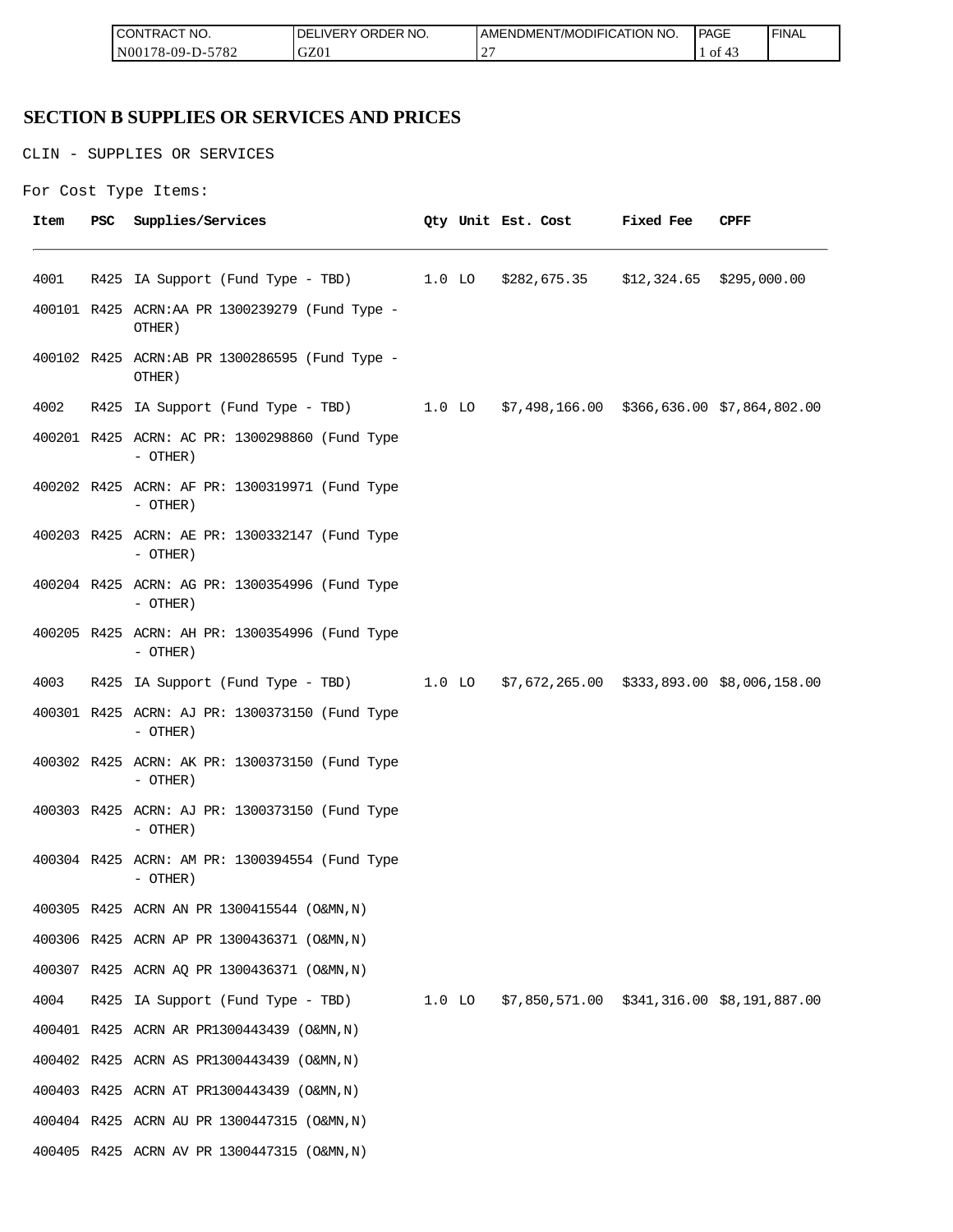| <b>I CONTRACT NO.</b> | LIVERY ORDER NO.<br>DEI | LAMENDMENT/MODIFICATION NO. | <b>PAGE</b> | 'FINAL |
|-----------------------|-------------------------|-----------------------------|-------------|--------|
| N00178-09-D-5782      | GZ01                    | $\sim$<br><u>_</u>          | 2 of        |        |

|      |            | CONTRACT NO.<br>N00178-09-D-5782                                                                                                            | DELIVERY ORDER NO.<br>GZ01 |          | 27 | AMENDMENT/MODIFICATION NO. |                                              | <b>PAGE</b><br>2 of 43 | <b>FINAL</b> |
|------|------------|---------------------------------------------------------------------------------------------------------------------------------------------|----------------------------|----------|----|----------------------------|----------------------------------------------|------------------------|--------------|
| Item | <b>PSC</b> | Supplies/Services                                                                                                                           |                            |          |    | Qty Unit Est. Cost         | Fixed Fee                                    | <b>CPFF</b>            |              |
|      |            | 400406 R425 ACRN AW PR 1300447315 (O&MN, N)                                                                                                 |                            |          |    |                            |                                              |                        |              |
|      |            | 400407 R425 ACRN AX PR 1300481274 (O&MN, N)                                                                                                 |                            |          |    |                            |                                              |                        |              |
|      |            | 400408 R425 ACRN AY PR 1300481274 (O&MN, N)                                                                                                 |                            |          |    |                            |                                              |                        |              |
|      |            | 400409 R425 ACRN AZ PR 1300481274 (O&MN, N)                                                                                                 |                            |          |    |                            |                                              |                        |              |
|      |            | 400410 R425 ACRN BB PR 1300493466 (O&MN, N)                                                                                                 |                            |          |    |                            |                                              |                        |              |
|      |            | 400411 R425 ACRN BC PR 1300493466 (O&MN, N)                                                                                                 |                            |          |    |                            |                                              |                        |              |
|      |            | 400412 R425 ACRN BD PR 1300493466 (O&MN, N)                                                                                                 |                            |          |    |                            |                                              |                        |              |
|      |            | 400413 R425 ACRN BE PR 1300494766 (O&MN, N)                                                                                                 |                            |          |    |                            |                                              |                        |              |
|      |            | 400414 R425 ACRN BF PR1300503112 FUNDING<br>DOC: PRM510760 NWA/BS: 100000986792<br>0060 EXPIRATION DATE: 9/30/2015<br>$($ O&MN, N)          |                            |          |    |                            |                                              |                        |              |
|      |            | 400415 R425 ACRN BG PR1300503112 FUNDING<br>DOC: PRM510785 NWA/BS: 100001054404<br>0060 EXPIRATION DATE: 9/30/2015<br>$($ O&MN, $N$ $)$     |                            |          |    |                            |                                              |                        |              |
|      |            | 400416 R425 ACRN: BH PR1300513212 FUNDING DOC:<br>PRM510771 FUNDS EXPIRATION:<br>9/30/2015 NWA/BS: 100000989184 0060<br>$(0\&MN,N)$         |                            |          |    |                            |                                              |                        |              |
|      |            | 400417 R425 ACRN:BF PR1300513212 FUNDING DOC:<br>PRM510760 FUNDS EXPIRATION:<br>9/30/2015 NWA/BS: 100000986792 0060<br>$($ O&MN, N)         |                            |          |    |                            |                                              |                        |              |
| 4005 |            | R425 IA Support (Fund Type - TBD)                                                                                                           |                            | $1.0$ LO |    |                            | \$15,077,433.88 \$657,376.12 \$15,734,810.00 |                        |              |
|      |            | 400501 R425 ACRN: BD PR1300518572 FUNDING DOC:<br>PRM58810 EXPIRATION OF FUNDS:<br>9/30/2015 NWA/BS: 100000989199 0060<br>$($ O&MN, N)      |                            |          |    |                            |                                              |                        |              |
|      |            | 400502 R425 ACRN: BJ PR1300518572 FUNDING DOC:<br>PRM510772 EXPIRATION OF FUNDS:<br>9/30/2015 NWA/BS: 100000989224 0060<br>$($ O&MN , N $)$ |                            |          |    |                            |                                              |                        |              |
|      |            | 400503 R425 ACRN: BF PR1300518572 FUNDING DOC:<br>PRM510760 EXPIRATION OF FUNDS:<br>9/30/2015 NWA/BS: 100000986792 0060<br>$($ O&MN, N)     |                            |          |    |                            |                                              |                        |              |
|      |            | 400504 R425 ACRN: BK PR1300518572 FUNDING DOC:<br>PRM510762 EXPIRATION OF FUNDS:<br>9/30/2015 NWA/BS: 100000986795 0060<br>$(0\&MN,N)$      |                            |          |    |                            |                                              |                        |              |
|      |            | 400505 R425 ACRN: BL PR1300518572 FUNDING DOC:<br>PRM510768 EXPIRATION OF FUNDS:<br>9/30/2015 NWA/BS: 100001000323 0060                     |                            |          |    |                            |                                              |                        |              |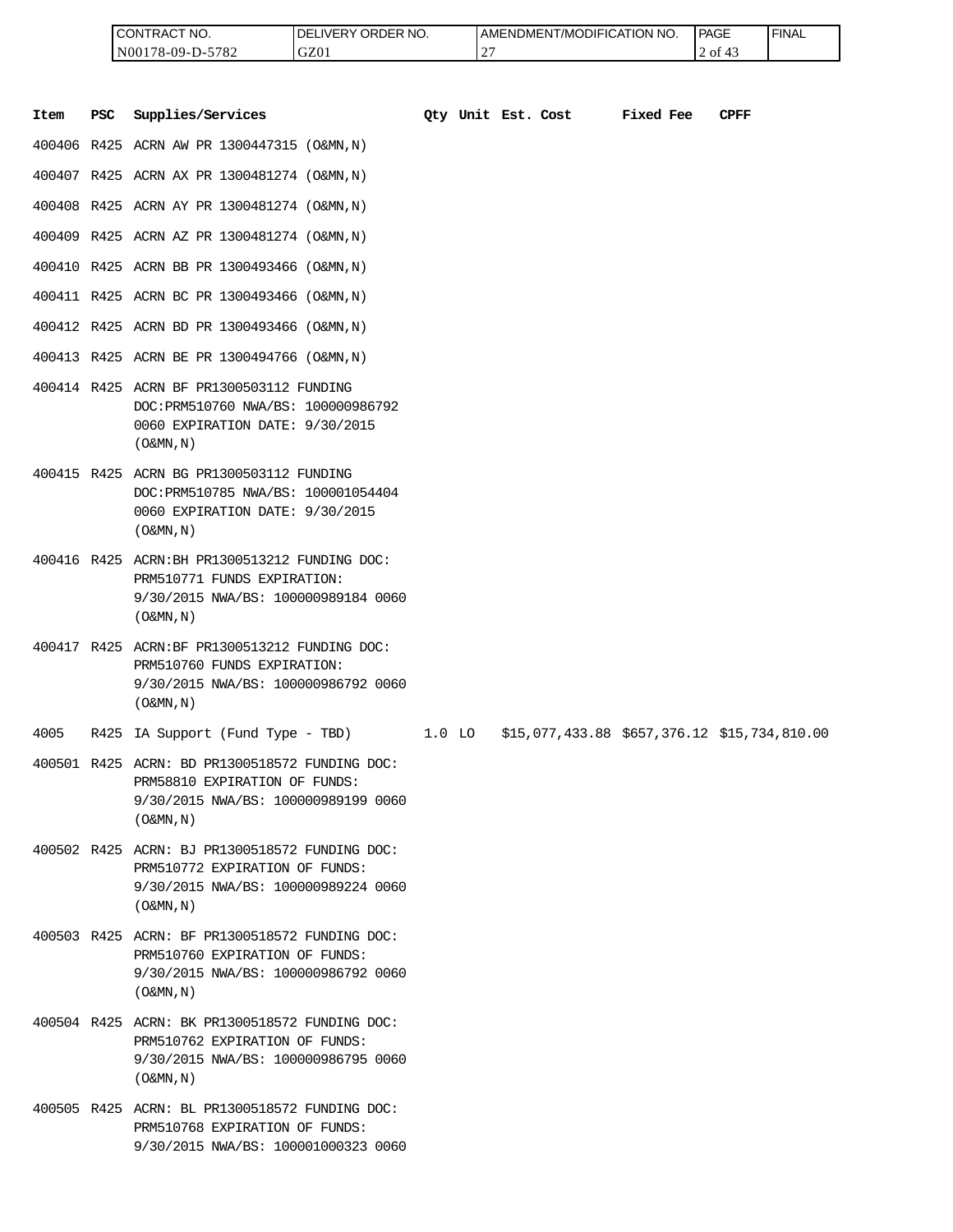| " NO.<br>CON.<br>'I RAC             | ORDER NO.<br>ר.<br>IVEI | AMENDMENT/MODIFICATION NO. | PAGE<br>____ | <b>FINAL</b> |
|-------------------------------------|-------------------------|----------------------------|--------------|--------------|
| 5700<br>N00<br>78-09-.<br>.<br>ے ہ' | GZ0                     | $\sim$<br>∸                | ΟĪ           |              |

| <b>PSC</b><br>Item | Supplies/Services                                                                                                                                               |  | Oty Unit Est. Cost | <b>Fixed Fee</b> | <b>CPFF</b> |
|--------------------|-----------------------------------------------------------------------------------------------------------------------------------------------------------------|--|--------------------|------------------|-------------|
|                    | $($ O&MN, N)                                                                                                                                                    |  |                    |                  |             |
|                    | 400506 R425 ACRN: BM PR1300518572 FUNDING DOC:<br>HT0003510986 EXPIRATION OF FUNDS:<br>9/30/2015 NWA/BS: 100001060851 0060<br>$($ O&MN, $N$ $)$                 |  |                    |                  |             |
|                    | 400507 R425 ACRN: BN PR1300519229 COST CODE:<br>6890151H334Q FUNDING DOC:<br>N6890115RCV0003 NWA/BS:<br>100001020678 0401 (O&MN, N)                             |  |                    |                  |             |
|                    | 400508 R425 ACRN: BP PR1300519229 COST CODE:<br>6156451H303Q FUNDING DOC:<br>N6156415RC09018 NWA/BS:<br>100001072719 0400 (O&MN, N)                             |  |                    |                  |             |
|                    | 400509 R425 ACRN: BN PR1300527919 FUNDING DOC:<br>N6890115RCV0003 FUNDS EXPIRATION:<br>9/30/2015 COST CODE: 6890151H334Q<br>NWA/BS: 100001020678 0401 (O&MN, N) |  |                    |                  |             |
|                    | 400510 R425 ACNR: BQ PR1300520956 FUNDING DOC:<br>HT0003511890 FUNDS EXPIRATION:<br>9/30/2015 NWA/BS: 100000986793 0060<br>$($ O&MN, N)                         |  |                    |                  |             |
|                    | 400511 R425 ACNR: BR PR1300520956 FUNDING DOC:<br>HT0003510989 FUNDS EXPIRATION:<br>9/30/2015 NWA/BS: 100001060852 0060<br>$($ O&MN, $N$ $)$                    |  |                    |                  |             |
|                    | 400512 R425 ACNR: BS PR1300520956 FUNDING DOC:<br>HT0003511892 FUNDS EXPIRATION:<br>9/30/2015 NWA/BS: 100000986796 0060<br>$($ O&MN, $N$ $)$                    |  |                    |                  |             |
|                    | 400513 R425 ACNR: BT PR1300520956 FUNDING DOC:<br>HT0003511713 FUNDS EXPIRATION:<br>9/30/2015 NWA/BS: 100000989225 0060<br>$($ O&MN, N)                         |  |                    |                  |             |
|                    | 400514 R425 ACNR: BU PR1300520956 FUNDING DOC:<br>PRM510766 FUNDS EXPIRATION:<br>9/30/2015 NWA/BS: 100000987052 0060<br>$($ O&MN, N)                            |  |                    |                  |             |
|                    | 400515 R425 ACNR: BV PR1300520956 FUNDING DOC:<br>PRM510911 FUNDS EXPIRATION:<br>9/30/2015 NWA/BS: 100001054759 0060<br>$($ O&MN, N)                            |  |                    |                  |             |
|                    | 400516 R425 ACNR: BH PR1300520956 FUNDING DOC:<br>PRM510771 FUNDS EXPIRATION:<br>9/30/2015 NWA/BS: 100000989184 0060<br>$($ O&MN, N)                            |  |                    |                  |             |
|                    | 400517 R425 ACNR: BW PR1300520956 FUNDING DOC:                                                                                                                  |  |                    |                  |             |

HT0003511157 FUNDS EXPIRATION: 9/30/2015 NWA/BS: 100000987059 0060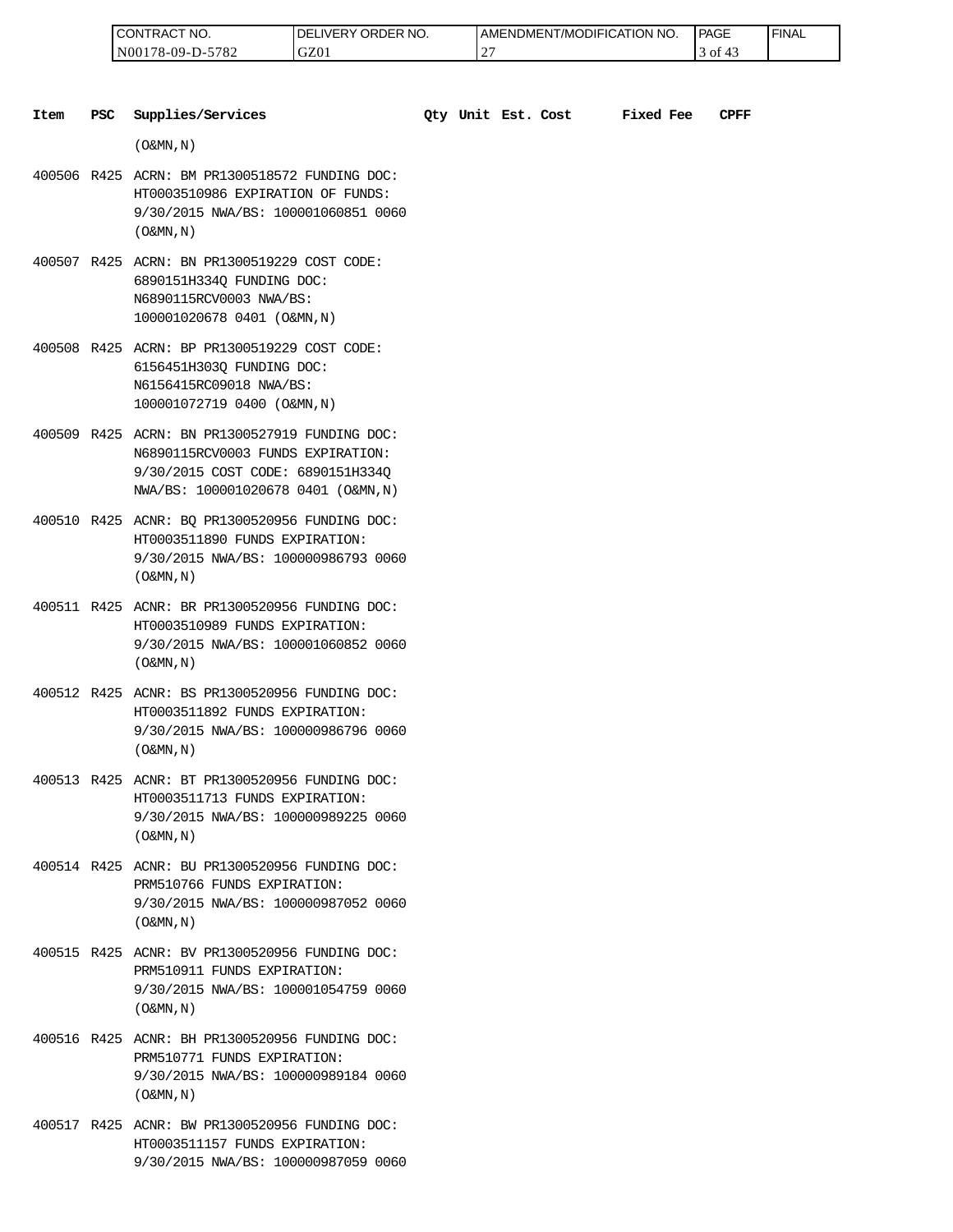| <b>CONTRACT NO.</b> | LIVERY ORDER NO.<br>I DEL | LAMENDMENT/MODIFICATION NO. | <b>PAGE</b> | 'FINAL |
|---------------------|---------------------------|-----------------------------|-------------|--------|
| IN00178-09-D-5782   | GZ01                      | $\sim$<br><b>_</b>          | -01<br>4    |        |

| Item | <b>PSC</b> | Supplies/Services                                                                                                                            | Oty Unit Est. Cost |  | Fixed Fee | <b>CPFF</b> |
|------|------------|----------------------------------------------------------------------------------------------------------------------------------------------|--------------------|--|-----------|-------------|
|      |            | $(0\&MN, N)$                                                                                                                                 |                    |  |           |             |
|      |            | 400518 R425 ACNR: BY PR1300541516 FUNDING DOC:<br>HT0003512377 FUNDS EXPIRATION:<br>9/30/2016 NWA/BS: 100001091456 0060<br>$(0\&MN, N)$      |                    |  |           |             |
|      |            | 400519 R425 ACNR: BZ PR1300541516 FUNDING DOC:<br>HT0003612852 FUNDS EXPIRATION:<br>9/30/2016 NWA/BS: 100001099806 0060<br>$(0\&MN, N)$      |                    |  |           |             |
|      |            | 400520 R425 ACNR: CA PR1300541516 FUNDING DOC:<br>HT0003512349 FUNDS EXPIRATION:<br>9/30/2016 NWA/BS: 100001090127 0060<br>$($ O&MN, $N$ $)$ |                    |  |           |             |

#### For ODC Items:

| Item | <b>PSC</b> | Supplies/Services                                                                                                                      | Qty Unit Est. Cost |              |
|------|------------|----------------------------------------------------------------------------------------------------------------------------------------|--------------------|--------------|
| 6001 |            | R425 IA Support (Fund Type - TBD)                                                                                                      | $1.0$ LO           | \$10,000.00  |
|      |            | 600101 R425 ACRN: AB PR 1300286595 (Fund Type - OTHER)                                                                                 |                    |              |
| 6002 |            | R425 IA Support (Fund Type - TBD)                                                                                                      | $1.0$ LO           | \$313,470.00 |
|      |            | 600201 R425 ACRN: AC PR: 1300298860 (Fund Type - OTHER)                                                                                |                    |              |
|      |            | 600202 R425 ACRN: AH PR: 1300354996 (Fund Type - OTHER)                                                                                |                    |              |
| 6003 |            | R425 IA Support (Fund Type - TBD)                                                                                                      | $1.0$ LO           | \$313,470.00 |
|      |            | 600301 R425 ACRN: AJ PR: 1300373150 (Fund Type - TBD)                                                                                  |                    |              |
|      |            | 600302 R425 ACRN: AP PR:1300436371 (O&MN, N)                                                                                           |                    |              |
| 6004 |            | R425 IA Support (Fund Type - TBD)                                                                                                      | $1.0$ LO           | \$313,470.00 |
|      |            | 600401 R425 ACRN AS PR 1300443439 (O&MN, N)                                                                                            |                    |              |
|      |            | 600402 R425 ACRN AW PR 1300447315 (O&MN, N)                                                                                            |                    |              |
|      |            | 600403 R425 ACRN BA PR 1300481274- Realigned to 400408 AY (O&MN, N)                                                                    |                    |              |
|      |            | 600404 R425 ACRN BE PR 1300494766 (O&MN, N)                                                                                            |                    |              |
| 6005 |            | R425 IA Support (Fund Type - TBD)                                                                                                      | $1.0$ LO           | \$616,490.00 |
|      |            | 600501 R425 ACRN BN: PR 1300519229 COST CODE: 6890151H334Q FUNDING DOC:<br>N6890115RCV0003 NWA/BS: 100001020678 0401 (Fund Type - TBD) |                    |              |
|      |            | 600502 R425 ACRN: BX PR1300520956 FUNDING DOC: PRM510225 FUNDS EXPIRATION:<br>9/30/2015 NWA/BS: 100000987051 0060 (O&MN, N)            |                    |              |
|      |            | 600503 R425 ACRN: BW PR1300520956 FUNDING DOC: HT0003511157 FUNDS EXPIRATION:<br>9/30/2015 NWA/BS: 100000987059 0060 (O&MN,N)          |                    |              |
|      |            | 600504 R425 ACRN: BY PR1300541516 FUNDING DOC: HT0003512377 FUNDS EXPIRATION:<br>9/30/2016 NWA/BS: 100001091456 0060 (O&MN,N)          |                    |              |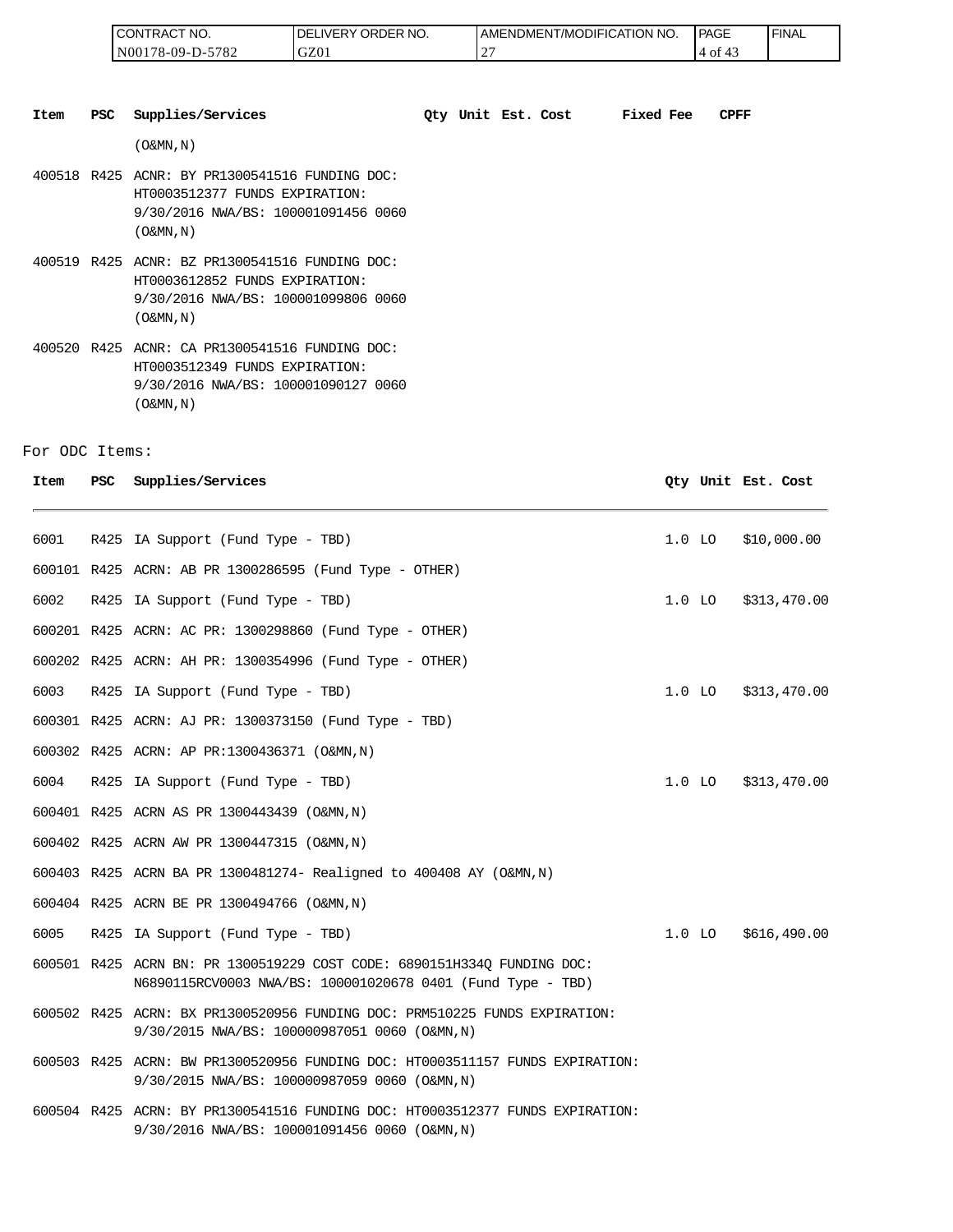| <b>CONTRACT</b><br>" NO. | ORDER NO.<br><b>DELIVERY</b> | <b>I AMENDMENT/MODIFICATION NO.</b> | l PAGE        | ' FINAL |
|--------------------------|------------------------------|-------------------------------------|---------------|---------|
| 5782<br>$N00178-09-D-5$  | GZ01                         | $\bigcap$<br>-                      | וס ל $\sigma$ |         |

#### 5252.216-9204 LEVEL OF EFFORT--FEE ADJUSTMENT FORMULA (MAR 1994)

(a) Subject to the provisions of the "Limitation of Cost" or "Limitation of Funds" clause (whichever is applicable to this contract), it is hereby understood and agreed that the fixed fee is based upon the Contractor providing the following number of staff-hours of direct labor, hereinafter referred to as X, at the estimated cost and during the term of this contract specified elsewhere herein:

Total Staff-Hours (X)\* Total Prime Staff-Hours

Fixed Fee\*\*\*(inclusive of Prime and any proposed Subcontractor(s))

| <b>Base Period</b> |  |
|--------------------|--|
|                    |  |
|                    |  |
|                    |  |
|                    |  |
|                    |  |

\*\*Contractor is to identify basis for fixed fee amount: \_\_\_ Prime Hours Only \_\_\_ Total Staff-Hours

The Contractor agrees to provide the total level of effort specified above in performance of work described in Sections "B" and "C" of this contract.

(b) Of the total staff-hours of direct labor set forth above, it is estimated that \_\_ staff-hours are competitive time (uncompensated overtime). Competitive time (uncompensated overtime) is defined as hours provided by personnel in excess of 40 hours per week without additional compensation for such excess work. All other effort is defined as compensated effort. If no amount is indicated in the first sentence of this paragraph, competitive time (uncompensated overtime) effort performed by the contractor shall not be counted in fulfillment of the level of effort obligations under this contract.

(c) Effort performed in fulfilling the total level of effort obligations specified above shall only include effort performed in direct support of this contract and shall not include time and effort expended on such things as local travel from an employee's residence to their usual work location, uncompensated effort while on travel status, truncated lunch periods, or other time and effort which does not have a specific and direct contribution to the tasks described in Section B.

(d) It is understood and agreed that various conditions may exist prior to or upon expiration of the term of the contract, with regard to the expenditure of labor staff-hours and/or costs thereunder which may require adjustment to the aggregate fixed fee. The following actions shall be dictated by the existence of said conditions:

(1) If the Contractor has provided not more than 105% of X or not less than 95% of X, within the estimated cost, and at the term of the contract, then the fee shall remain as set forth in Section B.

(2) If the Contractor has provided X-staff-hours, within the term, and has not exceeded the estimated cost then the Contracting Officer may require the Contractor to continue performance until the expiration of the term, or until the expenditure of the estimated cost of the contract except that, in the case of any items or tasks funded with O&MN funds, performance shall not extend beyond 30 September. In no event shall the Contractor be required to provide more than 105% of X within the term and estimated cost of this contract. The fee shall remain as set forth in Section B.

(3) If the Contractor expends the estimated cost of the contract, during the term of the contract and has provided less than X staff-hours, the Government may require the Contractor to continue performance, by providing cost growth funding, without adjusting the fixed fee, until such time as the Contractor has provided X staff-hours.

(4) If the Contracting Officer does not elect to exercise the Government's rights as set forth in paragraph  $(d)(2)$  and  $(d)(3)$ above, and the Contractor has not expended more than 95% of X staff-hours, the fixed fee shall be equitably adjusted downward to reflect the diminution of work. The total fee due the contractor shall be adjusted so as to be in direct proportion to the number of direct hours utilized in the same ration of fee to the estimated total hours then set forth in the contract.

(5) Nothing herein contained shall, in any way, abrogate the Contractor's responsibilities, and/or the Government's rights within the terms of the contract provision entitled "Limitation of Cost" or "Limitation of Funds" as they shall apply throughout the term of the contract, based upon the total amount of funding allotted to the contract during its specified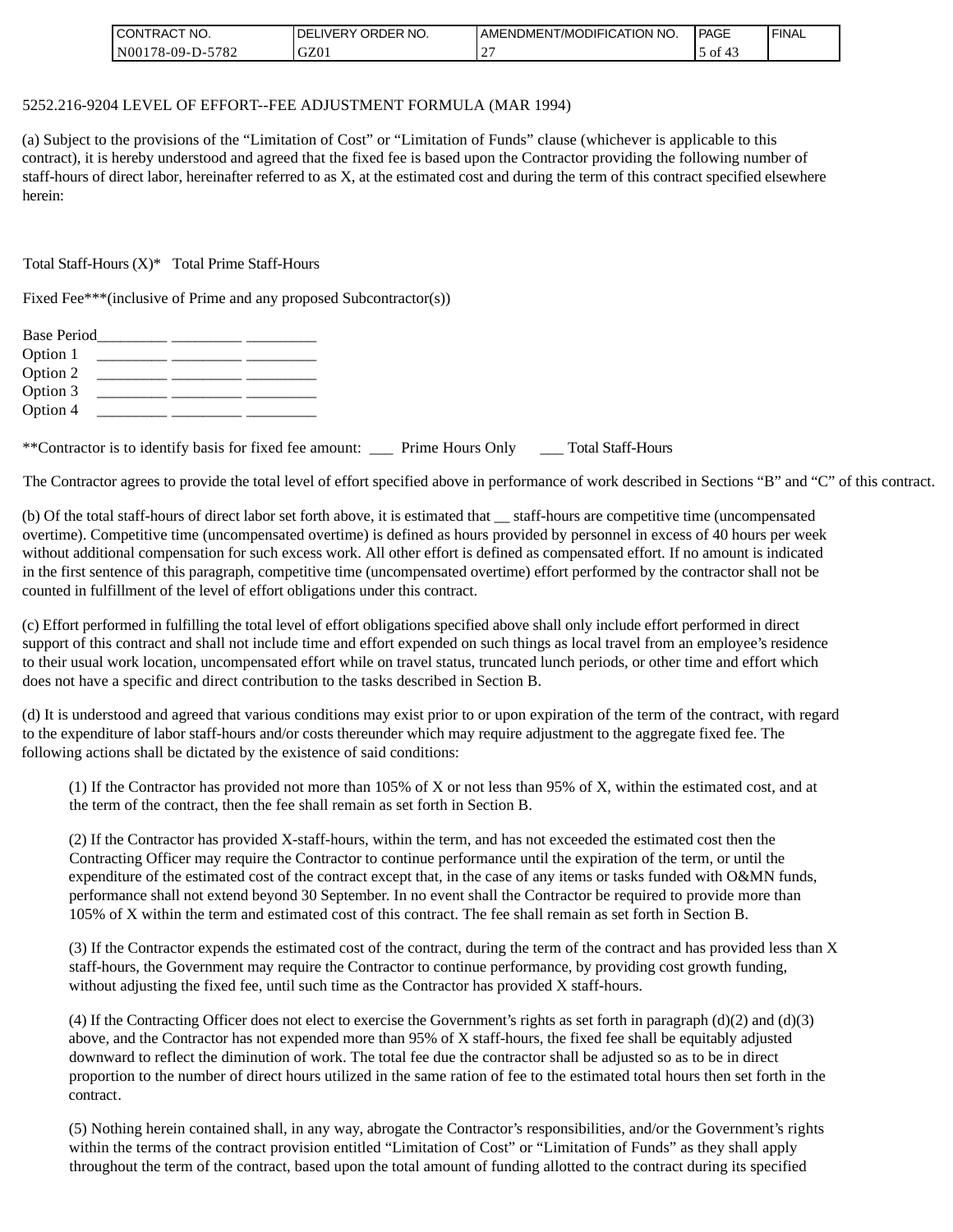| <b>I CONTRACT NO.</b>        | NO.<br>' ORDER<br><b>DELIVERY</b> | AMENDMENT/MODIFICATION NO. | PAGE      | <b>I FINAL</b> |
|------------------------------|-----------------------------------|----------------------------|-----------|----------------|
| 5782<br>N001<br>$178-09-D$ - | GZ01                              |                            | 6 of<br>∸ |                |

term.

(e) Within 45 days after completion of the work under each separately identified period of performance hereunder, the Contractor shall submit the following information in writing to the Contracting Officer with copies to the cognizant Contract Administration Office and DCAA office to which vouchers are submitted:

(1) The total number of staff-hours of direct labor expended during the applicable period.

(2) A breakdown of this total showing the number of staff-hours expended in each direct labor classification and associated direct and indirect costs.

(3) A breakdown of other costs incurred.

(4) The Contractor's estimate of the total allowable cost incurred under the contract for the period.

In the case of a cost under-run, the Contractor shall submit the following information in addition to that required above:

(5) The amount by which the estimated cost of this contract may be reduced to recover excess funds and the total amount of staff-hours not expended, if any.

(6) A calculation of the appropriate fee reduction in accordance with this clause.

All submissions required by this paragraph shall separately identify subcontractor information, if any.

### **ADDITIONAL SLINS**

Additional SLINs will be unilaterally created by the Contracting Officer during performance of this Task Order to accommodate the multiple types of funds that will be used under this order.

## **LIMITATION OF LIABILITY – INCREMENTAL FUNDING**

CLINs 4001 & 6001 are incrementally funded and the amount currently available for payment hereunder is limited to **\$305,000.00**. It is estimated that these funds will cover the cost of performance through **10 January 2013**. Subject to the provisions of the clause entitled "Limitation of Funds" (APR 94) (FAR 52.232-22) of the general provisions of this contract, no legal liability on the part of the Government for payment in excess of **\$305,000.00** shall arise unless additional funds are made available and are incorporated as a modification to the delivery order.

|             | <b>CPFF</b>        | <b>PREVIOUSLY</b> | <b>THIS</b>   | <b>TOTAL</b>  | <b>UNFUNDED</b> |
|-------------|--------------------|-------------------|---------------|---------------|-----------------|
| <b>CLIN</b> | $NTE*$             | <b>FUNDED</b>     | <b>ACTION</b> | <b>FUNDED</b> | <b>BALANCE</b>  |
| 4001        | \$295,000.00       | \$0.00            | \$0.00        | \$295,000.00  | \$0.00          |
| 6001        | \$10,000.00        | \$0.00            | \$0.00        | \$10,000.00   | \$0.00          |
|             | TOTAL \$305,000.00 | \$0.00            | \$0.00        | \$305,000.00  | \$0.00          |

\*\*\*\*\*\*\*\*\*\*\*\*\*\*\*\*\*\*\*\*\*\*\*\*\*\*\*\*\*\*\*\*\*\*\*\*\*\*\*\*\*\*\*\*\*\*\*\*\*\*\*\*\*\*\*\*\*\*\*\*\*\*\*\*\*\*\*\*\*\*\*\*\*\*\*\*\*\*\*\*\*\*\*\*\*\*\*\*\*\*\*\*\*\*\*\*\*\*\*\*\*\*\*\*\* \*\*\*\*\*\*\*\*\*\*\*\*\*\*\*\*\*\*\*

CLINs 4002 & 6002 are incrementally funded and the amount currently available for payment hereunder is limited to **\$2,622,844.34**. It is estimated that these funds will cover the cost of performance through **10 September 2013**. Subject to the provisions of the clause entitled "Limitation of Funds" (APR 94) (FAR 52.232-22) of the general provisions of this contract, no legal liability on the part of the Government for payment in excess of **\$2,622,844.34** shall arise unless additional funds are made available and are CONTRACT IDENTIFY CONTRACT INTELLERTY AND (CONTRACT UNITS 43.6 you be a modification in writing to the CONTRACT AND stable about a stand but the following information in writing to the Contract and DCAA office to which vo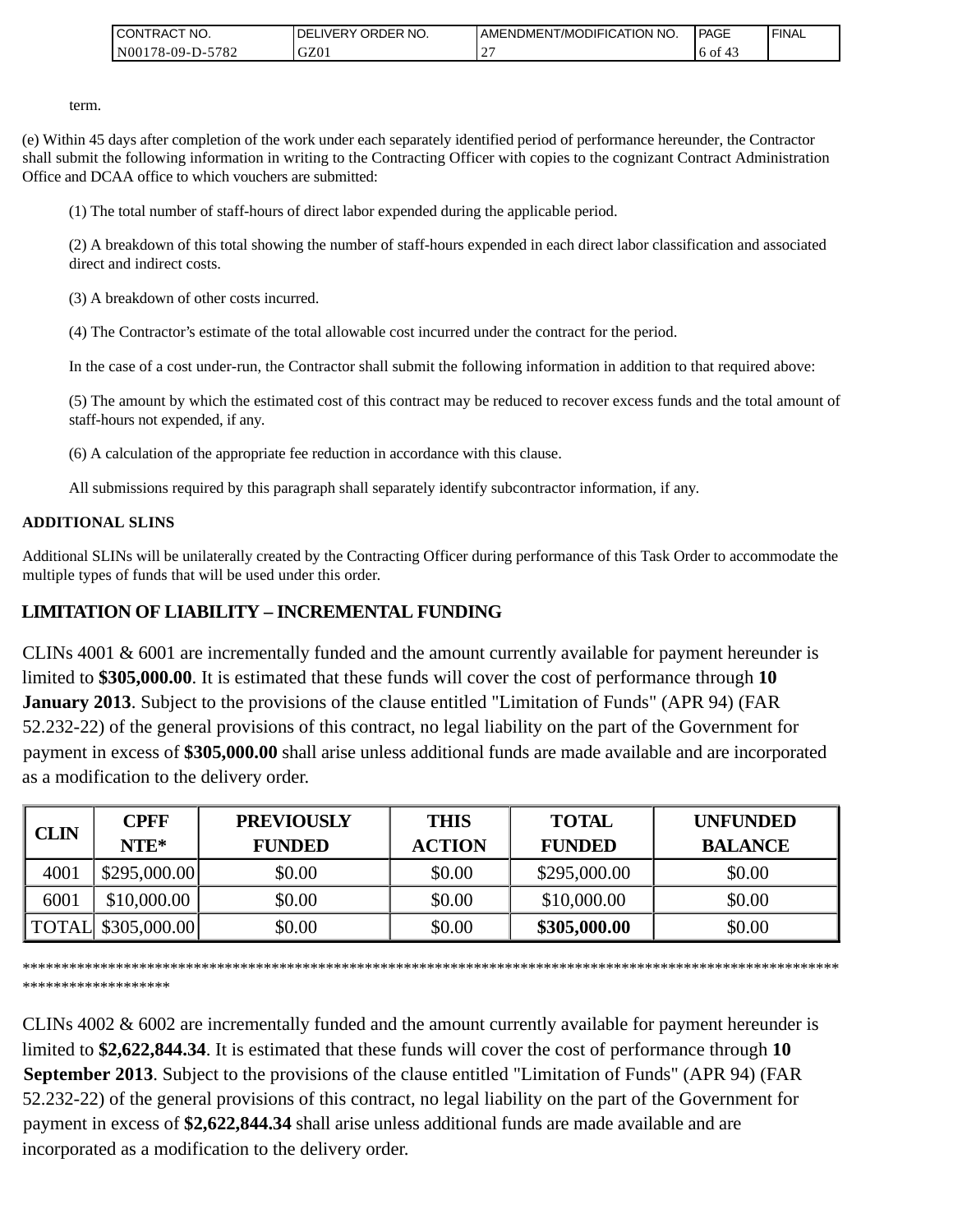| 'NO.<br>CONTRAC <sub>1</sub> | NO.<br><b>ORDER</b><br>DEI<br>_IVERY · | <b>NO</b><br><b>T/MODIFICATION</b><br>AMENDMENT | <b>IPAGE</b> | ' FINAL |
|------------------------------|----------------------------------------|-------------------------------------------------|--------------|---------|
| 5782<br>$NO0178-09-D-2$      | GZ01                                   | $\sim$<br><u>۔</u>                              | of<br>≖      |         |

| <b>CLIN</b> | <b>CPFF NTE*</b>                     | <b>PREVIOUSLY</b><br><b>FUNDED</b> | <b>THIS</b><br><b>ACTION</b> | <b>TOTAL</b><br><b>FUNDED</b> | <b>UNFUNDED</b><br><b>BALANCE</b> |
|-------------|--------------------------------------|------------------------------------|------------------------------|-------------------------------|-----------------------------------|
| 4002        | \$7,864,802.00                       | \$0.00                             | \$0.00                       | \$2,597,844.34                | \$5,266,957.66                    |
| 6002        | \$313,470.00                         | \$0.00                             | \$0.00                       | \$25,000.00                   | \$288,470.00                      |
|             | $\vert$ TOTAL $\vert$ \$8,178,272.00 | \$0.00                             | \$0.00                       | \$2,622,844.34                | \$5,555,427.66                    |

\*\*\*\*\*\*\*\*\*\*\*\*\*\*\*\*\*\*\*\*\*\*\*\*\*\*\*\*\*\*\*\*\*\*\*\*\*\*\*\*\*\*\*\*\*\*\*\*\*\*\*\*\*\*\*\*\*\*\*\*\*\*\*\*\*\*\*\*\*\*\*\*\*\*\*\*\*\*\*\*\*\*\*\*\*\*\*\*\*\*\*\*\*\*\*\*\*\*\*\*\*\*\*\*\*

\*\*\*\*\*\*\*\*\*\*\*\*\*\*\*\*\*\*\*

\*\*\*\*\*\*\*\*\*\*\*\*\*\*\*\*\*\*\*

CLINs 4003 & 6003 are incrementally funded and the amount currently available for payment hereunder is limited to **\$3,072,215.99**. It is estimated that these funds will cover the cost of performance through 10 September 2014. Subject to the provisions of the clause entitled "Limitation of Funds" (APR 94) (FAR 52.232-22) of the general provisions of this contract, no legal liability on the part of the Government for payment in excess of **\$3,072,215.99** shall arise unless additional funds are made available and are incorporated as a modification to the delivery order.

|      | <b>CPFF NTE*</b>     | <b>PREVIOUSLY</b> | <b>THIS</b>   | <b>TOTAL</b>   | <b>UNFUNDED</b> |
|------|----------------------|-------------------|---------------|----------------|-----------------|
|      | <b>CLIN</b>          | <b>FUNDED</b>     | <b>ACTION</b> | <b>FUNDED</b>  | <b>BALANCE</b>  |
| 4003 | \$8,006,158.00       | \$532,000.00      | \$0.00        | \$3,062,000.00 | \$4,944,158.00  |
| 6003 | \$313,470.00         | \$1,000.00        | \$0.00        | \$10,215.99    | \$303,254.01    |
|      | TOTAL \$8,319,628.00 | \$533,000.00      | \$0.00        | \$3,072,215.99 | \$5,247,412.01  |

\*\*\*\*\*\*\*\*\*\*\*\*\*\*\*\*\*\*\*\*\*\*\*\*\*\*\*\*\*\*\*\*\*\*\*\*\*\*\*\*\*\*\*\*\*\*\*\*\*\*\*\*\*\*\*\*\*\*\*\*\*\*\*\*\*\*\*\*\*\*\*\*\*\*\*\*\*\*\*\*\*\*\*\*\*\*\*\*\*\*\*\*\*\*\*\*\*\*\*\*\*\*\*\*\* \*\*\*\*\*\*\*\*\*\*\*\*\*\*\*\*\*\*\*

CLINs 4004 & 6004 are incrementally funded and the amount currently available for payment hereunder is limited to **\$5,096,967.37**. It is estimated that these funds will cover the cost of performance through **10 September 2015**. Subject to the provisions of the clause entitled "Limitation of Funds" (APR 94) (FAR 52.232-22) of the general provisions of this contract, no legal liability on the part of the Government for payment in excess of **\$5,096,967.37** shall arise unless additional funds are made available and are incorporated as a modification to the delivery order.

| <b>CPFF NTE*</b> |                      | <b>PREVIOUSLY</b> | <b>THIS</b>    | <b>TOTAL</b>   | <b>UNFUNDED</b> |
|------------------|----------------------|-------------------|----------------|----------------|-----------------|
| <b>CLIN</b>      |                      | <b>FUNDED</b>     | <b>ACTION</b>  | <b>FUNDED</b>  | <b>BALANCE</b>  |
| 4004             | \$8,191,887.00       | \$4,671,967.37    | \$410,000.00   | \$5,081,967.37 | \$3,109,919.63  |
| 6004             | \$313,470.00         | \$20,000.00       | $-$ \$5,000.00 | \$15,000.00    | \$298,470.00    |
|                  | TOTAL \$8,505,357.00 | \$4,691,967.37    | \$405,000.00   | \$5,096,967.37 | \$3,408,389.63  |

\*\*\*\*\*\*\*\*\*\*\*\*\*\*\*\*\*\*\*\*\*\*\*\*\*\*\*\*\*\*\*\*\*\*\*\*\*\*\*\*\*\*\*\*\*\*\*\*\*\*\*\*\*\*\*\*\*\*\*\*\*\*\*\*\*\*\*\*\*\*\*\*\*\*\*\*\*\*\*\*\*\*\*\*\*\*\*\*\*\*\*\*\*\*\*\*\*\*\*\*\*\*\*\*\*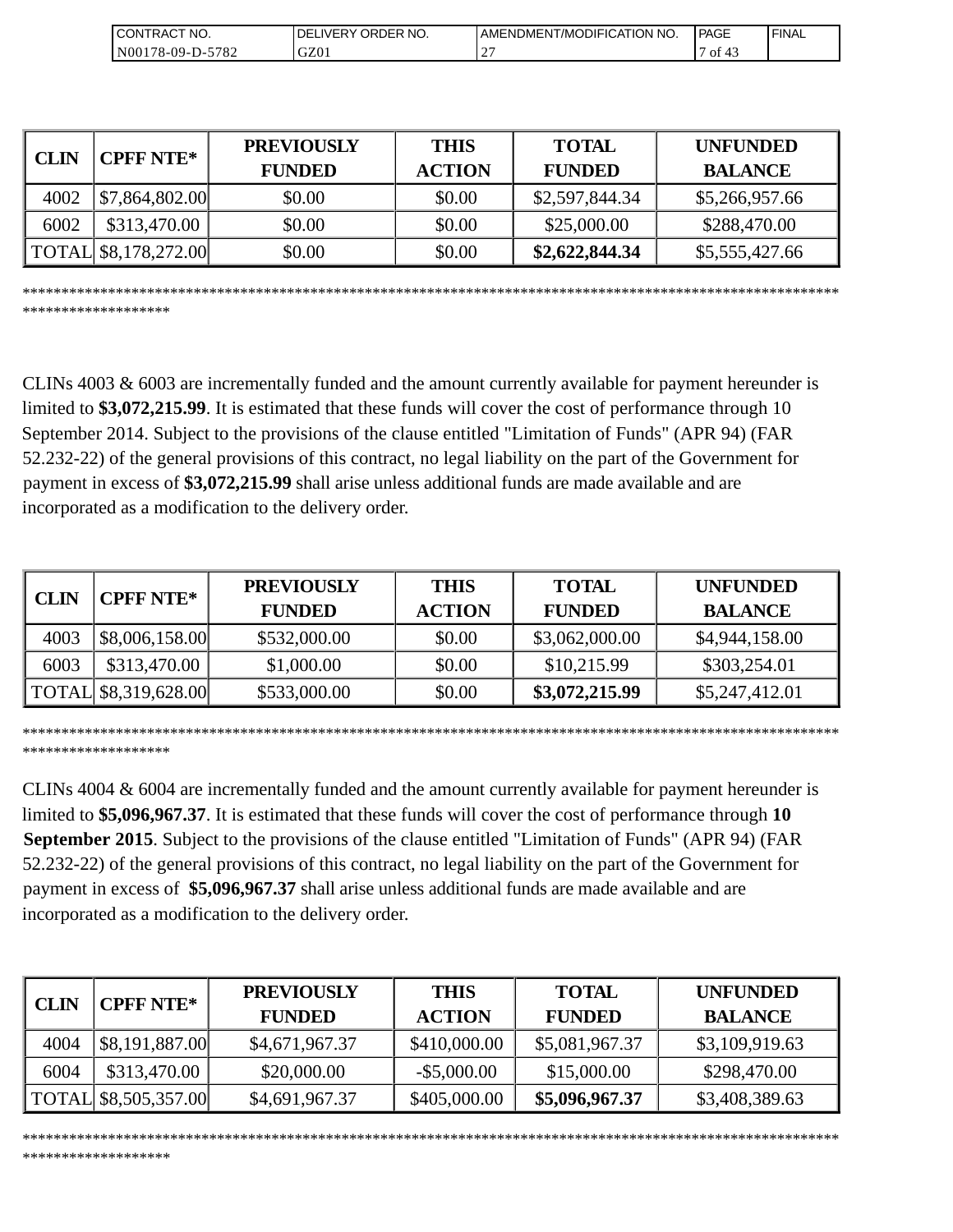| <b>CONTRACT NO.</b>                    | NO.<br>' ORDER<br><b>DELIVERY</b> | AMENDMENT/MODIFICATION NO. | l PAGE | ' FINAL |
|----------------------------------------|-----------------------------------|----------------------------|--------|---------|
| N00 <sub>1</sub><br>-5782<br>78-09-D-5 | GZ01                              |                            | 8 of   |         |

CLINs 4005 & 6005 are incrementally funded and the amount currently available for payment hereunder is limited to **\$9,288,856.92**. It is estimated that these funds will cover the cost of performance **11 September 2015 through 10 September 2016**. Subject to the provisions of the clause entitled "Limitation of Funds" (APR 94) (FAR 52.232-22) of the general provisions of this contract, no legal liability on the part of the Government for payment in excess of **\$9,288,856.92** shall arise unless additional funds are made available and are incorporated as a modification to the delivery order.

|             | <b>CPFF NTE*</b>        | <b>PREVIOUSLY</b> | <b>THIS</b>   | <b>TOTAL</b>   | <b>UNFUNDED</b> |
|-------------|-------------------------|-------------------|---------------|----------------|-----------------|
| <b>CLIN</b> |                         | <b>FUNDED</b>     | <b>ACTION</b> | <b>FUNDED</b>  | <b>BALANCE</b>  |
| 4005        | $\vert$ \$15,734,810.00 | \$8,388,223.92    | \$745,000.00  | \$9,133,223.92 | \$6,601,586.08  |
| 6005        | 616,490.00              | \$100,633.00      | \$55,000.00   | \$155,633.00   | \$460,857.00    |
|             | TOTAL \$16,351,300.00   | \$8,488,856.92    | \$800,000.00  | \$9,288,856.92 | \$7,062,443.08  |

### **PR: 1300518572**

Funding Documents: PRM58810, PRM510772, PRM510760, PRM510762, PRM510768, HT0003510986

Expiration of Funds: All Funds expire on 9/30/2015

### **PR: 1300519229**

Funding Documents: N6890115RCV0003, N6156415RC09018

Expiration of Funds: 9/30/2015

### **PR: 13005527919**

Funding Documents: N6890115RCV0003

Expiration of Funds: 9/30/2015

This document provides funding for a severable service contract that crosses fiscal years in compliance with 10 U.S. Code 2410 (a). Therefore, this period of performance may not exceed September 22, 2016.

\*One year from start date\*

#### **PR: 1300520956**

Funding Documents: HT0003511890, HT003510989, HT003511892, HT003511713, HT0003511157, PRM510225, PRM510766, PRM510911, PRM510771

Expiration of Funds: 9/30/2015

This document provides funding for a severable service contract that crosses fiscal years in compliance with 10 U.S. Code 2410 (a). Therefore, this period of performance may not exceed September 25, 2016.

#### **PR: 1300541516**

Funding Documents: HT0003512377, HT0003612852, HT0003512349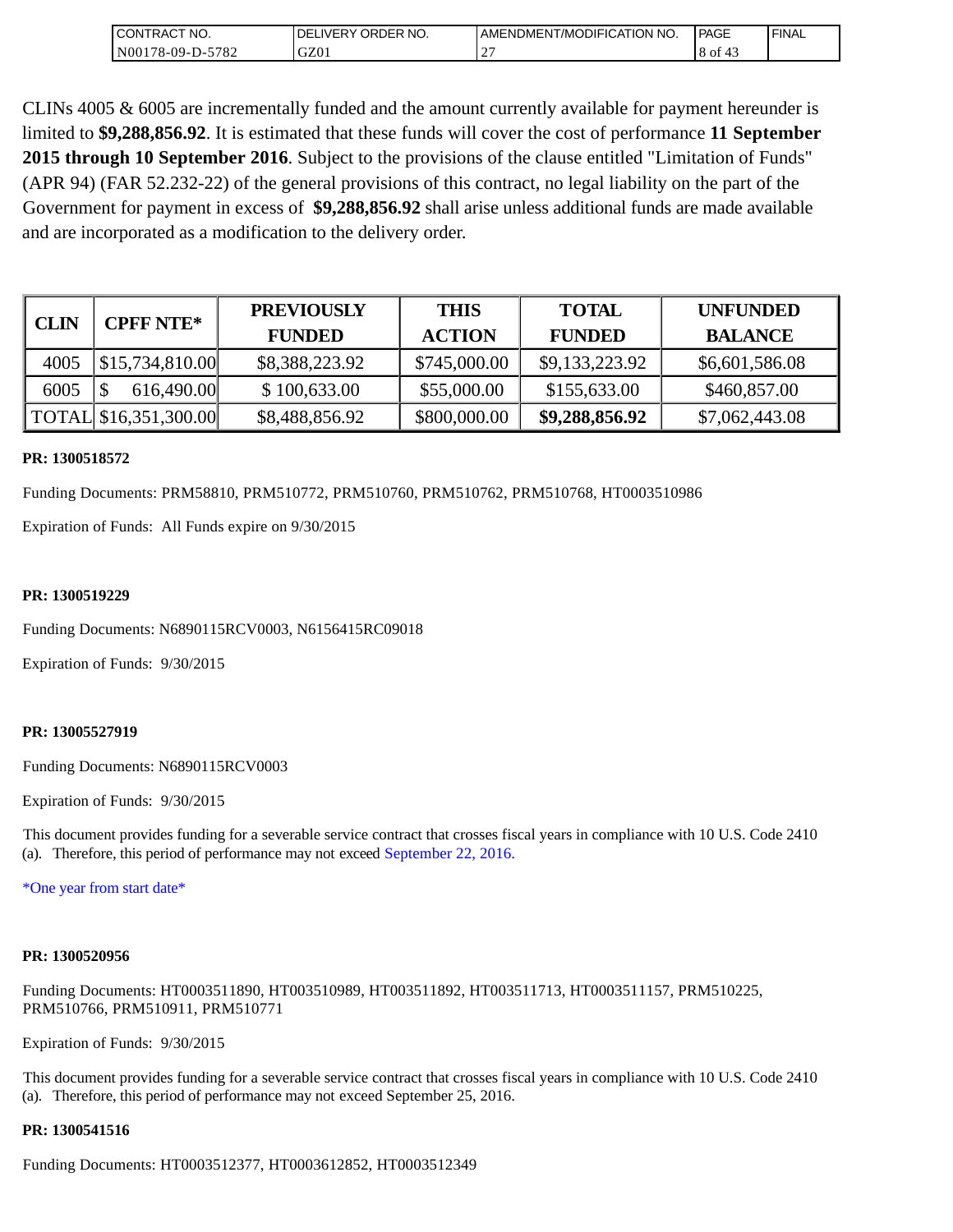| 'NO.<br>UON!"<br>'I RAL                                                             | RDER NO.<br>٦F<br>эĸ<br>IVER Y | <b>ATION</b><br>` <b>'</b> ODIFICA`I ⊾<br>' NO.<br>AMENL<br>DMENT/MO | PAGE    | <b>FINAL</b> |
|-------------------------------------------------------------------------------------|--------------------------------|----------------------------------------------------------------------|---------|--------------|
| $F = \Omega$<br>N <sub>00</sub><br>$09 -$<br>78-05<br>.<br>' O ∠<br><b>.</b><br>- - | $\sim$<br>JZU                  |                                                                      | ОI<br>ч |              |

Expiration of Funds: 9/30/2016

\*One year from start date\*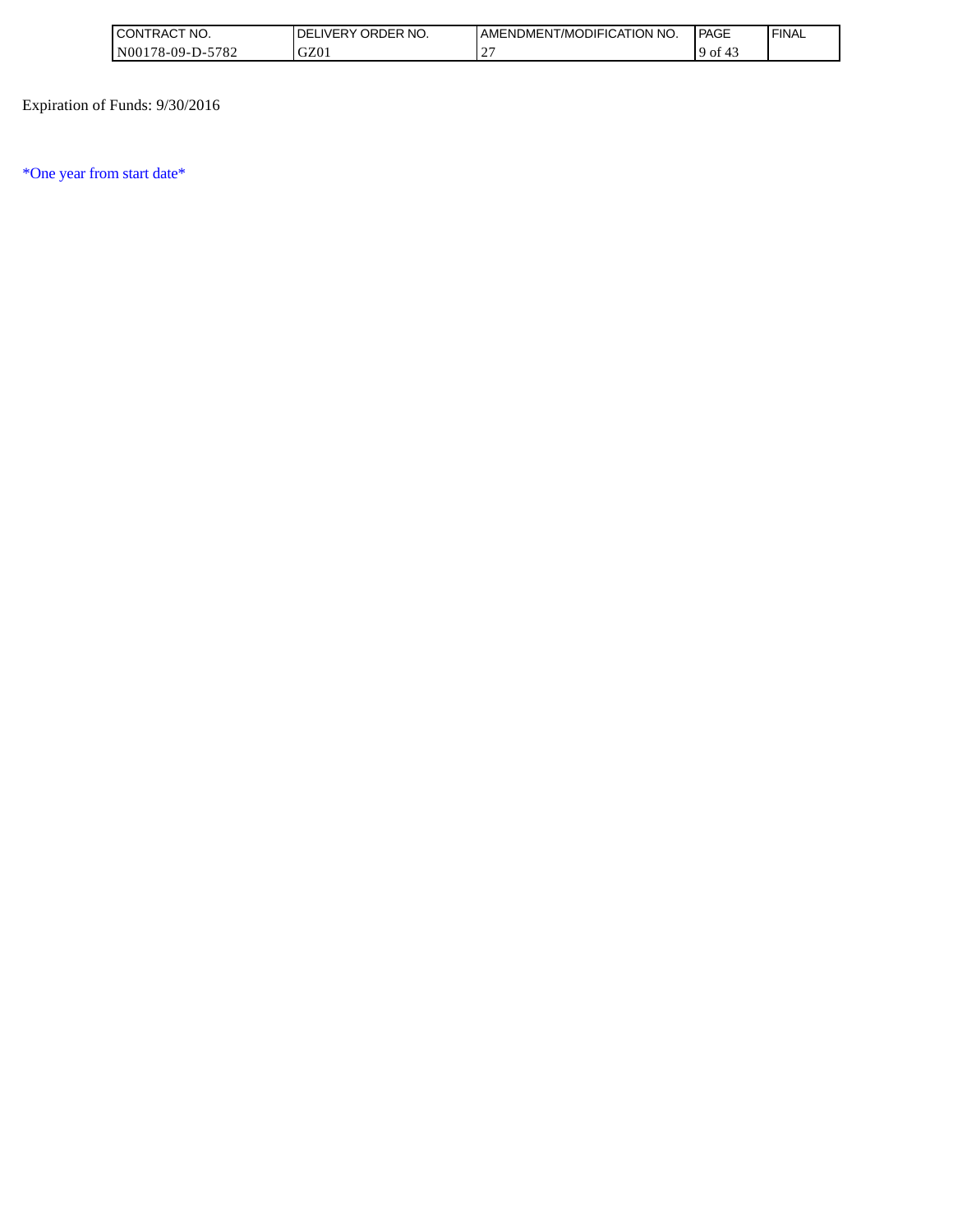| I CONTRACT NO.   | `NO.<br><b>IDELIVERY ORDER</b> | AMENDMENT/MODIFICATION NO. | <b>PAGE</b>    | ' FINAL |
|------------------|--------------------------------|----------------------------|----------------|---------|
| N00178-09-D-5782 | GZ01                           |                            | $10$ of<br>-43 |         |

## **SECTION C DESCRIPTIONS AND SPECIFICATIONS**

# *C-302 SPECIFICATIONS/STATEMENT OF WORK (DEC 1998)*

Work under this contract shall be performed in accordance with the following Performance Work Statement (PWS):

## **Section C - Performance Work Statement (PWS)**

SPAWARSYSCEN-CHARLESTON, Code 582V0, Information Assurance (IA), IA Mitigation, Certification and Accreditation (C&A), and Information Assurance Vulnerability Management (IAVM)

### **1.0 INTRODUCTION**

The Space and Naval Warfare Systems Center (SPAWARSYSCEN) Atlantic; Network Security Implementation Branch, Code 582V0, is providing Network Security Engineering Support Services in support of Navy Medicine and Federal Health Systems as it pertains to information assurance for Navy Medicine's Military Treatment Facilities (MTF), Dental clinics worldwide, and Federal Health agencies.

## **2.0 BACKGROUND**

The task will support the continued Information Assurance initiatives within Navy Medicine and Federal Health agencies, and provide support to the Information Management and Information Technology (IM/IT) execution agent. SSC Atlantic will execute all aspects of Information Assurance for Navy Medicine and Federal Health agencies to ensure compliance with Federal, Department of Defense (DoD), and Department of Navy (DoN) regulations and policies.

### **3.0 SCOPE**

The objective of this Task Order is to provide support in the conduct of Information Assurance (IA), IA Mitigation, Certification and Accreditation (C&A), and Information Assurance Vulnerability Management (IAVM) to support the mission of Navy Medical and Federal Health systems at locations throughout the CONUS and OCONUS areas as well as incorporate the evaluation of the current IA and security posture of Navy Medical and Federal Health Systems facilities. The range of this support would span subject matter expertise to administrative support/graphic services with skill sets and experience that match Code 582V0's need to comply with and respond to requirements including current, updated program plans and documentation, current and accurate requirements definition, alternative approaches for fielding, migrating, staging and supporting systems, site management, adherence to standards, specifications and best practices, mitigation of risks, addressing issues and performing all Program and Project functions necessary to achieve the strategic goals and objectives of SPAWAR's customers.

## **4.0 PLACE OF PERFORMANCE**

Work shall be performed at the SPAWARSYSCEN, Atlantic and in each of the following location(s):

- Contractor's Facility
- Charleston, SC
- Bethesda, MD
- NH Pearl Harbor (Honolulu)

## **5.0 APPLICABLE DIRECTIVES / REFERENCES**

The Contractor shall adhere to the following documents in accordance with paragraph 8.0, Performance Requirements.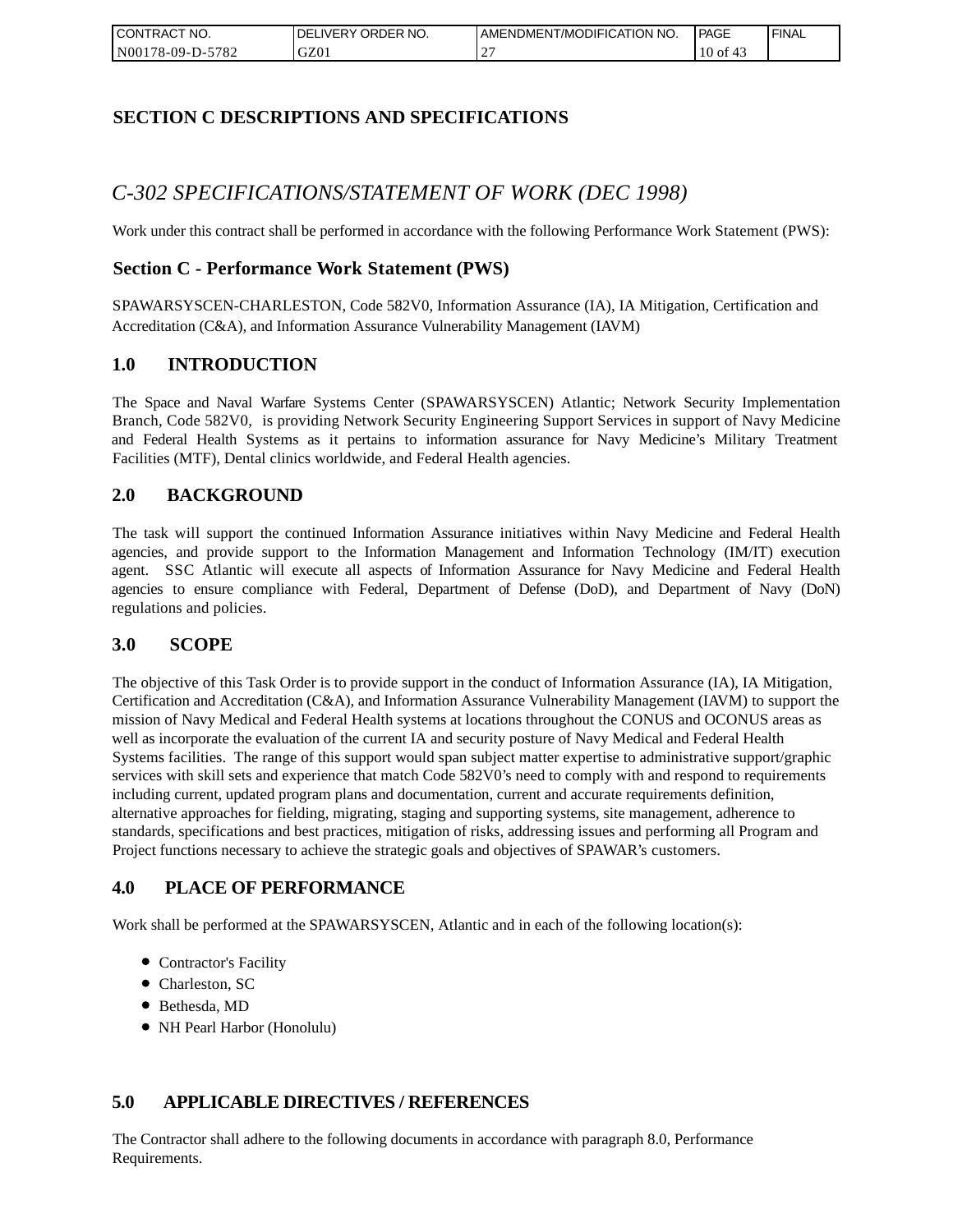| <b>I CONTRACT NO.</b>                              | NO.<br>' ORDER<br>DELIVERY | AMENDMENT/MODIFICATION NO. | <b>PAGE</b>   | 'FINAL |
|----------------------------------------------------|----------------------------|----------------------------|---------------|--------|
| 5782<br>N <sub>00</sub><br>'8-09-I<br>$\mathbf{L}$ | GZ01                       |                            | $\cdot$ of 4. |        |

| <b>Document Type</b>    | <b>No./Version</b> | <b>Title</b>                                                                                       | Date           |
|-------------------------|--------------------|----------------------------------------------------------------------------------------------------|----------------|
| DoD Directive 8500.1    |                    | Information Assurance (IA)                                                                         | $10-24-2002$   |
| DoD Instruction 8500.2  |                    | Information Assurance (IA)<br><b>Implementation for Automated</b><br>Information<br><b>Systems</b> | $2 - 6 - 2003$ |
| DoD Regulation 5200.2-R |                    | DoD Personnel Security Program                                                                     | 1-1987         |
| SECNAVINST 5510.30A     |                    | Department of the Navy<br>Personnel Security Program                                               | 3/10/1999      |
| SECNAVINST 5510.36      |                    | Department of the Navy<br><b>Information Security Program</b><br>(ISP)                             | 3/17/1999      |

## **6.0 SECURITY and TRAINING SUPPORT**

SSC-A contractor personnel will have the appropriate clearances required for access to classified data as required. Prior to starting work on the task, SSC-A contractor personnel will have a minimum of an interim Secret Security Clearance granted by the Defense Industrial Security Clearance Office (DISCO) and will comply with IT access authorization requirements. In addition, SSC-A contractor personnel will possess the appropriate IT level of access for the required task and position assignment. SSC-A contractor personnel shall handle and safeguard any unclassified but sensitive and classified information in accordance with appropriate Department of Defense security regulations.

The Project Engineer shall determine if the appropriate IT Position Category has been assigned to the respective contractor personnel and inform the contractor of that determination based on the following criteria:

*IT-1 Position -* Positions in which the incumbent is responsible for the planning, direction, and implementation of a computer security program; major responsibility for the direction, planning and design of a computer system, including the hardware and software; or, can access a system during the operation or maintenance in such a way, and with a relatively high risk for causing grave damage, or realize a significant personal gain. Personnel whose duties meet the criteria for IT-1 Position designation require a favorably adjudicated Single Scope Background Investigation (SSBI) or SSBI Periodic Reinvestigation (SSBI-PR). The SSBI or SSBI-PR shall be updated a minimum of every 5 years.

*IT-II Position -* Positions in which the incumbent is responsible for the direction, planning, design, operation, or maintenance of a computer system, and whose work is technically reviewed by a higher authority at the IT-II Position level to insure the integrity of the system. Personnel whose duties meet the criteria for an IT-II Position require a favorably adjudicated National Agency Check (NAC).

*IT-III Position -* All other positions involved in computer activities. Incumbent in this position has non-privileged access to one or more DoD information systems/applications or database to which they are authorized access. Personnel whose duties meet the criteria for an IT-III Position designation require a favorably adjudicated NAC.

Contractor's request for visit authorization shall be submitted in the appropriate format and coordinated with the SSC-C Project Office.

## *6.1 Personnel Common Access Card (CAC) and PKI Requirements*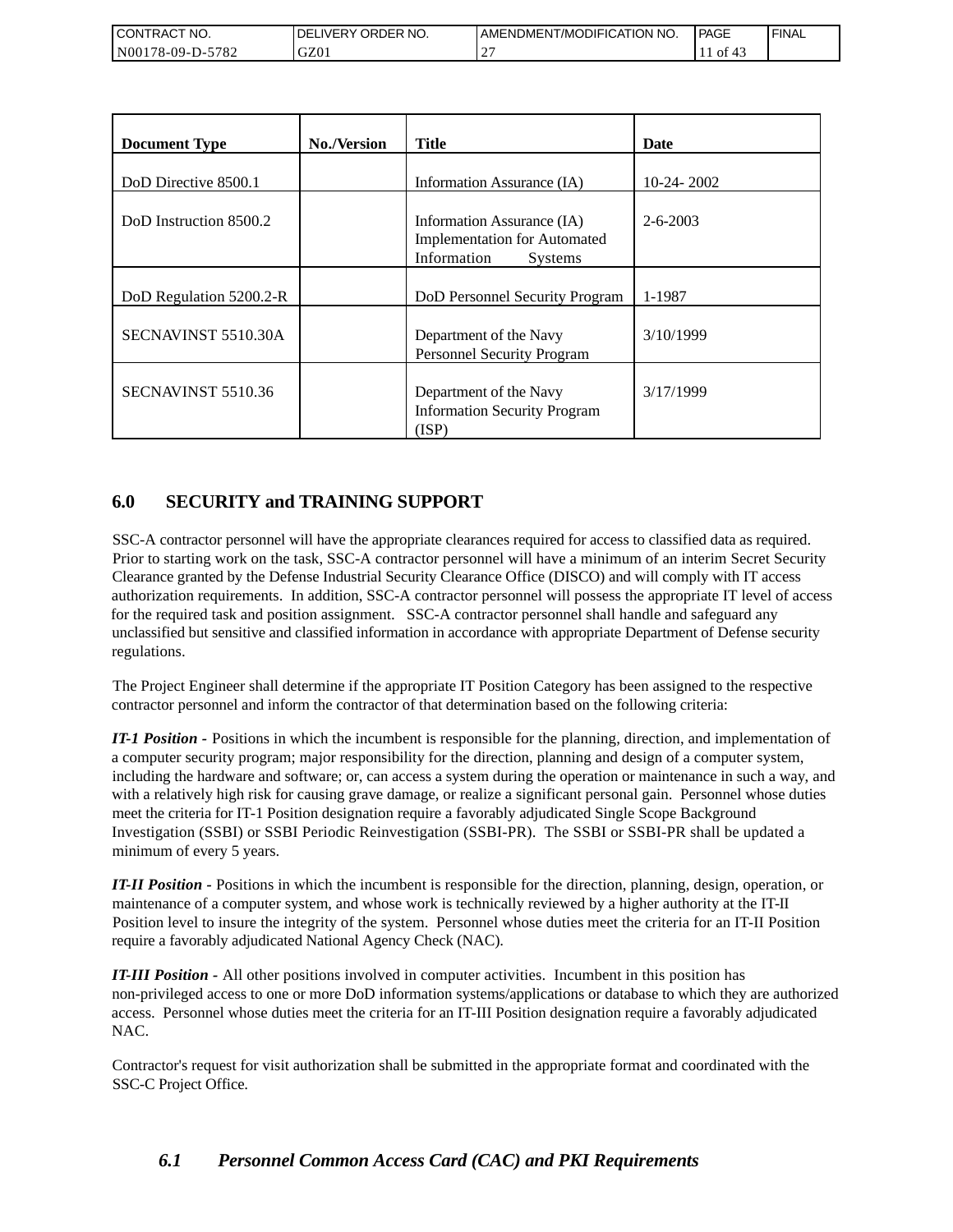| CONTRACT NO.     | ORDER NO.<br><b>DELIVERY</b> | I AMENDMENT/MODIFICATION NO. | PAGE         | ' FINAL |
|------------------|------------------------------|------------------------------|--------------|---------|
| N00178-09-D-5782 | GZ01                         | $\sim$<br>∸                  | of $43$<br>∸ |         |

SSC-A contractor personnel are required to obtain a Common Access Card (CAC) with PKI for access to Department of Defense facilities (CONUS and OCONUS) and websites. In addition, a hardware solution to securely read the card via a personal computer, and approved software for reading the CAC (ex. ActiveGold) is required.

### *6.2 Personnel Supporting Information Assurance (IA) functions*

In accordance with clause 252.239-7001, Contractor personnel supporting Information Assurance (IA) functions shall be appropriately trained and certified prior to being engaged in IA related work. IA Personnel shall be in full compliance with DoD 8570.01-M, Information Assurance Workforce Improvement Program (PWS ref 2.1.\$) and DoDD 8570.1, IA Training, Certification, and Workforce Management (PWS ref 2.1.\$). This includes personnel training being certified/accredited at the appropriate levels of IAT I-III and IAM I-III. This will be verified by the contracting officer who will ensure that contractor personnel are entered in to the Defense Eligibility Enrollment System (DEERS) or other appropriate database. The contractor shall also provide the requested mix of labor categories pertaining to IA applicable tasks as directed by the PCO or Task Order in support of IA training requirements. Contractor personnel not certified within 6 months of assignment of IA duties or who fails to maintain their certified status will not be permitted to carry out the responsibilities of the position, and shall be replaced with personnel that meet the minimum certification requirements as mandated above.

## **7.0 CONTRACTING OFFICER'S REPRESENTATIVE (COR)**

The COR for this task order is Philip A. Middleton, Code 58210, [philip.a.middleton@navy.mil,](mailto:cphilip.a.middleton@navy.mil) (843) 218-3331.

## **8.0 PERFORMANCE REQUIREMENTS**

The contractor shall provide support to SPAWARSYSCEN Atlantic in conducting Information Assurance (IA), IA Mitigation, Certification and Accreditation (C&A), and Information Assurance Vulnerability Management (IAVM) to support the mission of Navy Medical and Federal Health agencies at locations throughout the CONUS and OCONUS areas as well as incorporate the evaluation of the current IA and security posture of Navy Medical and Federal Health facilities in accordance with DoD 8500.1 and 8500.2. The contractor shall provide support to SPAWAR Atlantic in the conduct of Certification and Accreditation (C&A) efforts to support the mission of Navy Medical and Federal Health systems. The contractor shall also assist in prioritizing short and long term initiatives considering strategic planning alignment, budget, and available funding.

In the performance of this work, the contractor will be required to utilize a government provided XenClient computing platform image [\(http://www.citrix.com/products/xenclient/how-it-works/specifications.html\)](http://www.citrix.com/products/xenclient/how-it-works/specifications.html).

## *8.1 Sub-Task 1. Project Management Support*

8.1.1 The contractor shall provide support to SPAWAR Atlantic in the conduct of Information Assurance (IA), IA Mitigation, Certification and Accreditation (C&A), Navy Medicine Network Operations Center (NOC) and Information Assurance Vulnerability Management (IAVM).

8.1.2 The contractor shall appoint a program manager specifically charted with the responsibility of interfacing with the Government on all matters pertaining to this Performance Work Statement. The Program Manager shall direct the contractor's effort through the company's internal management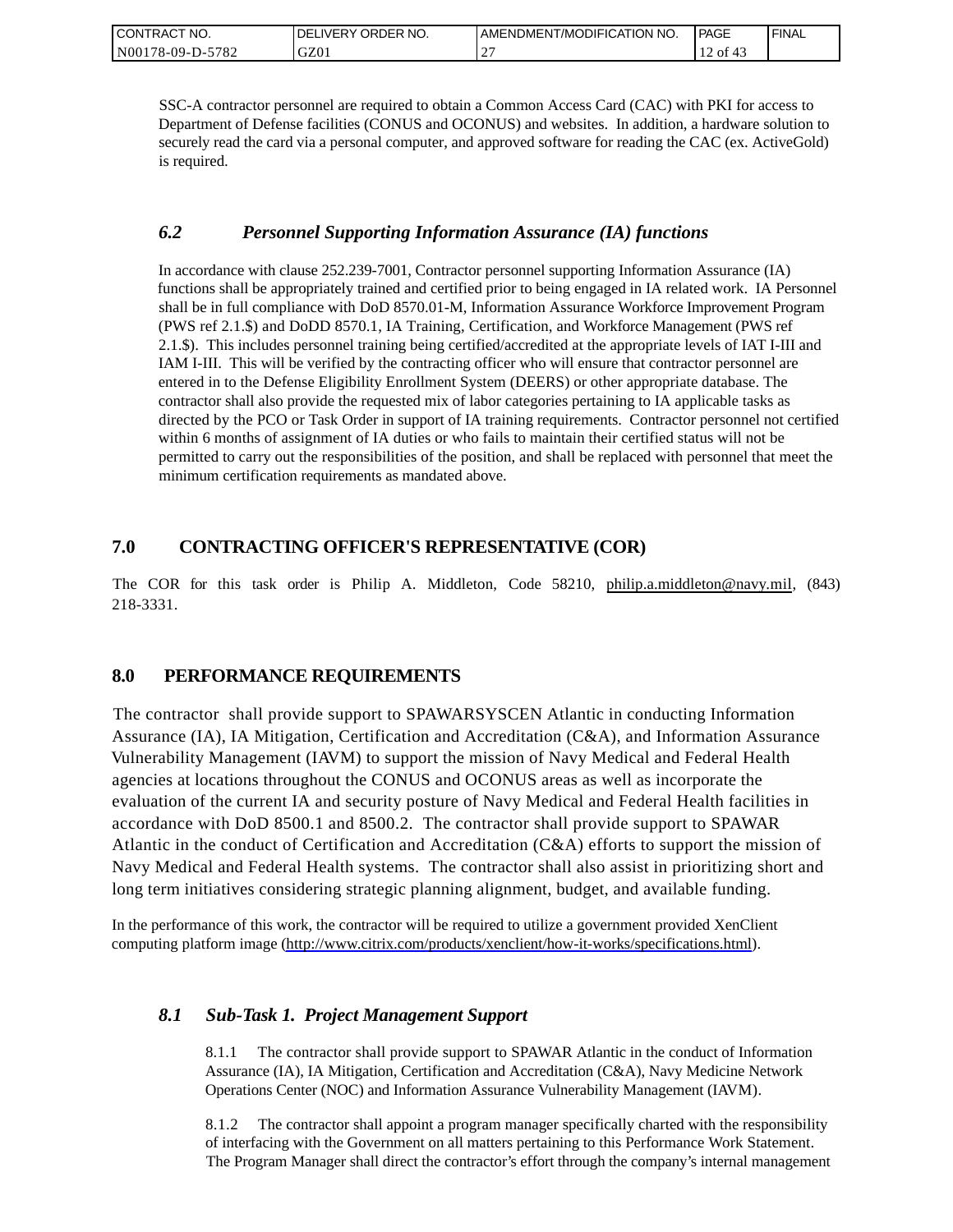| <b>CONTRACT</b><br>" NO. | ' ORDER NO.<br><b>DELIVERY</b> | I AMENDMENT/MODIFICATION NO. | PAGE          | ' FINAL |
|--------------------------|--------------------------------|------------------------------|---------------|---------|
| N00178-09-D-5782         | GZ01                           | $\sim$<br>-                  | $\cdot$ of 4. |         |

system that shall provide project progress visibility to assure on-time completion of contract requirements. The contractor shall also use best industry practices including ISO/IEC 15288 for System life cycle processes and ISO/IEC 12207 for Software life cycle processes. This shall include providing technical program and project management support that will mitigate the risks to successful program and compliance with SSC Atlantic's Capability Maturity Model Integration (CMMI) Engineering Process Office (EPO) program. The contractor as part of a team will support projects at SPAWAR Atlantic at CMMI Level III. The contractor will be required to utilize the processes and procedures already established for the project and the CMMI program, and deliver products that are compliant with the aforementioned processes and procedures. These tasks require the contractor to research and analyze technical and management information and data, costs, performance trends, and project progress based on earned value management (EVM). The contractor shall participate in design reviews, technical reviews, audits and discussions, and shall provide SPAWAR Atlantic with management status reports that will be updated and delivered on a weekly/monthly basis, or as required.

### *8.2 Sub-Task 2. Facilitation*

8.2.1 The contractor shall assist in planning, coordinating, and facilitating meetings with the principals, develop material to support the meetings, and ensure all action items are tracked through completion. Meetings shall be held weekly unless otherwise directed.

### *8.3 Sub-Task 3. SCTS Deployment Support*

8.3.1 The contractor shall conduct the installation of the JTF/GNO mandated SCTS system to support the IAVM program at locations throughout the CONUS and OCONUS areas.

### *8.4 Sub-Task 4. Network Device Hardening Analysis*

8.4.1 The contractor shall provide assistance in the management of the network perimeter improvement by ensuring that approved policies are implemented and controlled at the Outside Security Screening Router (OSSR) ACL, Firewall ruleset, and IPSs. This will ensure that only approved Ports, Protocols, Services (PPS) necessary to do business are opened.

### *8.5 Sub-Task 5. Site Network IA Assessment Support*

8.5.1 The contractor shall provide support to SPAWAR Atlantic in the conduct of IA Tiger Team efforts at locations throughout the CONUS and OCONUS areas. These Tiger Team efforts would incorporate the evaluation of the current IA and security posture of these facilities. Final reports would be generated and delivered to SPAWAR Atlantic to support mitigation efforts and the development of an overall IA strategy.

### *8.6 Sub-Task 6. Site Network Remediation and Mitigation support*

8.6.1 The contractor shall conduct the mitigation efforts at locations throughout the CONUS and OCONUS areas. These efforts will incorporate the evaluation of the current IA and security posture of these facilities in accordance with 8500.1 and 8500.2. Also provide final reports to SPAWAR Atlantic that can assist in the development of an overall Enterprise mitigation strategy.

### *8.7 Sub-Task 7. Program of Record and Site Certification and Accreditation Packages*

8.7.1 The contractor shall provide support to SPAWAR Atlantic in the conduct of Certification and Accreditation (C&A) efforts. These efforts would be in accordance with Navy Medical and Federal Health systems IA documentation at various locations throughout the CONUS and OCONUS areas, as required.

### *8.8 Sub-Task 8. Navy Medicine Network Operations Center Support*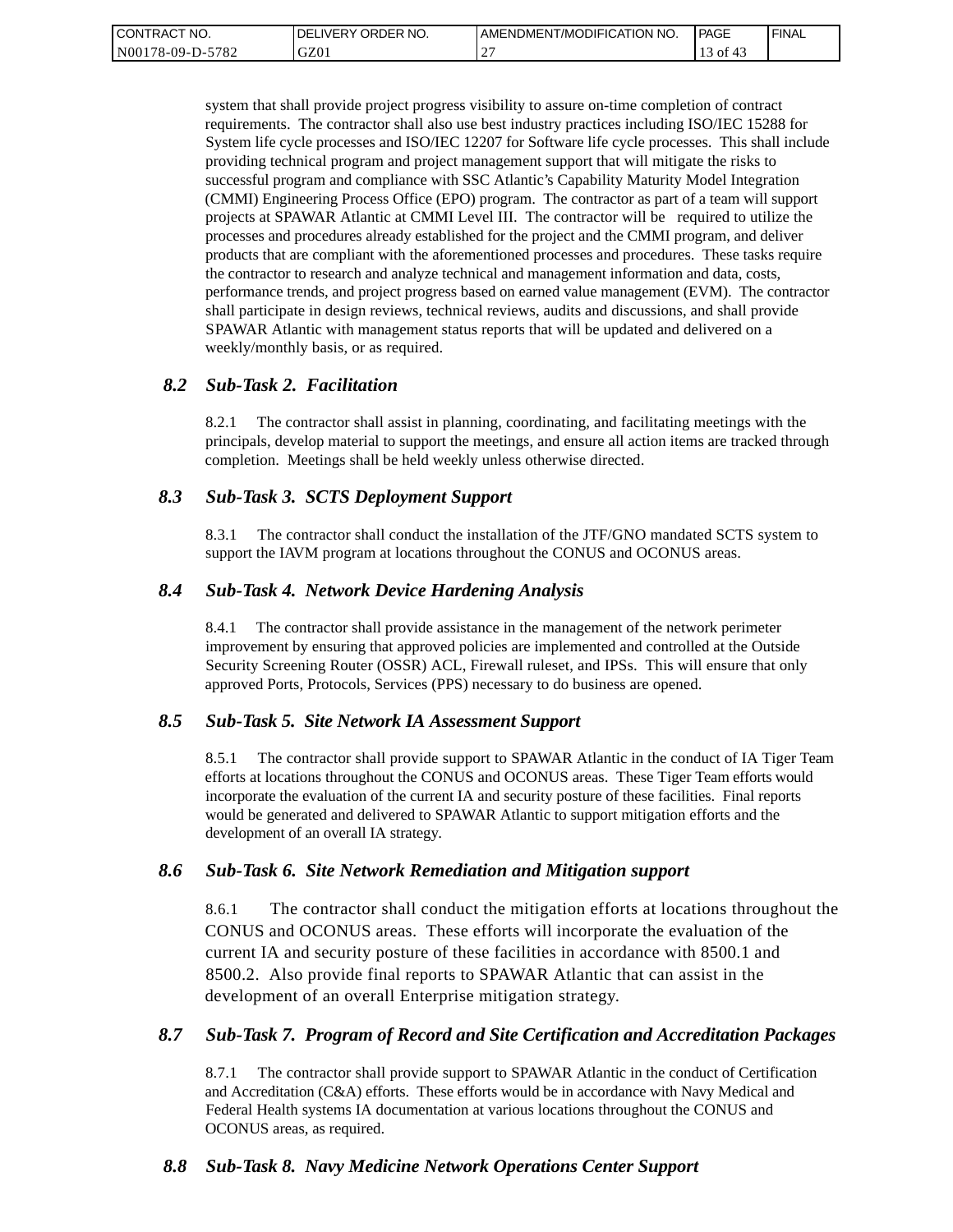| <b>CONTRACT</b><br>" NO.    | `ORDER NO.<br><b>DELIVERY</b> | AMENDMENT/MODIFICATION NO. | PAGE       | <b>FINAL</b> |
|-----------------------------|-------------------------------|----------------------------|------------|--------------|
| $-5782$<br>N00<br>/8-09-D-5 | GZ0.                          | $\sim$<br>∸                | 4014<br>14 |              |

8.8.1 The contractor shall provide support to SPAWAR Atlantic in the 24 x 7 x 365 operations of the Navy Medicine Operations Center. These efforts will incorporate IA, router analysis, firewall analysis, and IAVA compliance.

## **9.0 GOVERNMENT FURNISHED INFORMATION**

The government will furnish a XenClient software image for contractor use when working on government networks

## **10.0 GOVERNMENT FURNISHED MATERIAL**

Not Applicable

## **11.0 GOVERNMENT FURNISHED EQUIPMENT**

Not Applicable

## **12.0 CONTRACTOR FURNISHED MATERIAL**

Miscellaneous Other Direct Costs (ODCs) such as FedEx shipping.

## **13.0 CONTRACTOR FURNISHED EQUIPMENT**

Not Applicable

## **14.0 TRAVEL REQUIREMENTS**

When it becomes necessary for the contractor to travel, the contractor shall submit a request, via email, to the SPAWARSYSCEN Atlantic Task Order Manager seeking approval to travel before initiating any travel plans. All travel claims shall make reference to the e-mail, letter or phone call that granted approval. Failure to gain prior approval may result in disallowance of invoiced travel claims. Emergent travel as directed by the Project Engineer for upgrade support and engineering solutions provided efforts are fair and reasonable and in accordance with the Joint Travel Regulations.

Estimated travel locations are as follows. The following trips are per annum.

| To                   | # of Trips     | # of<br><b>People</b> |
|----------------------|----------------|-----------------------|
| San Diego, CA        | $\overline{2}$ | $\overline{2}$        |
| Ocean Side, CA       | $\overline{2}$ | $\overline{2}$        |
| New Orleans, LA      | 2              | 2                     |
| Oak Harbor, WA       | $\overline{2}$ | $\overline{2}$        |
| Corpus Christi, TX   | 2              | $\overline{2}$        |
| Rota Spain           | $\overline{2}$ | $\overline{2}$        |
| Guam                 | $\overline{2}$ | $\overline{2}$        |
| Guantanamo Bay, Cuba | $\overline{2}$ | $\overline{2}$        |
| Cherry Point, NC     | $\overline{2}$ | $\overline{2}$        |
| Bremerton, WA        | 3              | 3                     |
| LeMoore, CA          | 2              | 2                     |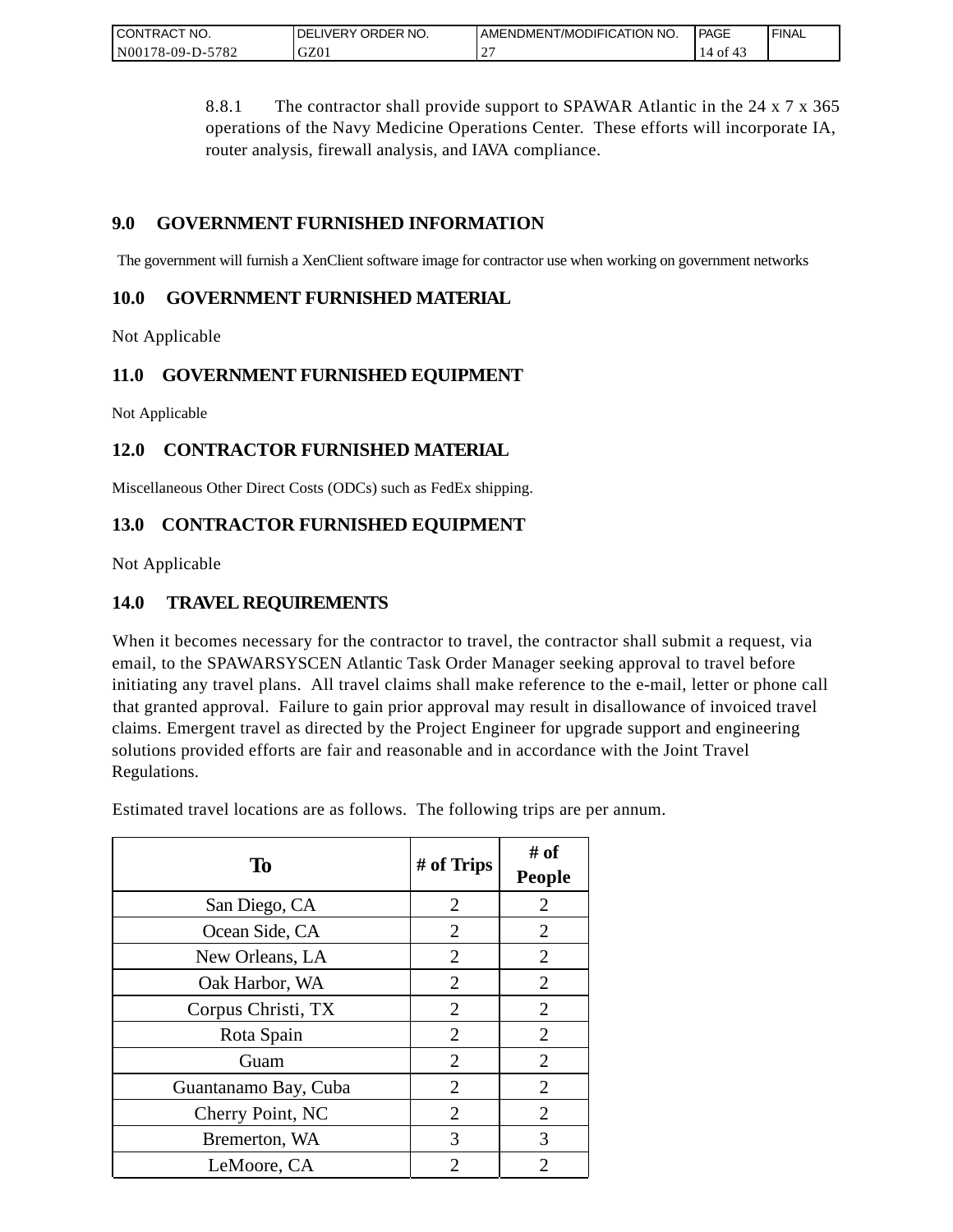| <b>I CONTRACT NO.</b> | <b>IDELIVERY ORDER NO.</b> | AMENDMENT/MODIFICATION NO. | PAGE | 'FINAL |
|-----------------------|----------------------------|----------------------------|------|--------|
| N00178-09-D-5782      | GZ01                       |                            | 0Ī   |        |

| Sigonella, Italy      | $\overline{2}$ | $\overline{2}$ |
|-----------------------|----------------|----------------|
| Naples, Italy         | $\overline{c}$ | $\overline{c}$ |
| Okinawa, Japan        | $\overline{c}$ | $\overline{c}$ |
| Pensacola, FL         | 3              | $\overline{c}$ |
| 29 Palms, CA          | 3              | $\overline{2}$ |
| Bethesda, MD          | 6              | $\overline{2}$ |
| Yokosuka, Japan       | 2              | $\overline{c}$ |
| Jakarta, Indonesia    | $\overline{c}$ | $\overline{c}$ |
| Cairo, Egypt          | $\overline{c}$ | $\overline{c}$ |
| Pearl Harbor, HI      | $\overline{2}$ | $\overline{2}$ |
| Lima, Peru            | $\overline{c}$ | $\overline{2}$ |
| Washington, DC        | 3              | $\mathbf{1}$   |
| San Antonio, TX       | 4              | $\overline{c}$ |
| Robins AFB, GA        | 4              | $\overline{c}$ |
| Ft Belvoir, VA        | $\overline{c}$ | $\mathbf{1}$   |
| Miramar, CA           | $\overline{2}$ | 1              |
| Hickham AFB, HI       | 4              | $\overline{2}$ |
| Yokota AFB, Japan     | 4              | $\overline{c}$ |
| Patch Barracks, GE    | $\overline{2}$ | $\mathbf{1}$   |
| Molesworth, GB        | 4              | $\overline{2}$ |
| Buckley AFB, CO       | 4              | $\overline{c}$ |
| Manama, Bahrain       | $\overline{c}$ | $\mathbf{1}$   |
| Fort Benning, GA      | $\overline{c}$ | 1              |
| Fort Bliss, TX        | $\overline{c}$ | 1              |
| Fort Bragg, NC        | $\overline{2}$ | 1              |
| Fort Campbell, KY     | $\overline{c}$ |                |
| Fort Carson, CO       | $\overline{c}$ | 1              |
| Fort Drum, NY         | $\overline{2}$ | 1              |
| Fort Gordon, GA       | $\overline{2}$ | 1              |
| Fort Hood, TX         | $\overline{2}$ | I              |
| Fort Huachuca, AZ     | 2              | 1              |
| Fort Irwin, CA        | $\overline{c}$ | 1              |
| Fort Knox, KY         | $\overline{c}$ | 1              |
| Fort Leavenworth, KS  | $\overline{2}$ | $\mathbf{1}$   |
| Fort Leonard Wood, MO | $\overline{2}$ | 1              |
| Fort Lewis, WA        | 2              | 1              |
| Fort Polk, LA         | 2              | 1              |
| Fort Riley, KS        | $\overline{c}$ | 1              |
| Fort Rucker, AL       | $\overline{c}$ | 1              |
| Fort Sill, OK         | 2              | 1              |
| Fort Stewart, GA      | 2              | 1              |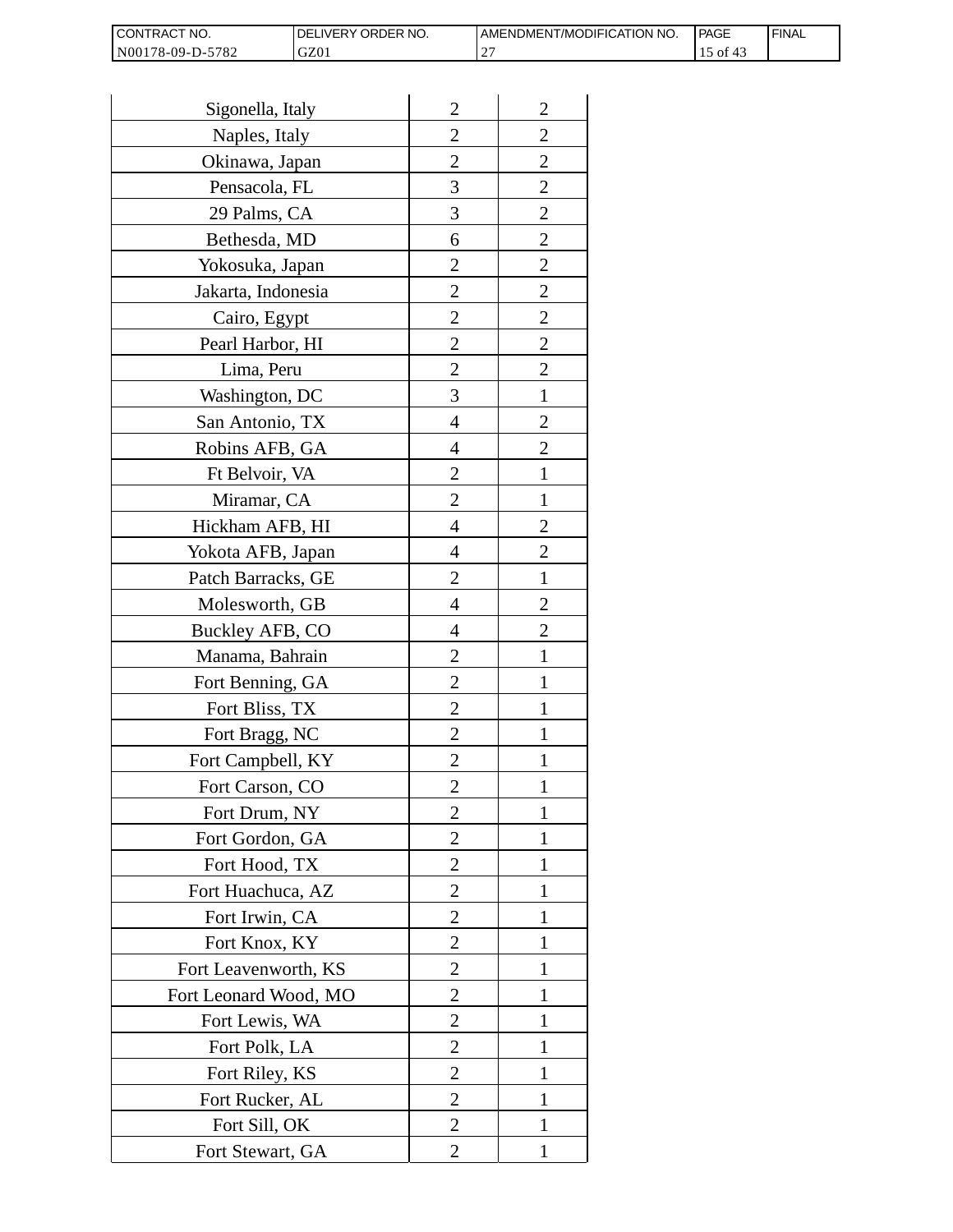| CONTRACT<br>`CT NO.      | `NO.<br><b>DELIVERY ORDER</b> | AMENDMENT/MODIFICATION NO. | l PAGE | 'FINAL |
|--------------------------|-------------------------------|----------------------------|--------|--------|
| N00178-09-D-5<br>$-5782$ | GZ01                          |                            | 16 of  |        |

| Redstone Arsenal, AL     | $\overline{2}$ | 1            |
|--------------------------|----------------|--------------|
| West Point, NY           | $\overline{2}$ | 1            |
| Seoul, South Korea       | $\overline{2}$ | 1            |
| Fort Wainwright, AK      | $\overline{c}$ | 1            |
| Landstuhl, Germany       | $\overline{2}$ | 1            |
| Fort Shafter, HI         | $\overline{2}$ | 1            |
| Fort Jackson, SC         | 2              | 1            |
| Fort Lee, VA             | 2              | 1            |
| Fort Eustis, VA          | 2              | 1            |
| Fort Sam Houston, TX     | $\overline{c}$ | 1            |
| Camp Zama, Japan         | $\overline{2}$ | 1            |
| Langley AFB, VA          | $\overline{2}$ | 1            |
| Beale AFB, CA            | $\overline{c}$ | 1            |
| Vandenberg AFB, CA       | 2              | 1            |
| Kirtland AFB, NM         | $\overline{2}$ | 1            |
| Offutt AFB, NE           | $\overline{2}$ | 1            |
| Peterson AFB, CO         | 2              | 1            |
| Macdill AFB, FL          | $\overline{2}$ | 1            |
| Scott AFB, IL            | 2              | 1            |
| Wright-Patterson AFB, OH | $\overline{2}$ | 1            |
| Ramstein, Germany        | $\overline{2}$ | 1            |
| Aviano AB, Italy         | 2              |              |
| Osan AB, South Korea     | 2              | 1            |
| Fairchild AFB, WA        | $\overline{2}$ | 1            |
| Incirlik AB, Turkey      | 2              | 1            |
| Travis AFB, CA           | 2              |              |
| Mt. Home AFB, ID         | 2              |              |
| Eielson AFB, AK          | $\overline{2}$ | 1            |
| Cannon AFB, NM           | $\overline{2}$ | $\mathbf{1}$ |
| Holloman AFB, NM         | $\overline{2}$ | 1            |
| Dyess AFB, TX            | 2              | 1            |
| Goodfellow AFB, TX       | 2              | 1            |
| Laughlin AFB, TX         | 2              | 1            |
| Sheppard AFB, TX         | $\overline{c}$ | 1            |
| Altus AFB, OK            | $\overline{2}$ | 1            |
| Barksdale AB, LA         | $\overline{2}$ | 1            |
| Columbus AFB, MS         | $\overline{2}$ | 1            |
| Keesler AFB, LA          | 2              | 1            |
| Randolph AB, TX          | $\overline{2}$ | $\mathbf{1}$ |
| Shaw AFB, SC             | $\overline{2}$ | 1            |
| Seymour Johnson AFB, NC  | 2              | 1            |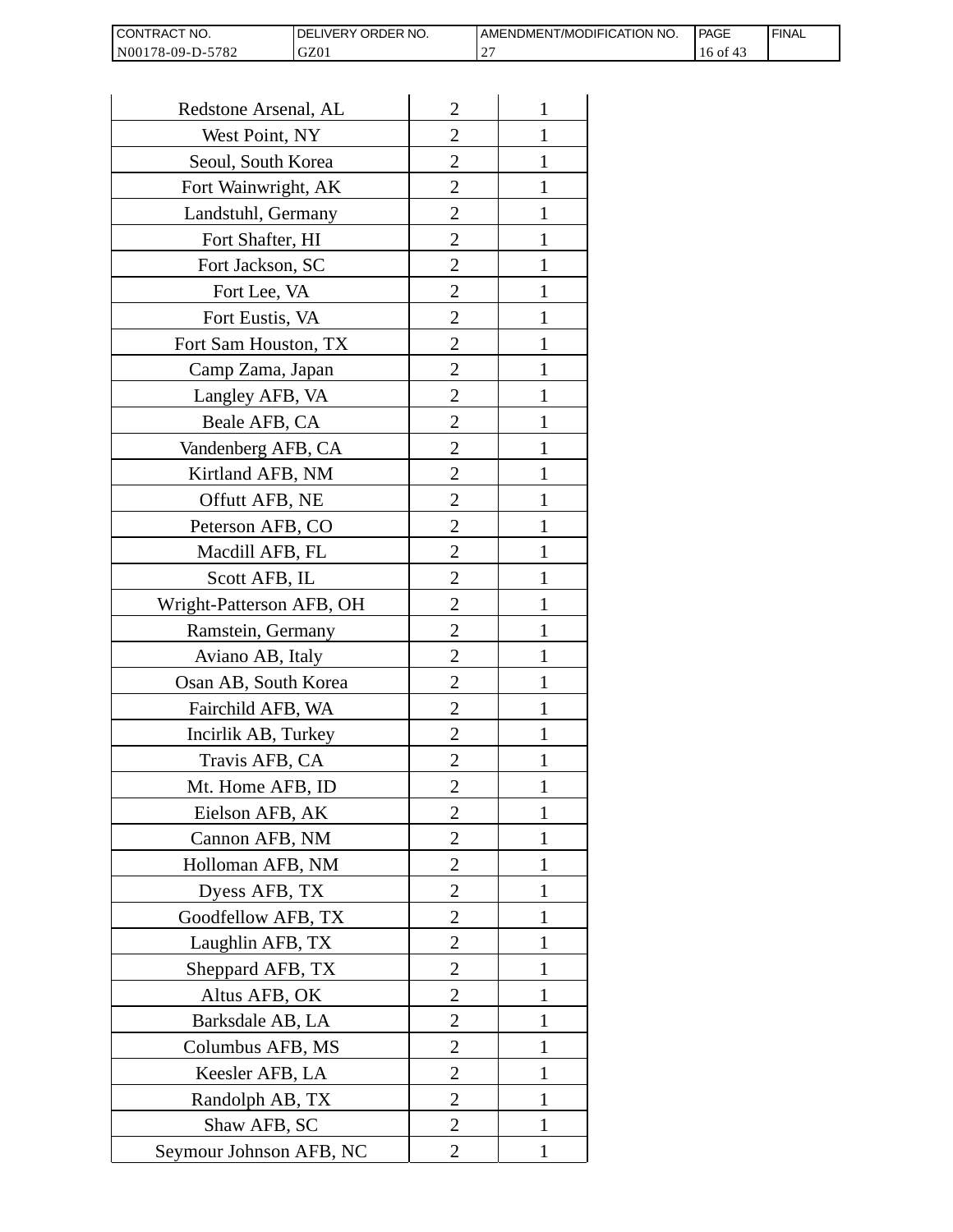| <b>CONT</b><br>`NO.<br>FRAC'               | <b>ORDER</b><br>NO.<br><b>IVERY</b><br>∵-ا(، | T/MODIFICATION NO.<br>AMENDMENT | <b>PAGE</b><br>$\sim$ $\sim$ | <b>FINAL</b> |
|--------------------------------------------|----------------------------------------------|---------------------------------|------------------------------|--------------|
| N <sub>001</sub><br>5782<br>$78-09-L$<br>. | GZ01                                         | ^`<br>∼                         | -01                          |              |

| CONTRACT NO.<br>N00178-09-D-5782 | DELIVERY ORDER NO.<br>GZ01 |                | AMENDMENT/MOI<br>27 |
|----------------------------------|----------------------------|----------------|---------------------|
|                                  |                            |                |                     |
| McGuire AFB, NJ                  |                            | $\overline{2}$ | 1                   |
|                                  | Andrews AFB, DC            |                | 1                   |
| Bolling AFB, DC                  |                            | $\overline{c}$ | 1                   |
| Dover AFB, DE                    |                            | $\overline{c}$ | 1                   |
| Moody AFB, GA                    |                            | $\overline{2}$ | $\mathbf{1}$        |
| Hurlburt Field AFB, FL           |                            | 2              | 1                   |
| Maxwell AFB, AL                  |                            | $\overline{2}$ | 1                   |
| Patrick AFB, FL                  |                            | $\overline{c}$ | 1                   |
| March AB, CA                     |                            | $\overline{c}$ | 1                   |
| RAF Lakenheath, England          |                            | $\overline{2}$ | $\mathbf{1}$        |
| Lajes Field, Portugal            |                            | $\overline{2}$ | 1                   |
| Grand Forks AFB, ND              |                            | $\overline{2}$ | 1                   |
| Minot AFB, ND                    |                            | $\overline{2}$ | $\mathbf{1}$        |
| Ellsworth AFB, SD                |                            | $\overline{c}$ | 1                   |
| McConnell AFB, KS                |                            | $\overline{c}$ | 1                   |
| Whiteman AFB, MO                 |                            | $\overline{2}$ | 1                   |
| Tinker AFB, OK                   |                            | $\overline{2}$ | 1                   |
| Vance AFB, OK                    |                            | 2              | 1                   |
| Kunsan AB, South Korea           |                            | $\overline{2}$ | 1                   |
| Hill AFB, UT                     |                            | $\overline{c}$ | 1                   |
| Malmstrom AFB, MT                |                            | 2              | 1                   |
| F.E. Warren AFB, WY              |                            | $\overline{2}$ | $\mathbf{1}$        |
| AF Academy AB, CO                |                            | $\overline{2}$ | $\mathbf{1}$        |
| Eglin AFB, FL                    |                            | $\overline{2}$ | 1                   |
| Kansas ANG, KS                   |                            | $\overline{c}$ |                     |
| Spangdahlem AB, Germany          |                            | 2              | 1                   |
| Little Rock AFB, AR              |                            | $\overline{c}$ | 1                   |
| Tyndall AFB, FL                  |                            | $\overline{c}$ | $\mathbf{1}$        |
| Pennsylvania ANG, PA             |                            | $\overline{2}$ | 1                   |
| Edwards AFB, CA                  |                            | 2              | 1                   |
| Los Angeles AFB, CA              |                            | 2              | 1                   |
| Nellis AFB, NV                   |                            | $\overline{2}$ | 1                   |
| Davis Monthan AFB, AZ            |                            | $\overline{c}$ | 1                   |
| Luke AFB, AZ                     |                            | $\overline{2}$ | 1                   |
| Elemendorf AFB, AK               |                            | 2              | 1                   |
| Hanscom AFB, MA                  |                            | 2              | 1                   |
| Kadena AB, Japan                 |                            | 2              | 1                   |
| Misawa, Japan                    |                            | $\overline{c}$ | 1                   |
| Atlanta, GA                      |                            | $\overline{2}$ | 1                   |
| <b>DELIVERABLES</b><br>15.0      |                            |                |                     |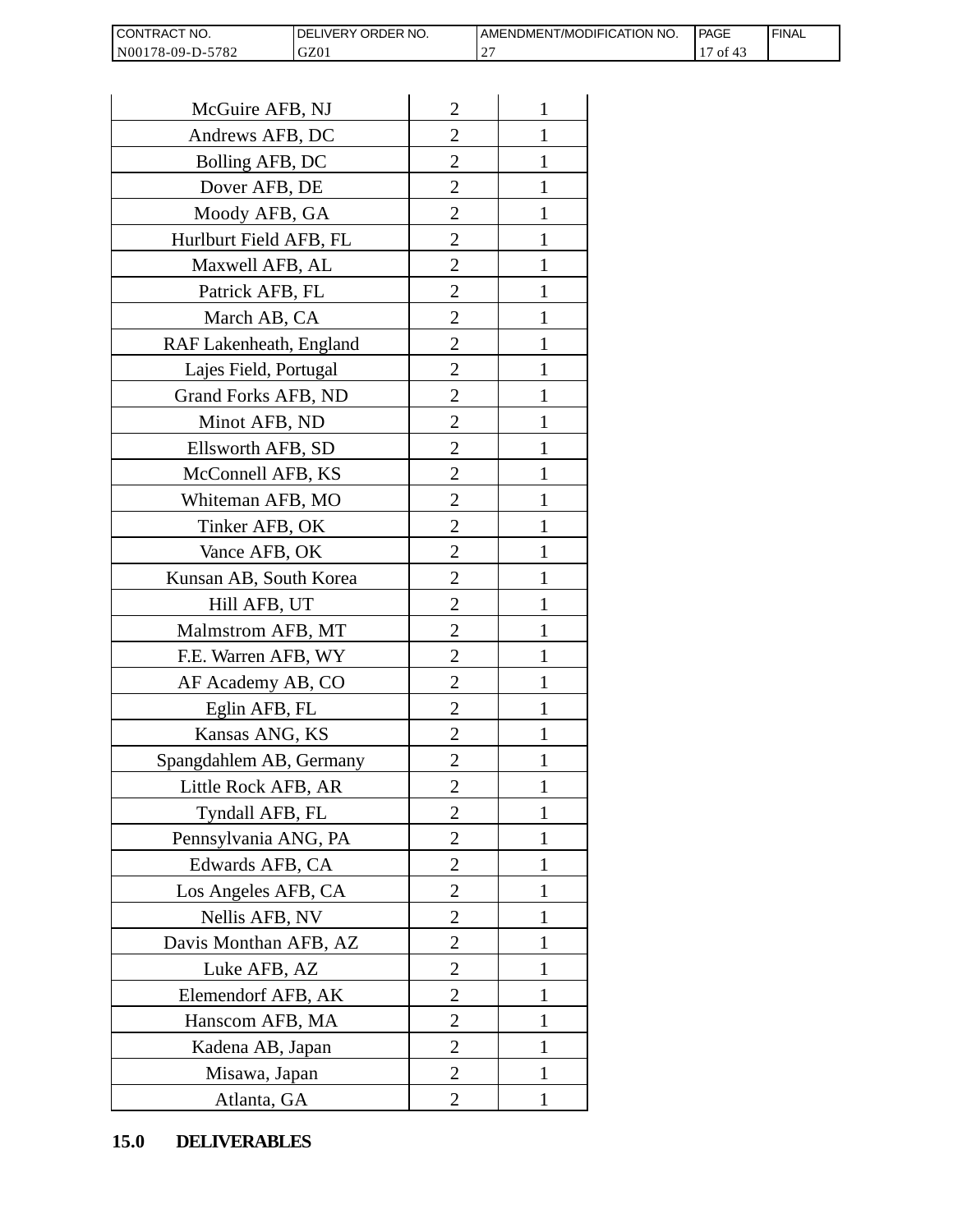| CONTRACT<br>CT NO.                        | NO.<br>' ORDER<br><b>DELIVERY</b> | AMENDMENT/MODIFICATION NO. | l PAGE | ' FINAL |
|-------------------------------------------|-----------------------------------|----------------------------|--------|---------|
| N001<br>$-5782$<br>'78-09-D- <sub>~</sub> | GZ0 <sub>1</sub>                  |                            | 18 of  |         |

- Conference, Meeting Minutes and Presentation Reports as required CDRL A001
- Technical Reports as required CDRL A002
- Monthly Status Reports CDRL A003
- $\bullet$  Monthly Financial Reports CDRL A004
- Weekly Activity Reports (WAR) CDRL A005
- White Papers CDRL A006
- NOC Operations CDRL A007
- Network Architecture Analysis Design as required CDRL A008

| CONTRACT NO.<br>N00178-09-D-5782                                                                                                                                                                                                                                                                                                                                 | DELIVERY ORDER NO.<br>GZ01                                                                                                                                                                                                                                                                                              | AMENDME<br>27 |
|------------------------------------------------------------------------------------------------------------------------------------------------------------------------------------------------------------------------------------------------------------------------------------------------------------------------------------------------------------------|-------------------------------------------------------------------------------------------------------------------------------------------------------------------------------------------------------------------------------------------------------------------------------------------------------------------------|---------------|
|                                                                                                                                                                                                                                                                                                                                                                  |                                                                                                                                                                                                                                                                                                                         |               |
| • Monthly Status Reports - CDRL A003<br>• Monthly Financial Reports - CDRL A004<br>• White Papers - CDRL A006<br>• NOC Operations - CDRL A007                                                                                                                                                                                                                    | • Conference, Meeting Minutes and Presentation Reports as rec<br>• Technical Reports as required – CDRL A002<br>• Weekly Activity Reports (WAR) - CDRL A005<br>• Network Architecture Analysis Design as required - CDRL A                                                                                              |               |
|                                                                                                                                                                                                                                                                                                                                                                  | Type of Technical Reports - A002                                                                                                                                                                                                                                                                                        |               |
| <b>NOC</b> Operations                                                                                                                                                                                                                                                                                                                                            |                                                                                                                                                                                                                                                                                                                         |               |
| Network Architecture Analysis Design                                                                                                                                                                                                                                                                                                                             |                                                                                                                                                                                                                                                                                                                         |               |
| <b>Mitigation Reports</b>                                                                                                                                                                                                                                                                                                                                        |                                                                                                                                                                                                                                                                                                                         |               |
| <b>SSAA Gap Analysis</b>                                                                                                                                                                                                                                                                                                                                         |                                                                                                                                                                                                                                                                                                                         |               |
|                                                                                                                                                                                                                                                                                                                                                                  |                                                                                                                                                                                                                                                                                                                         |               |
| 16.0<br><b>WORKLOAD ESTIMATE</b>                                                                                                                                                                                                                                                                                                                                 |                                                                                                                                                                                                                                                                                                                         |               |
| The following workload data is provided for informational purposes<br>Contract.                                                                                                                                                                                                                                                                                  |                                                                                                                                                                                                                                                                                                                         |               |
| Number of man-hours: 121,408 per year                                                                                                                                                                                                                                                                                                                            |                                                                                                                                                                                                                                                                                                                         |               |
| Other Direct Costs: \$300,000 per year                                                                                                                                                                                                                                                                                                                           |                                                                                                                                                                                                                                                                                                                         |               |
| C-313 SECURITY REQUIREMENTS (DEC 1999)                                                                                                                                                                                                                                                                                                                           |                                                                                                                                                                                                                                                                                                                         |               |
| The work to be performed under this contract as delineated in the DI<br>officer insert attachment number] involves access to and handling of o                                                                                                                                                                                                                   |                                                                                                                                                                                                                                                                                                                         |               |
| In addition to the requirements of the FAR 52.204-2 "Security Requi<br>Security Officer, who shall (1) be responsible for all security aspects of<br>assure compliance with the National Industry Security Program Oper<br>assure compliance with any written instructions from the Security Of<br>Charleston, P.O. Box 190022, North Charleston, SC 29419-9022. |                                                                                                                                                                                                                                                                                                                         |               |
| C-315 WORKWEEK (DEC 1999)                                                                                                                                                                                                                                                                                                                                        |                                                                                                                                                                                                                                                                                                                         |               |
|                                                                                                                                                                                                                                                                                                                                                                  | (a) All or a portion of the effort under this contract will be per<br>normal workweek for Government employees at SPAWAR Sy<br>is Monday through Friday 0730 to 1600. Work at this Gover<br>contractor within the normal workweek unless differing hours<br>Following is a list of holidays observed by the Government: |               |
|                                                                                                                                                                                                                                                                                                                                                                  | Name of Holiday Time of Observance                                                                                                                                                                                                                                                                                      |               |
| New Year's Day 1 January                                                                                                                                                                                                                                                                                                                                         |                                                                                                                                                                                                                                                                                                                         |               |
|                                                                                                                                                                                                                                                                                                                                                                  | Martin Luther King Jr. Day Third Monday in January                                                                                                                                                                                                                                                                      |               |

### **16.0 WORKLOAD ESTIMATE**

The following workload data is provided for informational purposes only to assist you in estimating the price of this Contract.

## *C-313 SECURITY REQUIREMENTS (DEC 1999)*

The work to be performed under this contract as delineated in the DD Form 254, Attachment No. 2 [Contracting officer insert attachment number] involves access to and handling of classified material up to and including Secret.

In addition to the requirements of the FAR 52.204-2 "Security Requirements" clause, the Contractor shall appoint a Security Officer, who shall (1) be responsible for all security aspects of the work performed under this contract, (2) assure compliance with the National Industry Security Program Operating Manual (DODINST 5220.22M), and (3) assure compliance with any written instructions from the Security Officer Code OA1, SPAWAR Systems Center Charleston, P.O. Box 190022, North Charleston, SC 29419-9022.

### *C-315 WORKWEEK (DEC 1999)*

(a) All or a portion of the effort under this contract will be performed on a Government installation. The normal workweek for Government employees at SPAWAR Systems Center Charleston and its Detachments is Monday through Friday 0730 to 1600. Work at this Government installation, shall be performed by the contractor within the normal workweek unless differing hours are specified on the individual task orders. Following is a list of holidays observed by the Government: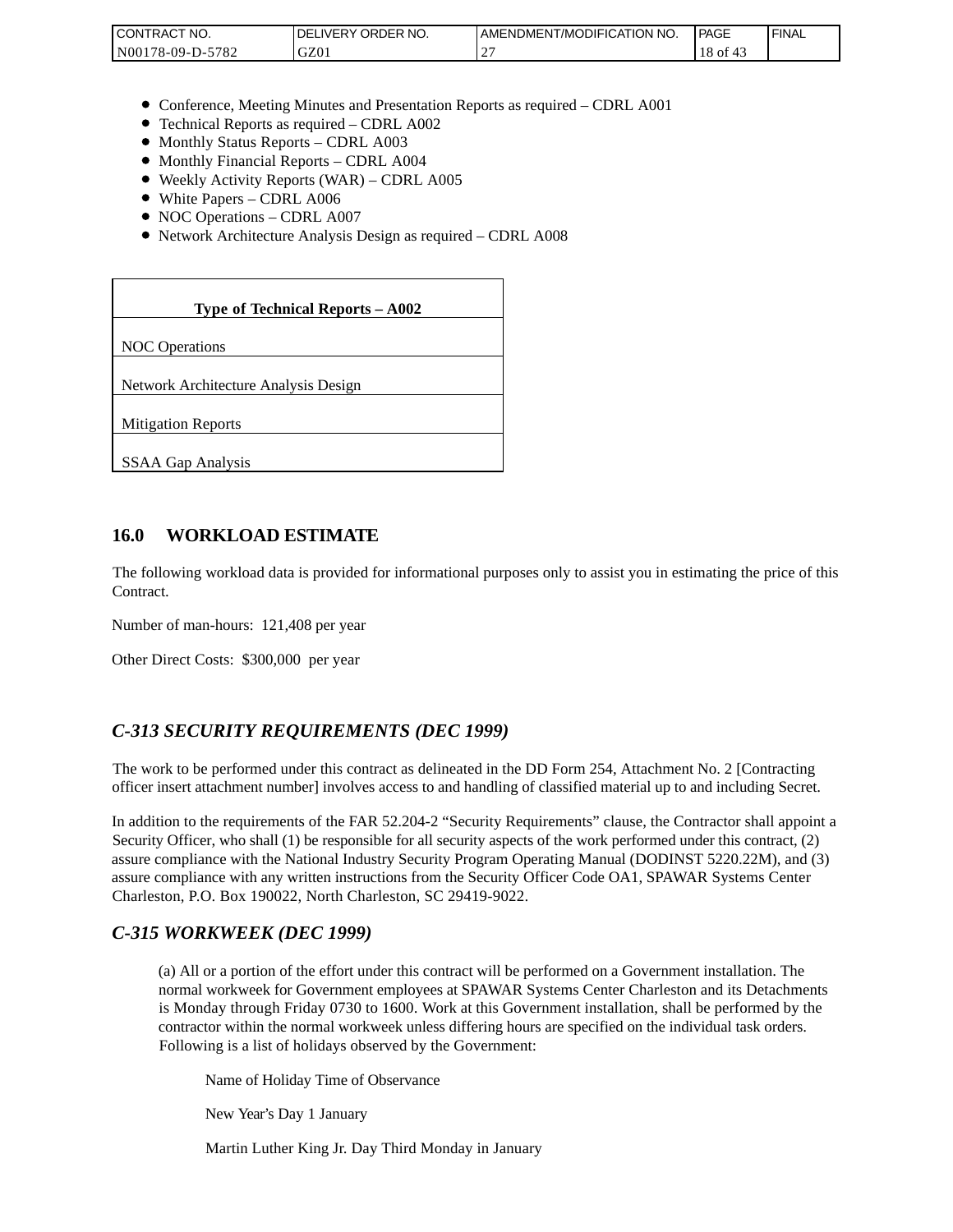| CONTRACT NO.     | ' ORDER NO.<br><b>DELIVERY</b> | AMENDMENT/MODIFICATION<br>`NO. | <b>PAGE</b>  | ' FINAL |
|------------------|--------------------------------|--------------------------------|--------------|---------|
| N00178-09-D-5782 | GZ01                           |                                | ` Oİ<br>` 4. |         |

President's Day Third Monday in February

Memorial Day Last Monday in May

Independence Day 4 July

Labor Day First Monday in September

Columbus Day Second Monday in October

Veteran's Day 11 November

Thanksgiving Day Fourth Thursday in November

Christmas Day 25 December

(b) If any of the above holidays occur on a Saturday or a Sunday, then such holiday shall be observed by the Contractor in accordance with the practice as observed by the assigned Government employees at the using activity.

(c) If the Contractor is prevented from performance as the result of an Executive Order or an administrative leave determination applying to the using activity, such time may be charged to the contract as direct cost provided such charges are consistent with the Contractor's accounting practices.

(d) This contract does not allow for payment of overtime during the normal workweek for employees who are not exempted from the Fair Labor Standards Act unless expressly authorized by the Ordering Officer. Under Federal regulations the payment of overtime is required only when an employee works more than 40 hours in a normal week period.

# *C-317 NOTICE TO CONTRACTOR OF CERTAIN DRUG DETECTION PROCEDURES (DEC 1999)*

(a) Pursuant to Navy policy applicable to both Government and contractor personnel, measures will be taken to prevent the introduction and utilization of illegal drugs and related paraphernalia into Government Work areas.

(b) In furtherance of the Navy's drug control program, unannounced periodic inspections of the following nature may be conducted by installation security authorities:

(1) Routine inspection of contractor occupied work spaces.

(2) Random inspections of vehicles on entry or exit, with drug detection dog teams as available, to eliminate them as a safe haven for storage of or trafficking in illegal drugs.

(3) Random inspections of personnel possessions on entry or exit from the installation.

(c) When there is probable cause to believe that a contractor employee on board a naval installation has been engaged in use, possession or trafficking of drugs, the installation authorities may detain said employee until the employee can be removed from the installation, or can be released to the local authorities having jurisdiction.

(d) Trafficking in illegal drug and drug paraphernalia by contract employees while on a military vessel/installation may lead to possible withdrawal or downgrading of security clearance, and/or referral for prosecution by appropriate law enforcement authorities.

(e) The contractor is responsible for the conduct of employees performing work under this contract and is, therefore, responsible to assure that employees are notified of these provisions prior to assignment.

(f) The removal of contractor personnel from a Government vessel or installation as a result of the drug offenses shall not be cause for excusable delay, nor shall such action be deemed a basis for an equitable adjustment to price, delivery or other provisions of this contract.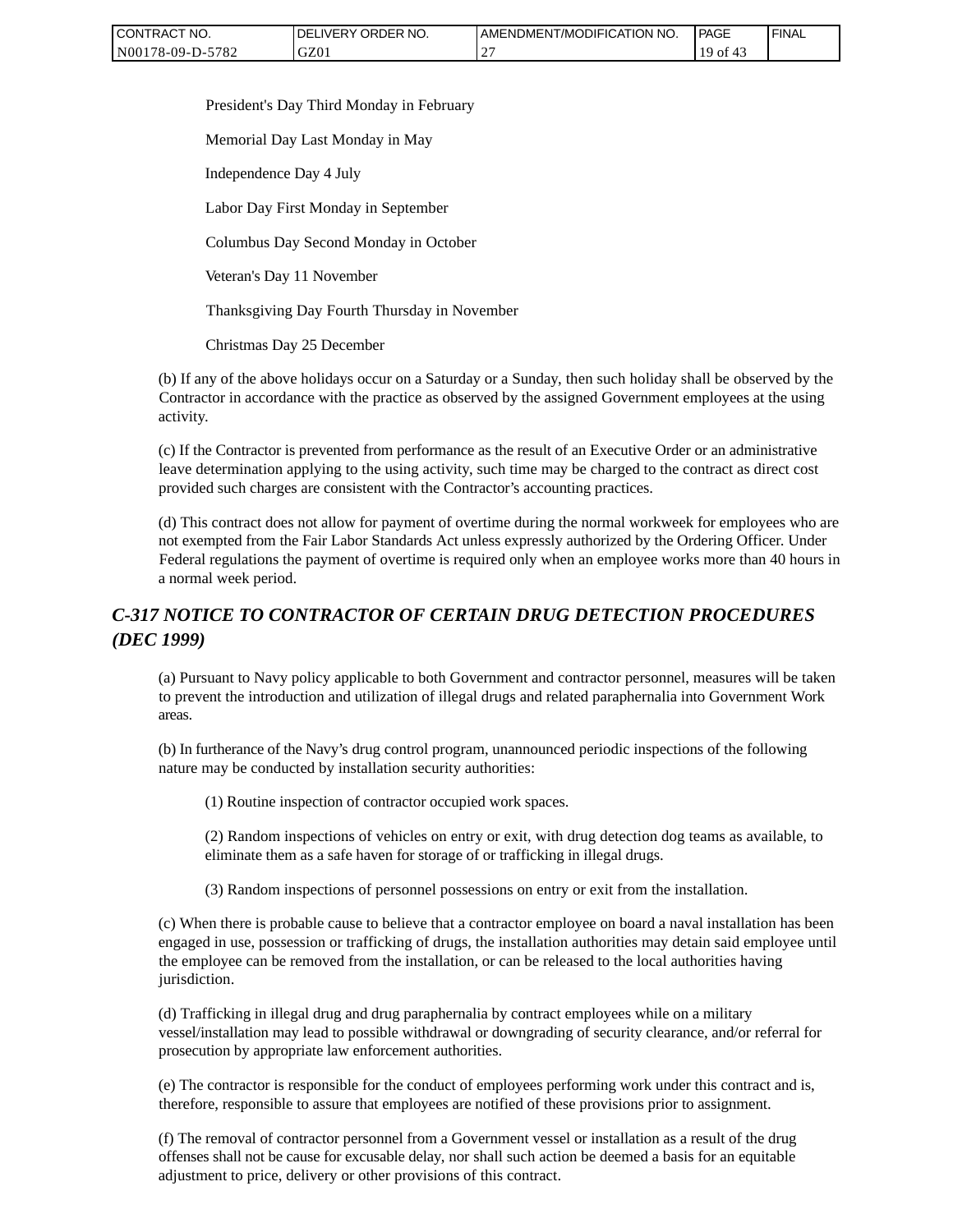| CONTRACT NO.     | <b>IDELIVERY ORDER NO.</b> | AMENDMENT/MODIFICATION I<br>'NO. | <b>PAGE</b>      | ' FINAL |
|------------------|----------------------------|----------------------------------|------------------|---------|
| N00178-09-D-5782 | GZ01                       |                                  | $20$ of<br>- 4., |         |

# *C-718 ACCESSIBILITY OF ELECTRONIC AND INFORMATION TECHNOLOGY (JUN 2001)*

(a) Each Electronic and Information Technology (EIT) supply or service provided under this contract shall comply with the EIT Accessibility Standards listed below:

[The Contracting Officer shall consult with the program office to determine which standards listed in subsection (a) apply and shall check all applicable standards prior to issuing the solicitation.]

\_\_36 C.F.R. § 1194.21 (Software Applications and operating systems

\_\_36 C.F.R. § 1194.22 (Web-based and internet information and applications)

\_\_36 C.F.R. § 1194.23 (Telecommunications products)

\_\_36 C.F.R. § 1194.24 (Video and multimedia products)

\_\_36 C.F.R. § 1194.25 (Self contained, closed products)

\_\_36 C.F.R. § 1194.26 (Desktop and portable computers)

In addition, each EIT supply or service provided under this contract shall comply with 36 C.F.R. § 1194.31 (Functional performance criteria) and 36 C.F.R. § 1194.41 (Information, documentation, and support).

(b) If the Contracting Officer determines that any supply or service delivered under this contract does not comply with the EIT Accessibility Standards, the Contracting Officer will notify the Contractor in writing accordingly. If the Contractor fails to promptly correct or replace the nonconforming products or services with conforming products or services within the delivery schedule contained in the contract, the Government will have the rights and remedies contained in the contract.

*(End of specification)*

# *C-719 EXEMPTION FROM ELECTRONIC AND INFORMATION TECHNOLOGY ACCESSIBILITY REQUIREMENTS (JUN 2001)*

(a) The Government has determined that the following exemption(s) to the Electronic and Information Technology (EIT) Accessibility Standards (36 C.F.R. § 1194) are applicable to this procurement:

\_\_\_\_ The EIT to be provided under this contract has been designated as a National Security System.

\_\_\_\_ The EIT acquired by the contractor is incidental to this contract.

\_\_\_\_ The EIT to be provided under this contract would require a fundamental alteration in the nature of the product or its components in order to comply with the EIT Accessibility Standards.

\_\_\_\_ The EIT to be provided under this contract will be located in spaces frequented only by service personnel for maintenance, repair, or occasional monitoring of equipment.

\_\_\_\_ Compliance with the EIT Accessibility Standards would impose an undue burden on the agency.

\_\_\_\_ The EIT to be provided under this contract is purchased in accordance with FAR Subpart 13.2 prior to January 1, 2003.

(b) Notwithstanding that an exemption exists, the Contractor may furnish supplies or services provided under this contract that comply with the EIT Accessibility Standards (36 C.F.R. § 1194).

## *C-720 PERFORMANCE BASED REVIEW AND ACCEPTANCE PROCEDURES*

This is a performance based order, as defined in FAR Part 37.6. Contractor performance will be reviewed in accordance with the Quality Assurance Plan as follows:

### *QUALITY ASSURANCE PLAN*

(1) Objective: The purpose of this plan is to provide a quality assurance plan for the services contracted under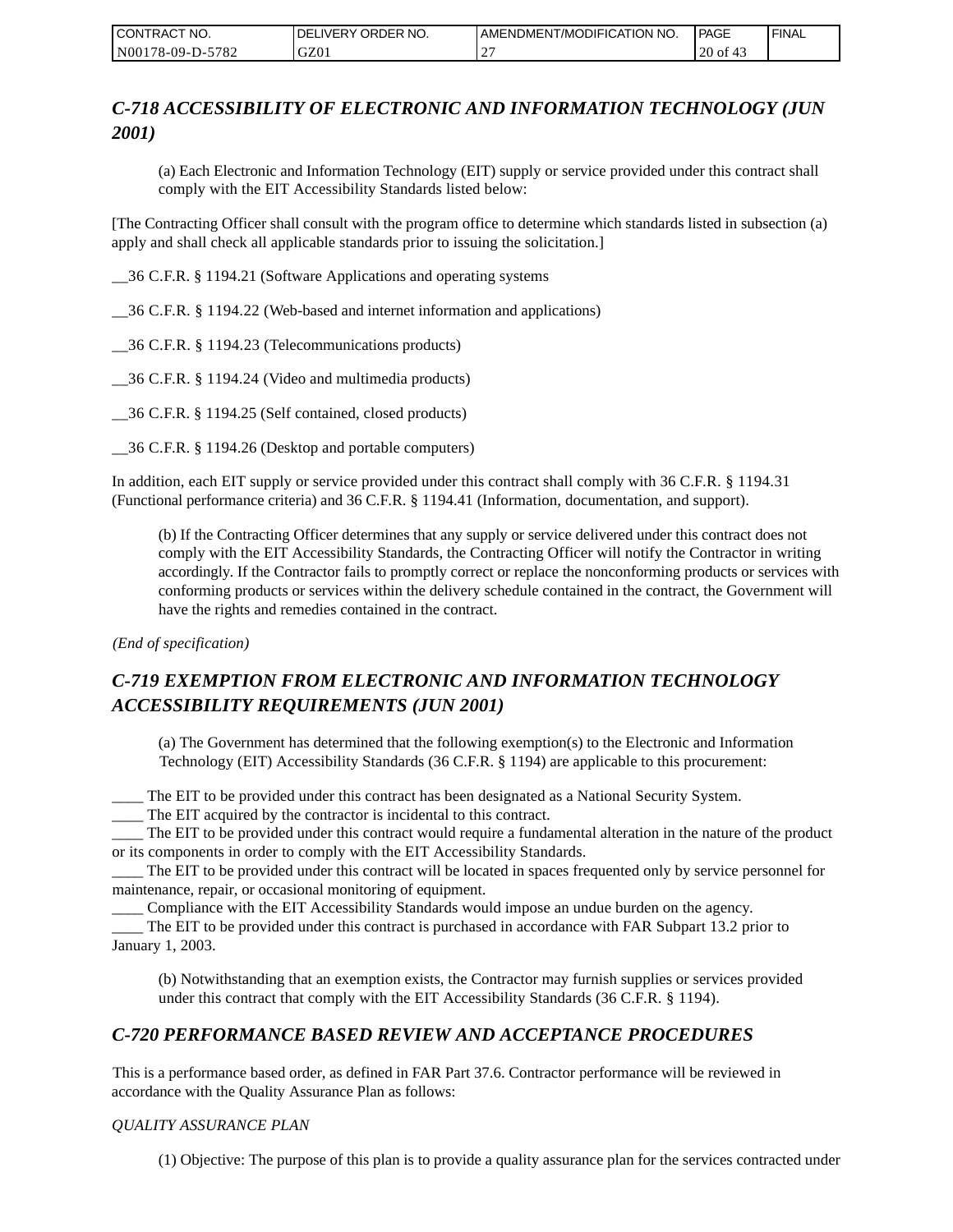| CONTRACT NO.     | ORDER NO.<br><b>DELIVERY</b> | <b>AMENDMENT/MODIFICATION NO.</b> | PAGE     | 'FINAL |
|------------------|------------------------------|-----------------------------------|----------|--------|
| N00178-09-D-5782 | GZ01                         | $\sim$<br>-                       | 21 of 43 |        |

this Task Order. This plan provides a basis for the Task Order Manager (TOM) to evaluate the quality of the contractor's performance. The oversight provided for in this plan, and the remedy established, will help ensure that service levels are of high quality throughout the task order term.

(2) Performance Standards:

a. The deliverables under this task order will be consistently technically accurate.

b. The services delivered under this task order will be consistently of high quality.

c. The contractor's cost control efforts under this task order will be consistently effective (applicable to cost reimbursement task orders).

d. The contractor will be consistently responsive to Government customers in its performance of this task order.

e. For the purposes of this plan, "consistently" is defined as "generally holding true", "persistently over time", and/or "overall uniformly".

(3) Evaluation Methods: The TOM will conduct performance evaluations based on the standards in paragraph 2 above using the following technique:

a. During the performance period of the task order, the TOM will continually and proactively monitor contractor efforts and obtain input from other Government personnel with performance oversight functions to ascertain the level of compliance with the Performance Standards.

b. Every 12 months after the effective date of the task order, the TOM will prepare a Task Order Performance Evaluation (TOPE) documenting the results of the efforts performed under paragraph 3.a. above.

c. The TOM will upload the TOPE to the SeaPort Portal.

(4) Remedy

a. If the annual Performance Evaluation indicates that the contractor has not met one or more of the Performance Standards, the following negative remedy becomes effective: the TOM will submit a negative TOPE on the SeaPort Portal for the applicable Performance Standard.

b. This is a significant negative remedy as the TOPE is a key part of the Performance Monitoring process which:

i. Provides input to the annual Contractor Performance Assessment Report (CPAR); and

ii. Determines the contractor's ability to earn term extensions to its basic SeaPort-e contract in accordance with the Award Term provisions contained therein.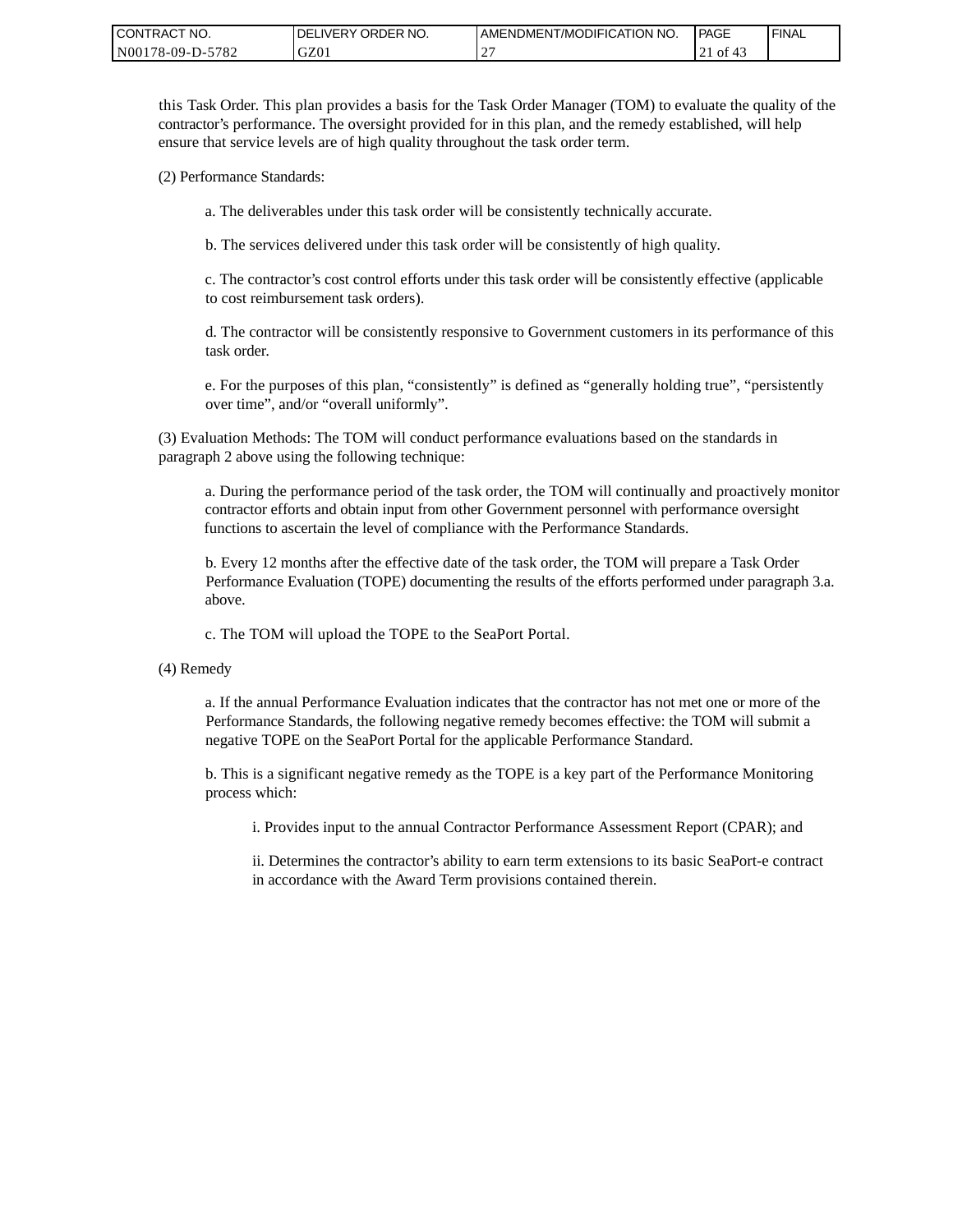| CONTRACT NO.     | ORDER NO.<br><b>DELIVERY</b> | AMENDMENT/MODIFICATION NO. | l PAGE   | ' FINAL |
|------------------|------------------------------|----------------------------|----------|---------|
| N00178-09-D-5782 | GZ01                         | $\sim$<br>-                | 22 of 43 |         |

# **SECTION D PACKAGING AND MARKING**

SHIP TO INFORMATION:

See Section G - Task Order Manager

Packaging and Marking shall be in accordance with Section D of the SeaPort-e Multiple Award IDIQ contract.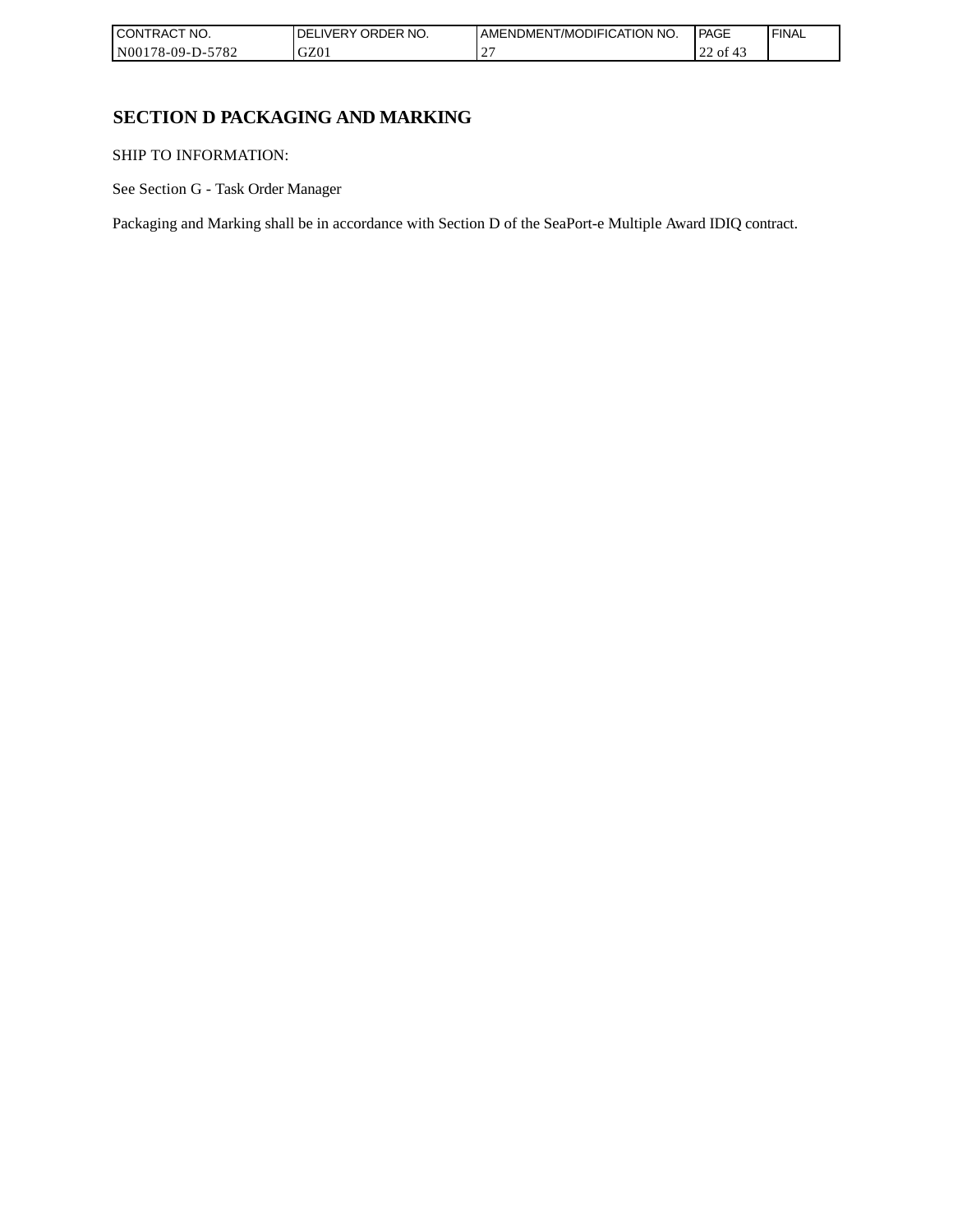| CONTRACT<br>`CT NO.      | NO.<br>' ORDER<br><b>DELIVERY</b> | AMENDMENT/MODIFICATION NO. | l PAGE    | ' FINAL |
|--------------------------|-----------------------------------|----------------------------|-----------|---------|
| $-5782$<br>N00178-09-D-5 | GZ01                              |                            | οt<br>ر ب |         |

# **SECTION E INSPECTION AND ACCEPTANCE**

E-303 INSPECTION AND ACCEPTANCE- - DESTINATION (JAN 2002)

Inspection and acceptance of the services to be furnished hereunder shall be made at destination by the Task Order Manager or his duly authorized representative.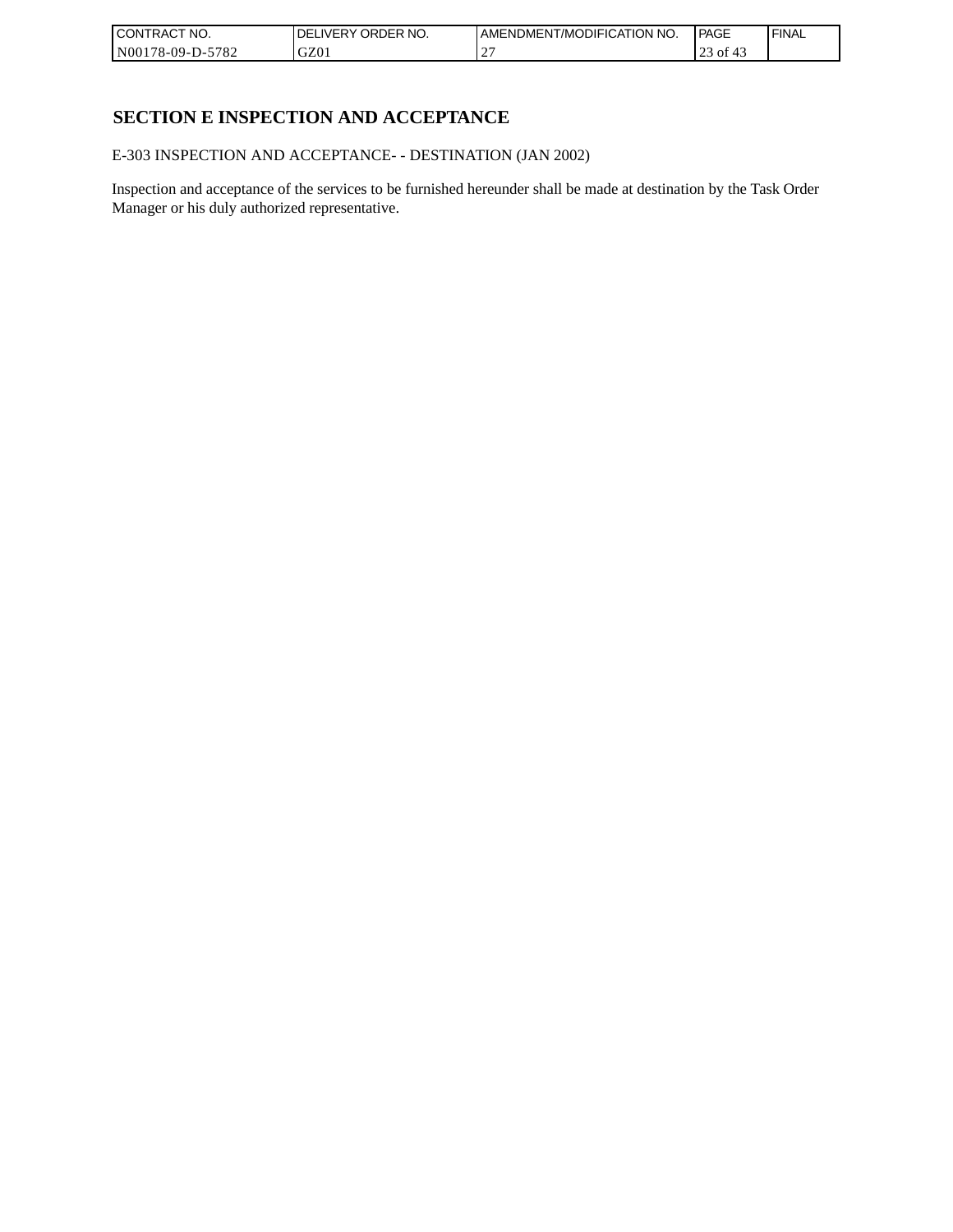| CONTRACT NO.                                             | ' ORDER NO.<br><b>DELIVERY</b> | 'NO.<br>AMENDMENT/MODIFICATION | <b>PAGE</b>       | ' FINAL |
|----------------------------------------------------------|--------------------------------|--------------------------------|-------------------|---------|
| $-5782$<br>N001 <sup>*</sup><br>ົ <sup>1</sup> 78-09-D-ມ | GZ01                           |                                | 24<br>0Ť<br>- 4., |         |

# **SECTION F DELIVERABLES OR PERFORMANCE**

The periods of performance for the following Items are as follows:

| 4001 | $1/11/2012 - 1/10/2013$ |
|------|-------------------------|
| 4002 | $9/11/2012 - 9/10/2013$ |
| 4003 | $9/11/2013 - 9/10/2014$ |
| 4004 | $9/11/2014 - 9/10/2015$ |
| 4005 | $9/11/2015 - 9/12/2016$ |
| 6001 | $1/11/2012 - 1/10/2013$ |
| 6002 | $9/11/2012 - 9/10/2013$ |
| 6003 | $9/11/2013 - 9/10/2014$ |
| 6004 | $9/11/2014 - 9/10/2015$ |
| 6005 | $9/11/2015 - 9/10/2016$ |
|      |                         |

The periods of performance for the following Items are as follows:

| 4001 | $1/11/2012 - 1/10/2013$ |
|------|-------------------------|
| 4002 | $9/11/2012 - 9/10/2013$ |
| 4003 | $9/11/2013 - 9/10/2014$ |
| 4004 | $9/11/2014 - 9/10/2015$ |
| 4005 | $9/11/2015 - 9/12/2016$ |
| 6001 | $1/11/2012 - 1/10/2013$ |
| 6002 | $9/11/2012 - 9/10/2013$ |
| 6003 | $9/11/2013 - 9/10/2014$ |
| 6004 | $9/11/2014 - 9/10/2015$ |
| 6005 | $9/11/2015 - 9/10/2016$ |
|      |                         |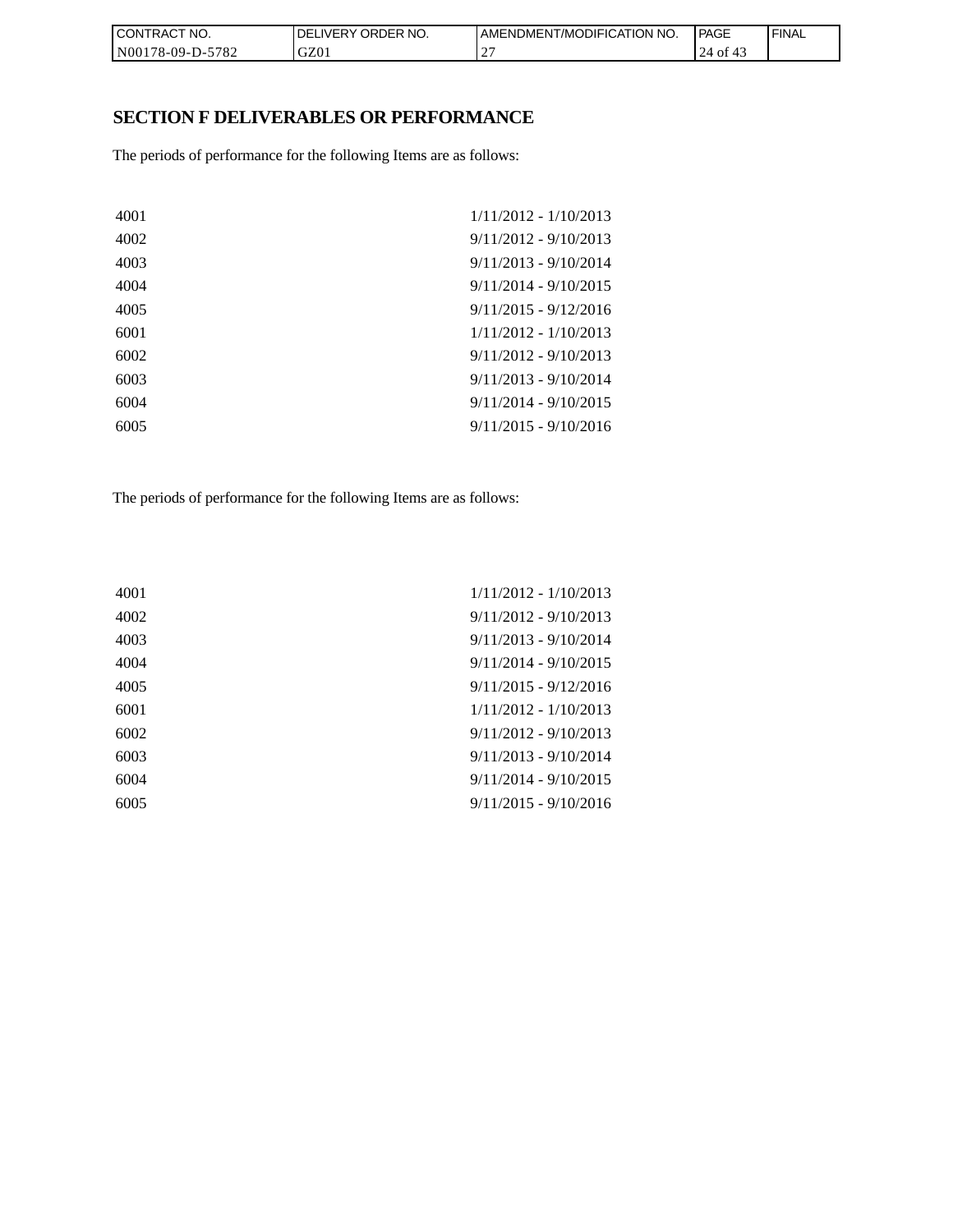| <b>CONTRACT NO.</b>    | DELIVERY ORDER NO. | AMENDMENT/MODIFICATION NO. | <b>PAGE</b> | 'FINAL |
|------------------------|--------------------|----------------------------|-------------|--------|
| 5782<br>$N00178-09-D-$ | GZ01               |                            | 0I<br>ال ک  |        |

## **SECTION G CONTRACT ADMINISTRATION DATA**

COR

Philip A. Middleton, Code 58210, P. O. Box 19022 North Charleston, SC 29419-9022 [philip.a.middleton@navy.mil,](mailto:cphilip.a.middleton@navy.mil) 843-218-3331

G-314 TYPE OF CONTRACT (DEC 1999)

This is a CPFF task order.

# **G-317 INVOICING INSTRUCTIONS FOR SERVICES USING WIDE AREA WORK FLOW (WAWF) (JAN 2007)**

(a) Invoices for services rendered under this task order shall be submitted electronically through the Wide Area Work Flow-Receipt and Acceptance (WAWF). The contractor shall submit invoices for payment per contract terms. The Government shall process invoices for payment per contract terms.

(b) The vendor shall have their CAGE Code activated by calling 1-866-618-5988. Once activated, the vendor shall self-register at the WAWF website at [https://wawf.eb.mil.](https://wawf.eb.mil/) Vendor training is available on the internet at [https://wawftraining.eb.mil.](https://wawftraining.eb.mil/) Additional support can be accessed by calling the Navy WAWF Assistance Line at 1-800-559-9293.

(c) Back-up documentation can be included and attached to the invoice in WAWF. Attachments created with any Microsoft Office product, or Adobe (.pdf files), is attachable to the invoice in WAWF.

(d) A separate invoice will be prepared no more frequently than every two weeks. Do not combine the payment claims for services provided under this contract.

| Invoice<br>Type        | Cost Vouchers                     |
|------------------------|-----------------------------------|
| Issued by $N65236$     |                                   |
| Admin<br>by            | S2404A DCMA MANASSAS              |
| <b>DCAA</b><br>Auditor | HAA47F DCAA Fairfax Branch Office |
| Service<br>Approver    | S2404A DCMA MANASSAS              |
| Pay by                 | HQ0338 DFAS COLUMBUS CENTER       |

(e) The following information is provided for completion of the invoice in WAWF:

Pursuant to the requirement at DFARS PGI 204.7108, Payment Instructions (d) (12) none of the standard payment instructions identified in paragraphs  $(d)(1)$  through  $(11)$  of this section are appropriate, the Payment instructions below provide a significantly better reflection of how funds will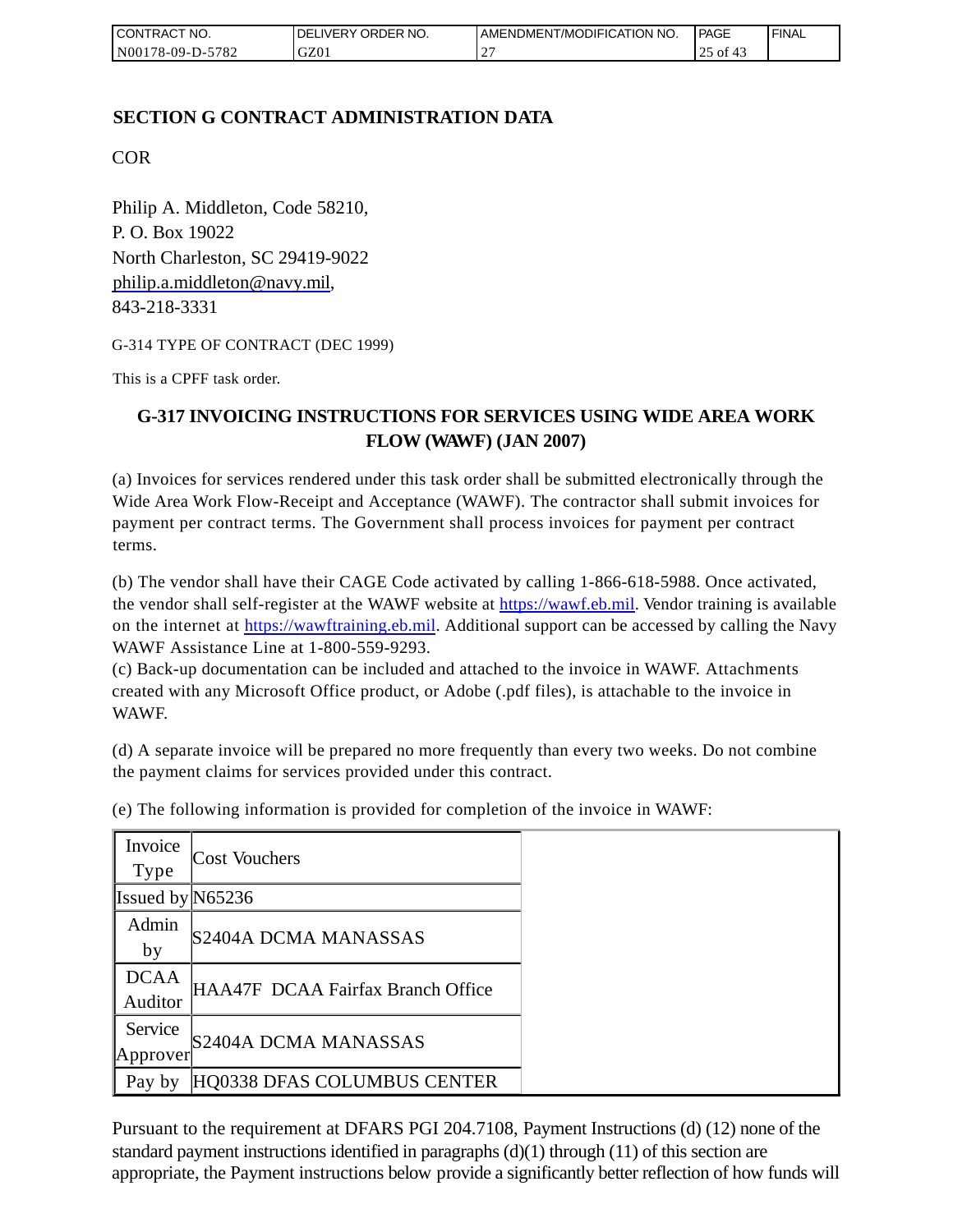| CONTRACT NO.     | I DELIVERY ORDER NO. | AMENDMENT/MODIFICATION NO. | <b>PAGE</b> | 'FINAL |
|------------------|----------------------|----------------------------|-------------|--------|
| N00178-09-D-5782 | GZ01                 | $\sim$<br>∸                | 26 of<br>≖  |        |

be expended in support of contract performance.

# **INVOICING AND PAYMENT INSTRUCTIONS FOR MULTIPLE ACCOUNTING CLASSIFICATION CITATIONS**

Consistent with task order clause 5252.232-9206, Segregation of Costs, the contractor shall segregate and accumulate costs for the performance of this task order by the appropriate Accounting Classification Reference Number (ACRN). The contractor's invoice shall identify the appropriate Contract and Task Order numbers. For the work performed, invoiced costs shall be associated to the Contract Line Item Number (CLIN), the Contract Subline Item (SLIN), and the specific ACRN. Invoices submitted to the paying office that do not comply with this requirement will be returned to the contractor for resubmission. The contractor shall provide an electronic copy of each invoice to the Task Order Manager at the time of submission to DCAA/DFAS. The paying office will disburse funds in strict compliance with the amounts invoiced by CLIN/SLIN/ACRN.

## **SPAWAR ATLANTIC OMBUDSMAN**

The SPAWAR Ombudsman for this Task Order is: Steve Harnig- 843-218-4560

Address: PO Box 190022, N. Charleston, SC 29419

Accounting Data

SLINID PR Number Amount -------- -------------------------------------------------- --------------------- 400101 1300239279 25000.00  $T.T.A$  : AA 970130.1212D 2012 010 1 010400807793-1 884 257.22 DRAM 26316 044226 Standard Number: DRAM 26316/AA NWA: 100000579665 0060 ALL TASKS IN THE PWS BASE Funding 25000.00 Cumulative Funding 25000.00 MOD 01 400102 1300286595 270000.00 LLA : AB 9720130 1212 201 2 010 1 010100 80 7700-1 884 257.31 P RM 22085 Standard Number: PRM 22085/AA NWA: 100000579674 0060 ALL TASKS 600101 1300286595 10000.00 LLA : AB 9720130 1212 201 2 010 1 010100 80 7700-1 884 257.31 P RM 22085 Standard Number: PRM 22085/AA NWA: 100000579674 0060 ODCS MOD 01 Funding 280000.00 Cumulative Funding 305000.00 MOD 02 400201 1300298860 1865000.00  $T.T.A$  : AC 9720130.18P2 252 46896 0 068688 2D JTF42 468962 1H303Q Standard Number: N4689612MPJTF42/AA NWA: 100000742221 0060 TASK MCIS CNDSP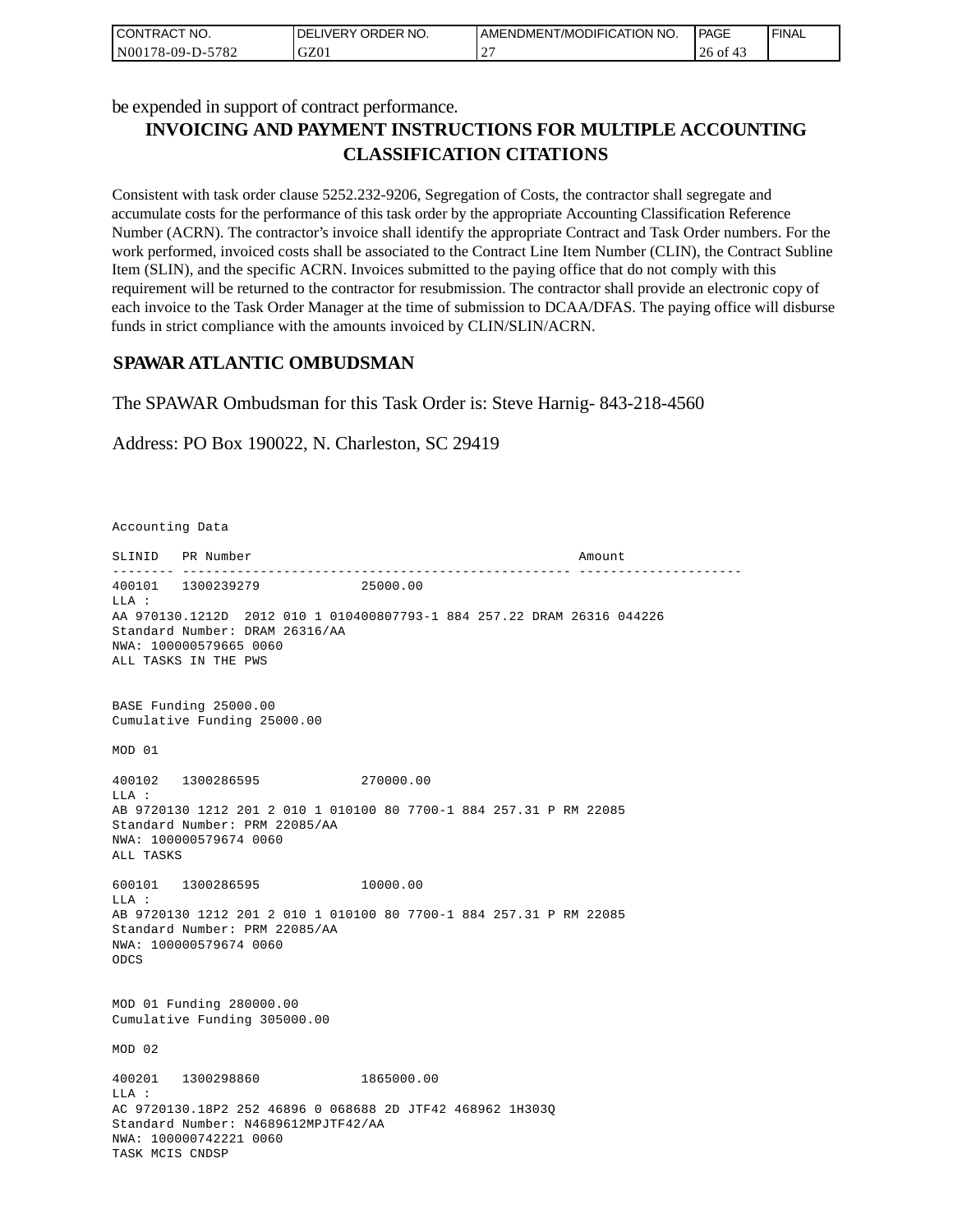| I CONTRACT NO.   | DELIVERY ORDER NO. | AMENDMENT/MODIFICATION NO. | <b>PAGE</b> | ' FINAL |
|------------------|--------------------|----------------------------|-------------|---------|
| N00178-09-D-5782 | GZ01               | ∼                          | of $43$     |         |
|                  |                    |                            |             |         |

600201 1300298860 20000.00 LLA : AC 9720130.18P2 252 46896 0 068688 2D JTF42 468962 1H303Q Standard Number: N4689612MPJTF42/AA NWA: 100000742221 0060 ODCS TASK MCIS CNDSP

MOD 02 Funding 1885000.00 Cumulative Funding 2190000.00

MOD 03

400202 1300319971 272477.34 LLA : AD 970130.1313D 2013 0101010400807793-1884 257.31 PRM 3347 044226 Standard Number: PRM 33474 NWA: 100000773020 0060

MOD 03 Funding 272477.34 Cumulative Funding 2462477.34

MOD 04

400203 1300332147 185367.00 LLA : AE 9730130 1884 201 3 010 1 010400 80 7793-1 884 257.31 P RM 34293 044226 Standard Number: PRM 34293 NWA: 100000809878 0060 TASK MCIS NETTOPS

MOD 04 Funding 185367.00 Cumulative Funding 2647844.34

MOD 05 Funding 0.00 Cumulative Funding 2647844.34

MOD 06

400204 1300354996 150000.00 LLA : AG 970130.1313D 2013 0101010400807793-1884 275.31 PRM35086 044226 Standard Number: PMR 35086 NWA:100000832927-0060 TASK MCIS NETTOPS

400205 1300354996 125000.00 LLA : AH 970130.1313D 2013 0101010400807793-1884 275.31 PRM35050 044226 Standard Number: PRM 35050 NWA: 100000832928-0060 TASK MCIS NETTOPS

600202 1300354996 5000.00 LLA : AH 970130.1313D 2013 0101010400807793-1884 275.31 PRM35050 044226 Standard Number: PRM 35050 NWA: 100000832928-0060 ODCS MCIS NETTOPS

MOD 06 Funding 280000.00 Cumulative Funding 2927844.34

MOD 07 Funding 0.00 Cumulative Funding 2927844.34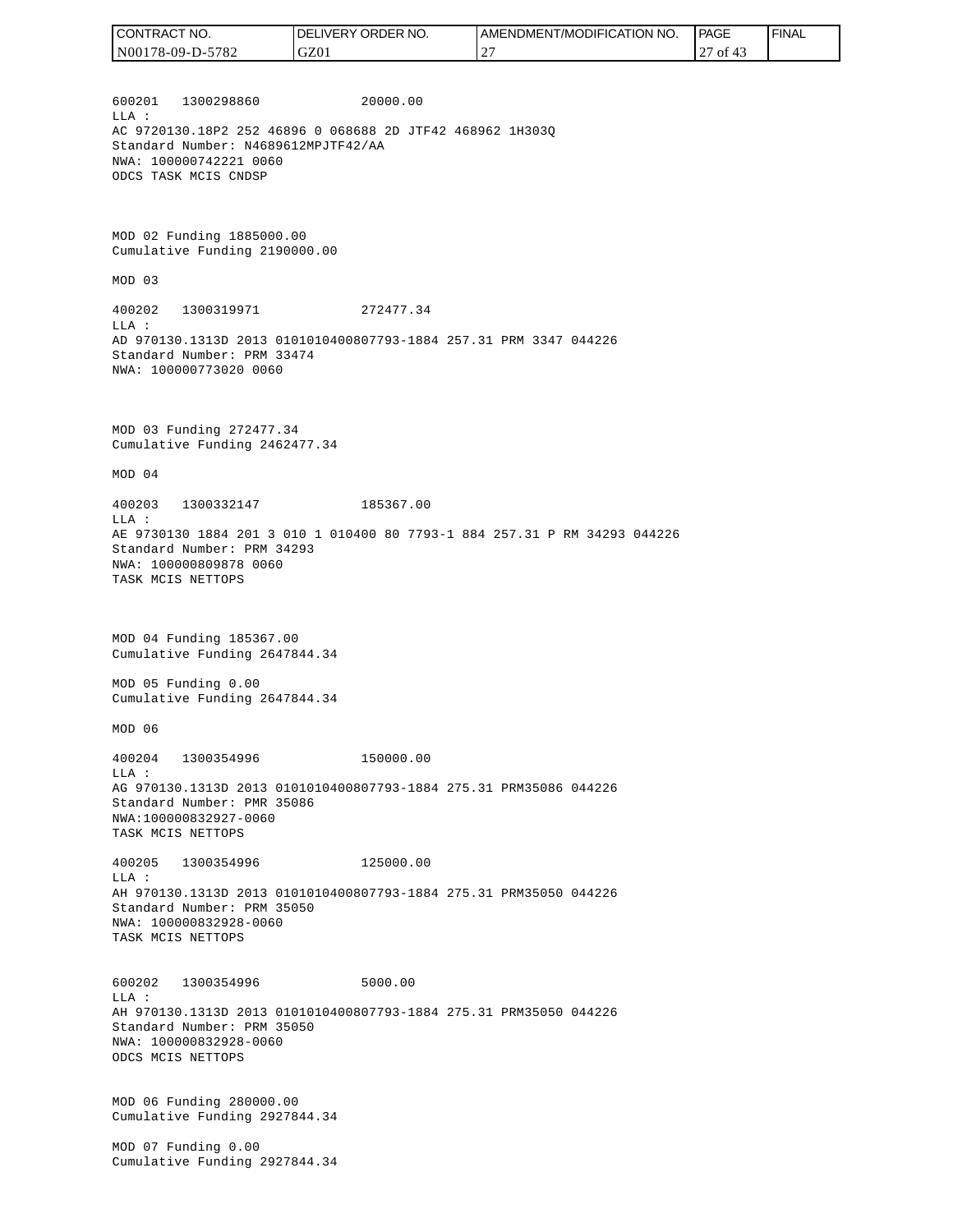| CONTRACT NO.     | <b>IDELIVERY ORDER NO.</b> | I AMENDMENT/MODIFICATION NO. | PAGE     | ' FINAL |
|------------------|----------------------------|------------------------------|----------|---------|
| N00178-09-D-5782 | GZ01                       | $\bigcap$<br><u>ے</u>        | 28 of 43 |         |

MOD 08 400301 1300373150 1700000.00 LLA : AJ 9730130 18P2 253 46896 0 068688 2D PJTF38 4689631H304Q Standard Number: N4689613MPJTF38 NWA: 100000831524-0060 MCIS NETTOPS 400302 1300373150 180000.00 LLA : AK 9730130 1884 010 10104 0 080779 3 257.31 PRM36219 044226 Standard Number: PRM 36219 NWA: 100000852592-0060 MCIS NETTOPS 400303 1300373150 50000.00 LLA : AL 9730130 1884 010 10104 0 080779 3 257.31 PRM36229 044226 Standard Number: PRM 36229 NWA: 100000852590-0060 MCIS NETTOPS 600301 1300373150 9215.99  $T.T.A$  : AJ 9730130 18P2 253 46896 0 068688 2D PJTF38 4689631H304Q MOD 08 Funding 1939215.99 Cumulative Funding 4867060.33 MOD 09 Funding 0.00 Cumulative Funding 2927844.34 MOD 10 Funding 0.00 Cumulative Funding 4867060.33 MOD 11 400304 1300394554 150000.00 LLA : AM 970130.1414D 1884 0101010400807793 257.31 PRM46252 044226 Standard Number: PRM 46252 NWA: 100000876563 0060 TASK MCIS NETTOPS MOD 11 Funding 150000.00 Cumulative Funding 5017060.33 MOD 12 Funding 0.00 Cumulative Funding 5017060.33 MOD 13 400305 1300415544 450000.00  $L.L.A$  : AN 970130.1414D 1884 0101010400807793 257.31 PRM47234 044226 Standard Number: PRM47234 NWA: 100000876217 0060 MCIS NETTOPS MOD 13 Funding 450000.00 Cumulative Funding 5467060.33 MOD 14 400306 1300436371 432000.00 LLA : AP 970130 1414D 1884 010 10104 0 080779 3 257.31 PRM47625 044226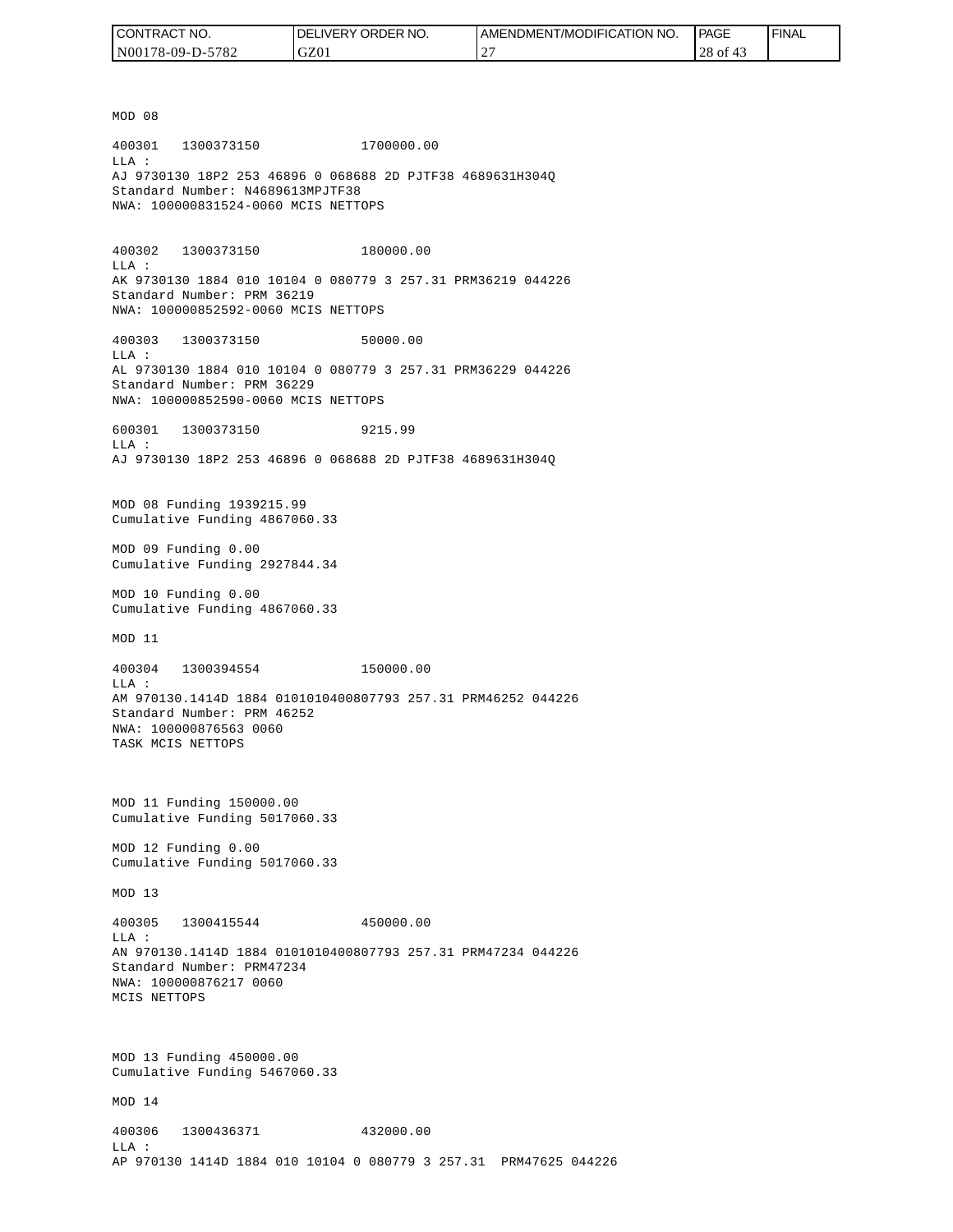CONTRACT NO. DELIVERY ORDER NO. AMENDMENT/MODIFICATION NO. PAGE FINALCONTRACT NO.<br>NO0178-09-D-5<br>Standard Numk<br>NWA: 1000087<br>IA CNDSP SUPP<br>400307 1300<br>400307 1300<br>400307 1300<br>400307 1300<br>NEA CNDSP SUPP<br>NET OPS SUPP<br>600302 1300<br>NET TOPS SUPP<br>600302 1300<br>LLA:<br>AP 970130 141<br>Cumulative Fu<br>MOD 15<br> N00178-09-D-5782 GZ01 27 29 of 43 Standard Number: PRM 47625 NWA: 100000876218 0060 IA CNDSP SUPPORT 400307 1300436371 100000.00 LLA : AQ 970130 1414D 1884 010 10104 0 080779 3 257.31 PRM47236 044226 Standard Number: PRM 47236 NWA: 100000876564 0060 NETTOPS SUPPORT 600302 1300436371 1000.00 LLA : AP 970130 1414D 1884 010 10104 0 080779 3 257.31 PRM47625 044226 Standard Number: PRM 47625 NWA:100000876218 0060 ODCs IA CNDSP MOD 14 Funding 533000.00 Cumulative Funding 6000060.33 MOD 15 400401 1300443439 146506.30 LLA : AR 970130.1414D 1884 0101010400807793 257.31 PRM47246 044226 Standard Number: PRM 47246 NWA: 100000876513 0060 HAIMS SUPPORT 400402 1300443439 326566.16 LLA : AS 970130.1414D 1884 0101010400807793 257.31 PRM47632 044226 Standard Number: PRM 47632 NWA: 100000876514 0060 HAIMS SUPPORT 400403 1300443439 170045.28 LLA : AT 970130.1414D 1884 0101010400807793 257.31 PRM47629 044226 Standard Number: PRM 47629 NWA: 100000876565 0060 NET OPS 600401 1300443439 2000.00 LLA : AS 970130.1414D 1884 0101010400807793 257.31 PRM47632 044226 Standard Number: PRM 47632 NWA: 100000876514 0060 ODC HAIMS SUPPORT MOD 15 Funding 645117.74 Cumulative Funding 6645178.07 MOD 16 400403 1300443439 100.00 LLA : AT 970130.1414D 1884 0101010400807793 257.31 PRM47629 044226 Standard Number: PRM 47629 NWA: 100000876565 0060 NET OPS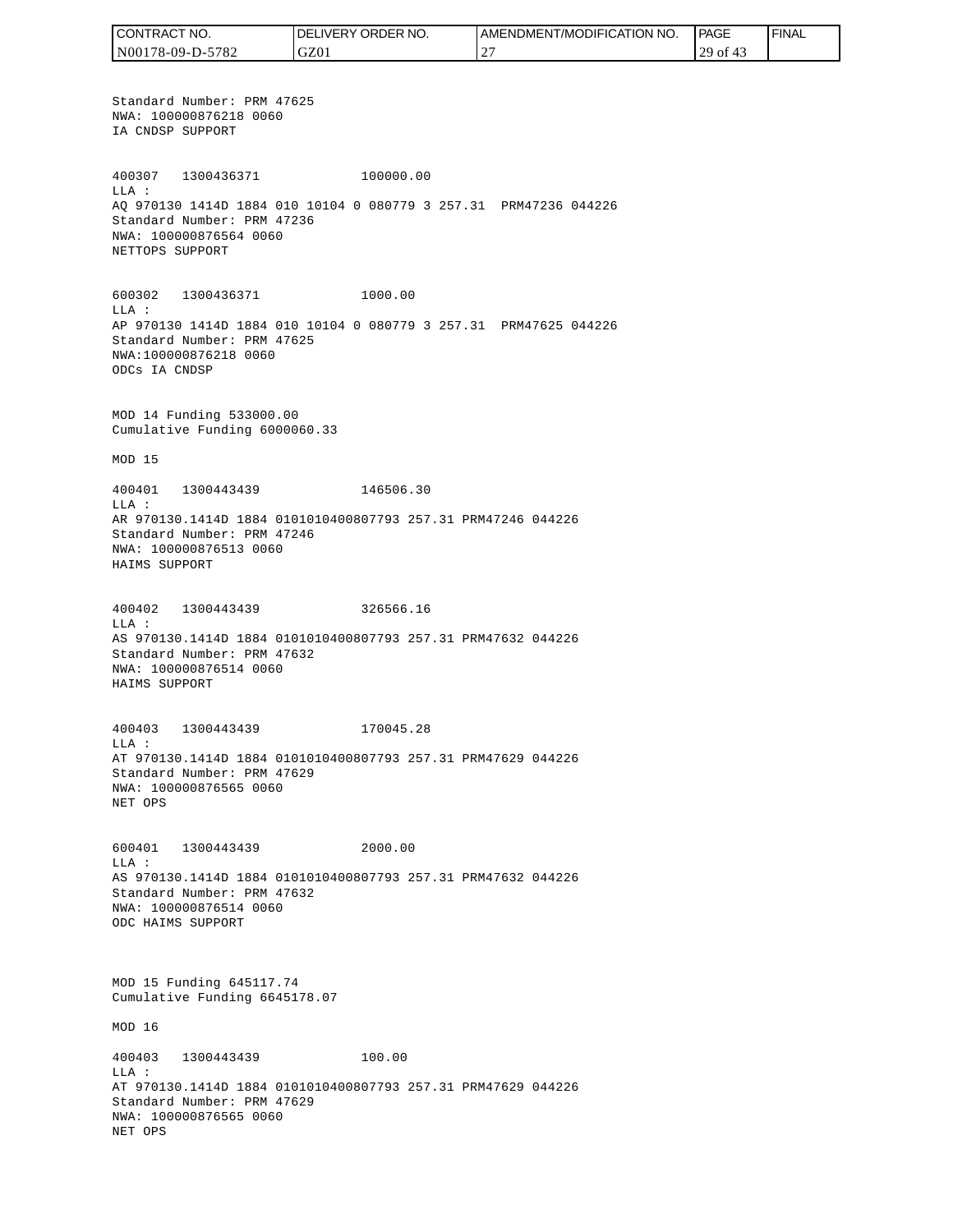| I CONTRACT NO.   | <b>IDELIVERY ORDER NO.</b> | AMENDMENT/MODIFICATION NO. | PAGE              | 'FINAL |
|------------------|----------------------------|----------------------------|-------------------|--------|
| N00178-09-D-5782 | GZ01                       |                            | 30<br>- of<br>-45 |        |

MOD 16 Funding 100.00 Cumulative Funding 6645278.07 MOD 17 400404 1300447315 79883.00 LLA : AU 9740130.14140 1884 010 10104 0 080779 3 257.31 PRM47236 044226 Standard Number: PRM 47236 NWA#100000876564-0060 400405 1300447315 31866.63 LLA : AV 9740130.1414D 1884 010 10104 0 080779 3 257.31 PRM47625 044226 Standard Number: PRM 47625 NWA# 100000876218-0060 400406 1300447315 1700000.00 LLA : AW 9740130.1414D 1884 010 10104 0 080778 1 257.31 PRM48711 044226 Standard Number: PRM 48711 NWA# 100000961211-0060 600402 1300447315 5000.00 LLA : AW 9740130.1414D 1884 010 10104 0 080778 1 257.31 PRM48711 044226 Standard Number: PRM 48711 NWA#100000961211-0060 MOD 17 Funding 1816749.63 Cumulative Funding 8462027.70 MOD 18 400407 1300481274 175000.00 LLA : AX 970130.1515D-1884 0101010400807793 257.31 044226 PRM510087 Standard Number: PRM510087 PR 1300481274 Funding Doc PRM510087 400408 1300481274 195000.00 LLA : AY 9750130 1884 010 10104 0 080779 3 257.31 PRM58800 044226 130048127400002 Standard Number: PRM58800 PR 1300481274 Funding DOC PRM58800 400409 130048127400004 90000.00 LLA : AZ 9750130 1884 010 10104 0 080779 3 257.31 PRM58810 044226 Standard Number: PRM58810 PR 1300481274 Funding DOC PRM58810 600403 130048127400003 5000.00 LLA : BA 9750130 1884 010 10104 0 080779 3 257.31 PRM58800 044226 Standard Number: PRM58800(odc) PR 1300481274 Funding Doc PRM58800(odc) MOD 18 Funding 465000.00 Cumulative Funding 8927027.70 MOD 19 400410 130049346600001 400000.00  $L.L.A$  : BB 9750130 1884 010 10104 0 080779 3 257.31 PRM510177 044226 Standard Number: PRM510177 ACRN BB: Labor PR 1300493466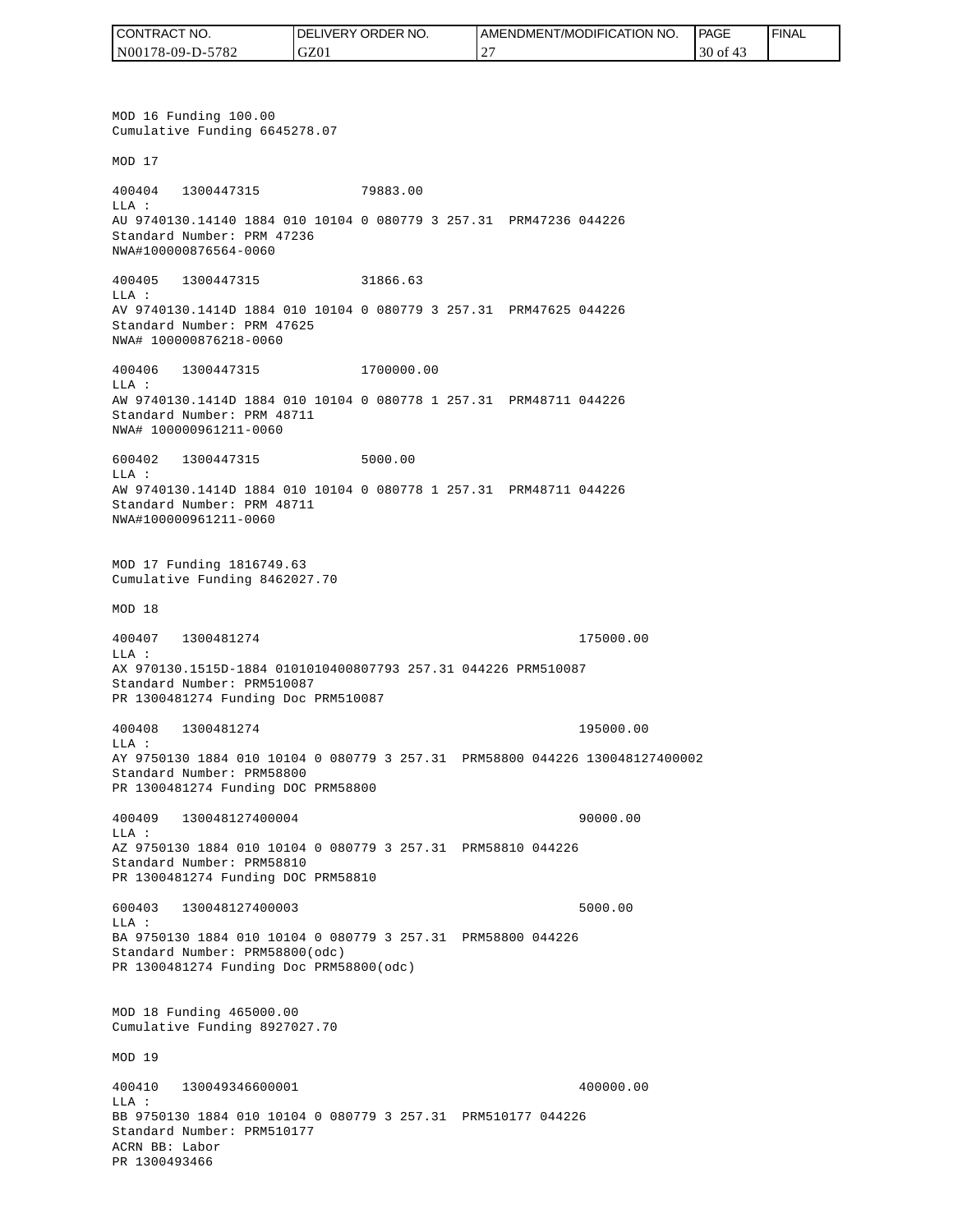DOC: PRM510177 NWA/BS# 100000986791 0060 400411 130049346600002 300000.00 LLA : BC 9750130 1884 010 10104 0 080779 3 257.31 044226 Standard Number: PRM510223 ACRN BC: Labor PR: 1300493466 DOC: PRM510223 NWA/BS# 100000986794 0060 400412 130049346600003 65000.00 LLA : BD 9750130 1884 010 10104 0 080779 3 257.31 PRM58810 044226 Standard Number: PRM58810 ACRN BD: Labor PR 1300493466 DOC NO. PRM58810 NWA/BS# 100000989199 0060 MOD 19 Funding 765000.00 Cumulative Funding 9692027.70 MOD 20 400413 130049476600001 492000.00 LLA : BE 9750130 1882 252 00018 0 068688 2D CV0003 6890151H334Q Standard Number: N6890115RCV0003 PR: 1300494766 COST CODE: 6890151H334Q FUNDING DOC: N6890115RCV0003 NWA: 100001020678 0401 600404 130049476600002 8000.00 LLA : BE 9750130 1882 252 00018 0 068688 2D CV0003 6890151H334Q Standard Number: N6890115RCV0003 PR: 1300494766 COST CODE: 6890151H334Q FUNDING DOC: N6890115RCV0003 NWA:100001020678 0401 MOD 20 Funding 500000.00 Cumulative Funding 10192027.70 MOD 21 400414 130050311200001 362806.38  $T.T.A$  : BF 9750130 1884 010 10104 0 080779 3 257.31 PRM510760 044226 Standard Number: PRM510760 ACRN BF PR1300503112 FUNDING DOC:PRM510760 NWA/BS: 100000986792 0060 EXPIRATION DATE: 9/30/2015 400415 130050311200002 137193.62 LLA : BG 9750130 1884 010 10104 0 080778 3 257.31 PRM510785 044226 Standard Number: PRM510785 ACRN BG PR1300503112 FUNDING DOC:PRM510785 NWA/BS: 100001054404 0060 EXPIRATION DATE: 9/30/2015 MOD 21 Funding 500000.00 CONTRACT NO. N00178-09-D-5782 DELIVERY ORDER NO. GZ01 AMENDMENT/MODIFICATION NO. 27 **PAGE**  31 of 43 FINAL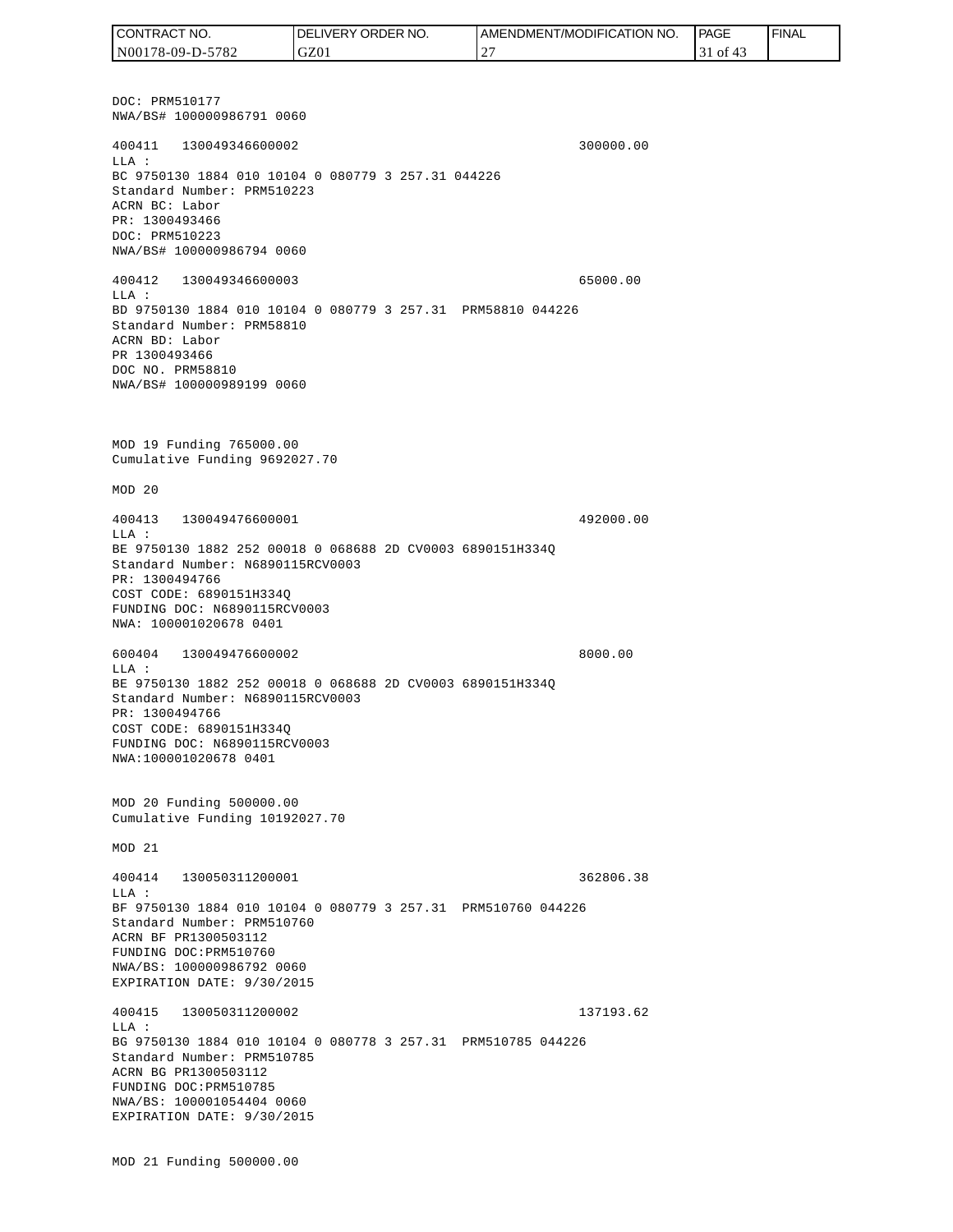| CONTRACT NO.     | <b>IDELIVERY ORDER NO.</b> | <b>I AMENDMENT/MODIFICATION NO.</b> | <b>PAGE</b> | ' FINAL |
|------------------|----------------------------|-------------------------------------|-------------|---------|
| N00178-09-D-5782 | GZ01                       | $\sim$                              | 32 of 43    |         |

Cumulative Funding 10692027.70 MOD 22 400408 1300481274 5000.00 LLA : AY 9750130 1884 010 10104 0 080779 3 257.31 PRM58800 044226 130048127400002 Standard Number: PRM58800 PR 1300481274 Funding DOC PRM58800 Realigned +\$5,000.00 from 600403 BA Originally on PR1300481274, this was as directed on PR1300513212 400416 130051321200001 275000.00 LLA : BH 9750130 1884 010 10104 0 080779 3 257.31 PRM510771 044226 Standard Number: PRM510771 ACRN:BH PR1300513212 FUNDING DOC: PRM510771 FUNDS EXPIRATION: 9/30/2015 NWA/BS: 100000989184 0060 400417 130051321200002 130000.00 LLA : BF 9750130 1884 010 10104 0 080779 3 257.31 PRM510760 044226 Standard Number: PRM510760 ACRN:BF PR1300513212 FUNDING DOC: PRM510760 FUNDS EXPIRATION: 9/30/2015 NWA/BS: 100000986792 0060 600403 130048127400003 (5000.00)  $L.L.A$  : BA 9750130 1884 010 10104 0 080779 3 257.31 PRM58800 044226 Standard Number: PRM58800(odc) PR 1300481274 Funding Doc PRM58800(odc)- Realigned to 400408 AY per PR1300513212 MOD 22 Funding 405000.00 Cumulative Funding 11097027.70 MOD 23 400501 130051857200002 20000.00  $L.L.A$  : BD 9750130 1884 010 10104 0 080779 3 257.31 PRM58810 044226 Standard Number: PRM58810 ACRN: BD PR1300518572 FUNDING DOC: PRM58810 EXPIRATION OF FUNDS: 9/30/2015 NWA/BS: 100000989199 0060 400502 130051857200003 76123.00 LLA : BJ 9750130 1884 010 10104 0 080779 3 257.31 PRM510772 044226 Standard Number: PRM510772 ACRN: BJ PR1300518572 FUNDING DOC: PRM510772 EXPIRATION OF FUNDS: 9/30/2015 NWA/BS: 100000989224 0060 400503 130051857200004 94353.76  $T.T.A$  : BF 9750130 1884 010 10104 0 080779 3 257.31 PRM510760 044226 Standard Number: PRM510760 ACRN: BF PR1300518572 FUNDING DOC: PRM510760 EXPIRATION OF FUNDS: 9/30/2015 NWA/BS: 100000986792 0060 400504 130051857200005 125000.00 LLA : BK 9750130 1884 010 10104 0 080779 3 257.31 PRM510762 044226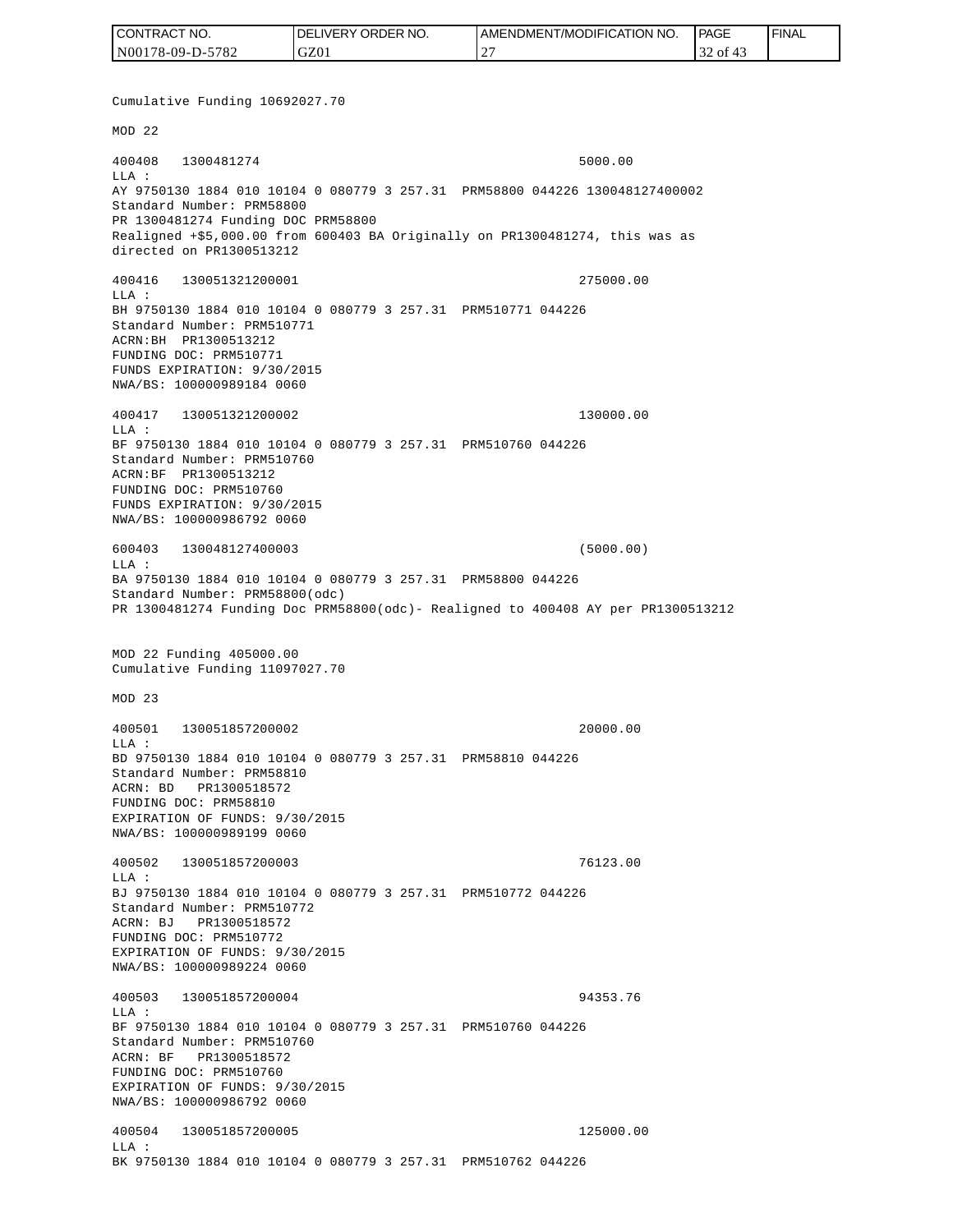| CONTRACT NO.     | DELIVERY ORDER NO. | I AMENDMENT/MODIFICATION NO. | PAGE      | 'FINAL |
|------------------|--------------------|------------------------------|-----------|--------|
| N00178-09-D-5782 | GZ01               |                              | 0Ť<br>ر ر |        |

Standard Number: PRM510762 ACRN: BK PR1300518572 FUNDING DOC: PRM510762 EXPIRATION OF FUNDS: 9/30/2015 NWA/BS: 100000986795 0060 400505 130051857200006 28156.00 LLA : BL 9750130 1884 010 10104 0 080779 3 257.31 PRM510768 044226 Standard Number: PRM510768 ACRN: BL PR1300518572 FUNDING DOC: PRM510768 EXPIRATION OF FUNDS: 9/30/2015 NWA/BS: 100001000323 0060 400506 130051857200007 632766.00 LLA : BM 9750130 1884 010 10104 0 080779 3 257.31 HT000351098 6 044226 Standard Number: HT0003510986 ACRN: BM PR1300518572 FUNDING DOC: HT0003510986 EXPIRATION OF FUNDS: 9/30/2015 NWA/BS: 100001060851 0060 MOD 23 Funding 976398.76 Cumulative Funding 12073426.46 MOD 24 400507 130051922900001 386143.95  $T.T.A$  : BN 9750130 1882 252 00018 0 068688 2D CV0003 6890151H334Q ACRN BN: Labor for PWS PR: 1300519229 FUNDING DOC: N6890115RCV0003 COST CODE: 6890151H334Q NWA/BS: 100001020678 0401 400508 130051922900003 38856.05 LLA : BP 9750130 1882 254 68908 0 068688 2D C09018 6156451H303Q ACRN BP: Labor for PWS PR: 1300519229 FUNDING DOC: N6156415RC09018 COST CODE: 6156451H303Q NWA/BS: 100001072719 0400 600501 130051922900002 8000.00 LLA : BN 9750130 1882 252 00018 0 068688 2D CV0003 6890151H334Q ACRN BN: ODCs PR: 1300519229 FUNDING DOC: N6890115RCV0003 COST CODE: 6890151H334Q NWA/BS: 100001020678 0401 MOD 24 Funding 433000.00 Cumulative Funding 12506426.46 MOD 25 400509 130052791900001 1440942.18 LLA : BN 9750130 1882 252 00018 0 068688 2D CV0003 6890151H334Q Standard Number: N6890115RCV0003 ACRN: BN PR1300527919 FUNDING DOC: N6890115RCV0003 FUNDS EXPIRATION: 9/30/2015 COST CODE: 6890151H334Q NWA/BS: 100001020678 0401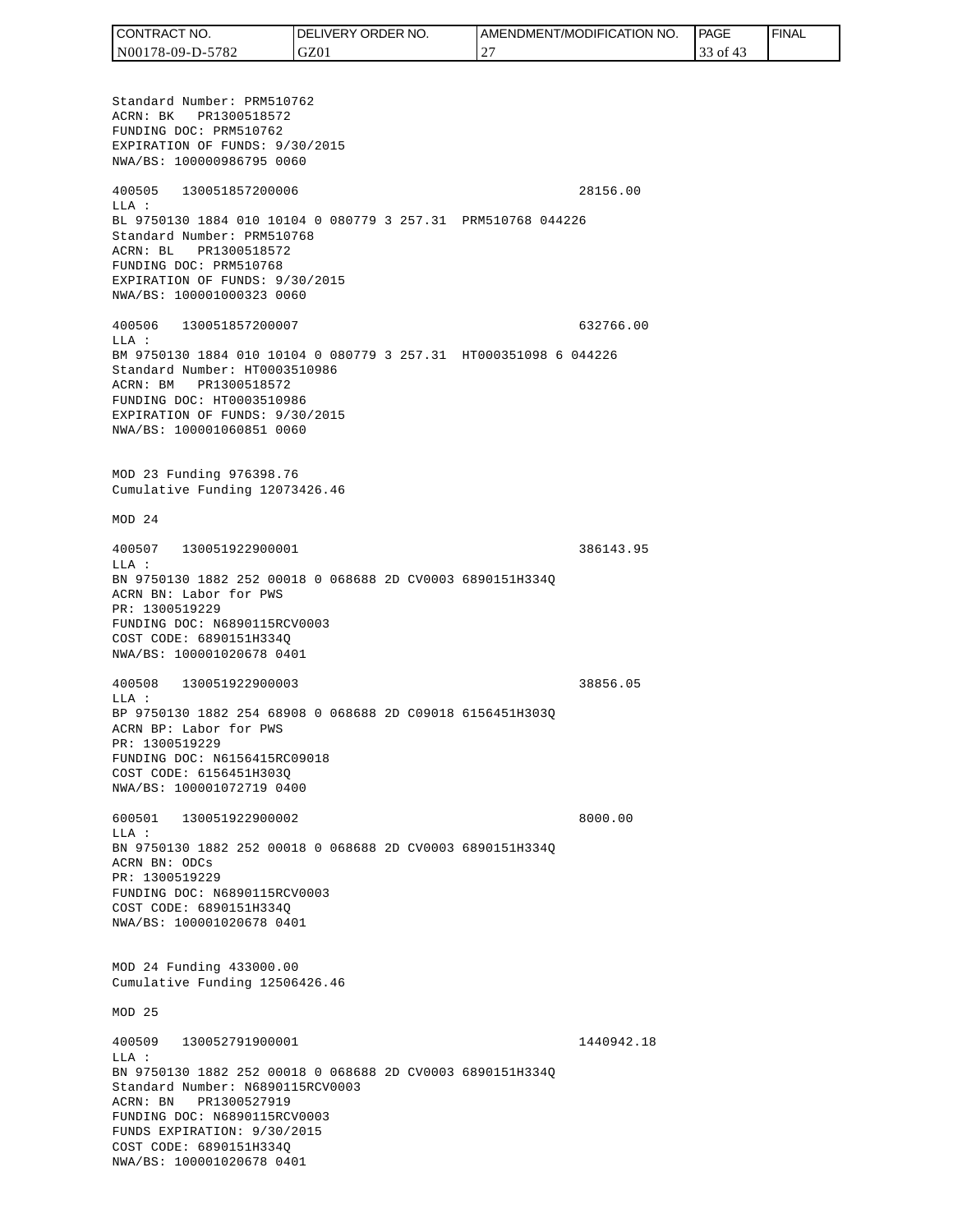| I CONTRACT NO.   | DELIVERY ORDER NO. | <b>I AMENDMENT/MODIFICATION NO.</b>  | <b>PAGE</b> | <b>FINAL</b> |
|------------------|--------------------|--------------------------------------|-------------|--------------|
| N00178-09-D-5782 | GZ01               | $\cdot$ $\cap$ $\cdot$<br>. <u>.</u> | 4 of        |              |

MOD 25 Funding 1440942.18 Cumulative Funding 13947368.64 MOD 26 400510 130052095600001 1122505.00 LLA : BQ 9750130 1884 010 10104 0 080779 3 257.31 HT000351189 0 044226 Standard Number: HT0003511890 ACNR: BQ PR1300520956 FUNDING DOC: HT0003511890 FUNDS EXPIRATION: 9/30/2015 NWA/BS: 100000986793 0060 400511 13005209560000 533516.35 LLA : BR 9750130 1884 010 10104 0 080779 3 257.31 HT000351098 9 044226 Standard Number: HT0003510989 ACNR: BR PR1300520956 FUNDING DOC: HT0003510989 FUNDS EXPIRATION: 9/30/2015 NWA/BS: 100001060852 0060 400512 130052095600003 1550000.00 LLA : BS 9750130 1884 010 10104 0 080779 3 257.31 HT000351189 2 044226 Standard Number: HT0003511892 ACNR: BS PR1300520956 FUNDING DOC: HT0003511892 FUNDS EXPIRATION: 9/30/2015 NWA/BS: 100000986796 0060 400513 130052095600005 120000.00 LLA : BT 9750130 1884 010 10104 0 080779 3 257.33 HT000351171 3 044226 Standard Number: HT0003511713 ACNR: BT PR1300520956 FUNDING DOC: HT0003511713 FUNDS EXPIRATION: 9/30/2015 NWA/BS: 100000989225 0060 400514 130052095600007 211947.36 LLA : BU 9750130 1884 010 10104 0 080779 3 257.31 PRM510766 044226 Standard Number: PRM510766 ACNR: BU PR1300520956 FUNDING DOC: PRM510766 FUNDS EXPIRATION: 9/30/2015 NWA/BS: 100000987052 0060 400515 130052095600008 313760.00  $T.T.A$  : BV 9750130 1884 010 10104 0 080778 7 257.31 PRM510911 044226 Standard Number: PRM510911 ACNR: BV PR1300520956 FUNDING DOC: PRM510911 FUNDS EXPIRATION: 9/30/2015 NWA/BS: 100001054759 0060 400516 130052095600009 150000.00 LLA : BH 9750130 1884 010 10104 0 080779 3 257.31 PRM510771 044226 Standard Number: PRM510771 ACNR: BH PR1300520956 FUNDING DOC: PRM510771 FUNDS EXPIRATION: 9/30/2015 NWA/BS: 100000989184 0060 400517 130052095600011 1544154.27 LLA :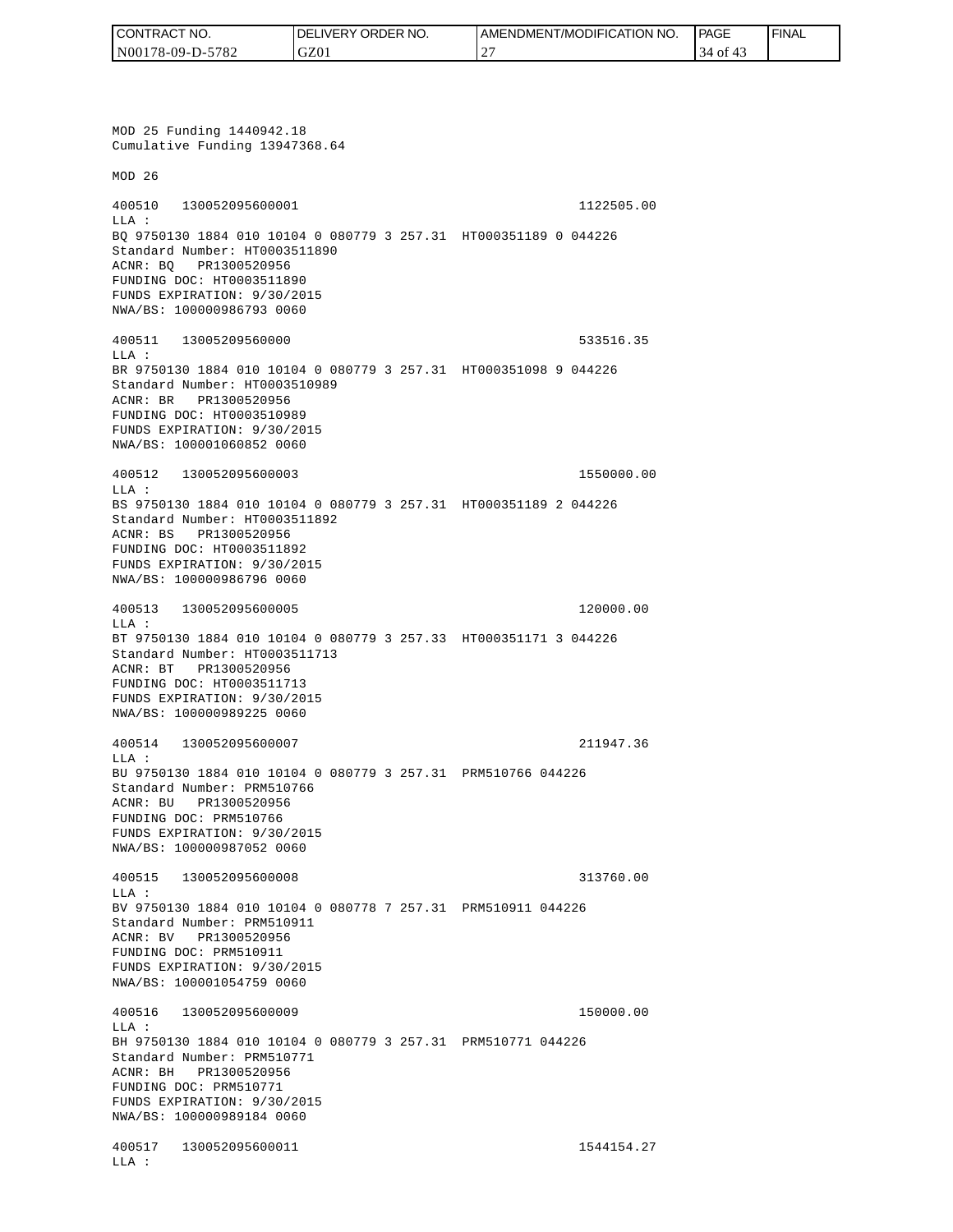BW 9750130 1884 010 10104 0 080779 3 257.31 HT000351115 7 044226 Standard Number: HT0003511157 ACNR: BW PR1300520956 FUNDING DOC: HT0003511157 FUNDS EXPIRATION: 9/30/2015 NWA/BS: 100000987059 0060 600502 130052095600006 17633.00 LLA : BX 9750130 1884 010 10104 0 080779 3 257.31 PRM510225 044226 Standard Number: PRM510225 ACRN: BX PR1300520956 FUNDING DOC: PRM510225 FUNDS EXPIRATION: 9/30/2015 NWA/BS: 100000987051 0060 600503 130052095600010 75000.00  $T.T.A$  : BW 9750130 1884 010 10104 0 080779 3 257.31 HT000351115 7 044226 Standard Number: HT0003511157 ACRN: BW PR1300520956 FUNDING DOC: HT0003511157 FUNDS EXPIRATION: 9/30/2015 NWA/BS: 100000987059 0060 MOD 26 Funding 5638515.98 Cumulative Funding 19585884.62 MOD 27 400518 130054151600001 140000.00 LLA : BY 9760130 1884 IO6 596-C S -16807 79 3-2016 MEDCOI-TMA- 257-HT0003512377 044226 ACRN BY: Labor for PWS PR: 1300541516 FUNDING DOC: HT0003512377 NWA/BS: 100001091456 0060 400519 130054151600003 105000.00 LLA : BZ 9760130 1884 DHM SM003 3 \_CS\_16 80 7787-2 016 DHMSM TE ST-TMA-257 044226 ACRN BZ: Labor for PWS PR: 1300541516 FUNDING DOC: HT0003612852 NWA/BS: 100001099806 0060 400520 130054151600004 500000.00  $L.L.A$  : CA 9760130 1884 010 10104 0 080779 3 257.31 HT000351234 9 044226 ACRN CA: Labor for PWS PR: 1300541516 FUNDING DOC: HT0003512349 NWA/BS: 100001090127 0060 600504 130054151600002 55000.00  $L.L.A$  : BY 9760130 1884 IO6 596-C S -16807 79 3-2016 MEDCOI-TMA- 257-HT0003512377 044226 ACRN BY: ODCs PR: 1300541516 FUNDING DOC: HT0003512377 NWA/BS: 100001091456 0060 MOD 27 Funding 800000.00 Cumulative Funding 20385884.62 CONTRACT NO. N00178-09-D-5782 DELIVERY ORDER NO. GZ01 AMENDMENT/MODIFICATION NO. 27 **PAGE**  35 of 43 FINAL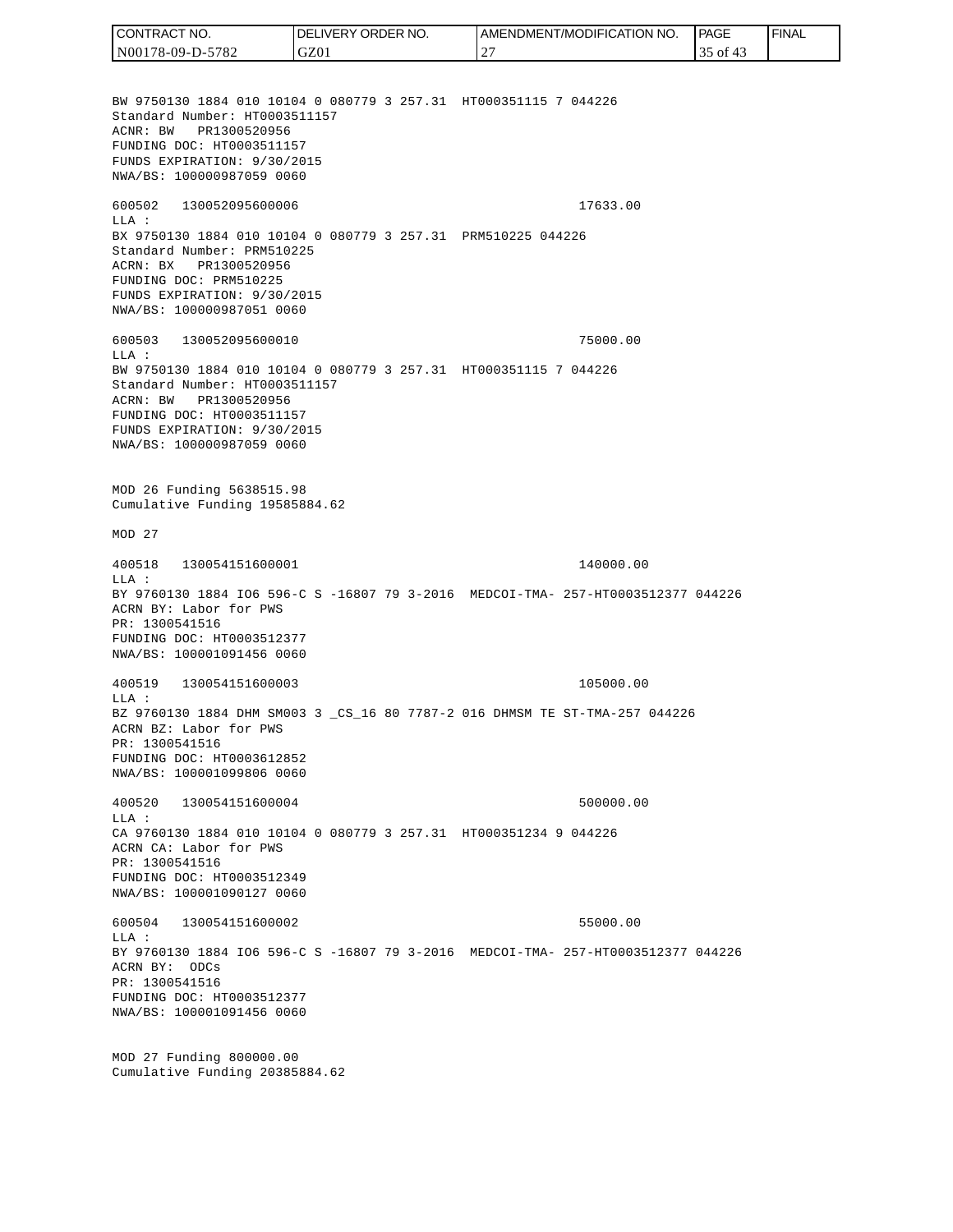| I CONTRACT NO.   | NO.<br>DELIVERY ORDER | AMENDMENT/MODIFICATION NO. | PAGE         | ' FINAL |
|------------------|-----------------------|----------------------------|--------------|---------|
| N00178-09-D-5782 | GZ01                  |                            | 36 of<br>-43 |         |

## **SECTION H SPECIAL CONTRACT REQUIREMENTS**

#### 5252.232-9206 SEGREGATION OF COSTS (DEC 2003)

(a) The Contractor agrees to segregate costs incurred under this task order at the lowest level of performance, either task or subtask, rather than on a total task order basis, and to submit invoices reflecting costs incurred at that level. Invoices shall contain summaries of work charged during the period covered, as well as overall cumulative summaries by labor category for all work invoiced to date (if applicable), by line item, task or subtask.

(b) Where multiple lines of accounting are present, the ACRN preceding the accounting citation will be found in Section B and/or Section G. Payment of Contractor invoices shall be accomplished only by charging the ACRN that corresponds to the work invoiced.

(c) Except when payment requests are submitted electronically as specified in the clause at DFARS 252.232-7003, Electronic Submission of Payment Requests, one copy of each invoice or voucher will be provided, at the time of submission to DCAA, to the Task Order Manager.

#### H-350 REIMBURSEMENT OF TRAVEL COSTS (NOV 2005)

(a) Contractor Request and Government Approval of Travel

Any travel under this contract must be specifically requested in writing, by the contractor prior to incurring any travel costs. If this contract is a definite or indefinite delivery contract, then the written Government authorization will be by task/delivery orders issued by the Ordering Officer or by a modification to an issued task/delivery order. If this contract is not a definite or indefinite delivery contract, then the written Government authorization will be by written notice of approval from the Contracting Officer's Representative (COR). The request shall include as a minimum, the following:

- (1) Contract number
- (2) Date, time, and place of proposed travel
- (3) Purpose of travel and how it relates to the contract
- (4) Contractor's estimated cost of travel
- (5) Name(s) of individual(s) traveling and;
- (6) A breakdown of estimated travel and per diem charges.
- (b) General

(1) The costs for travel, subsistence, and lodging shall be reimbursed to the contractor only to the extent that it is necessary and authorized for performance of the work under this contract. The costs for travel, subsistence, and lodging shall be reimbursed to the contractor in accordance with the Federal Acquisition Regulation (FAR) 31.205-46, which is incorporated by reference into this contract. As specified in FAR 31.205-46(a) (2), reimbursement for the costs incurred for lodging, meals and incidental expenses (as defined in the travel regulations cited subparagraphs  $(b)(1)(i)$  through  $(b)(1)(iii)$  below) shall be considered to be reasonable and allowable only to the extent that they do not exceed on a daily basis the maximum per diem rates in effect at the time of travel as set forth in the following:

(i) Federal Travel Regulation prescribed by the General Services Administration for travel in the contiguous 48 United States;

(ii) Joint Travel Regulation, Volume 2, DoD Civilian Personnel, Appendix A, prescribed by the Department of Defense for travel in Alaska, Hawaii, The Commonwealth of Puerto Rico, and the territories and possessions of the United States; or

(iii) Standardized Regulations, (Government Civilians, Foreign Areas), Section 925, "Maximum Travel Per Diem Allowances in Foreign Areas" prescribed by the Department of State, for travel in areas not covered in the travel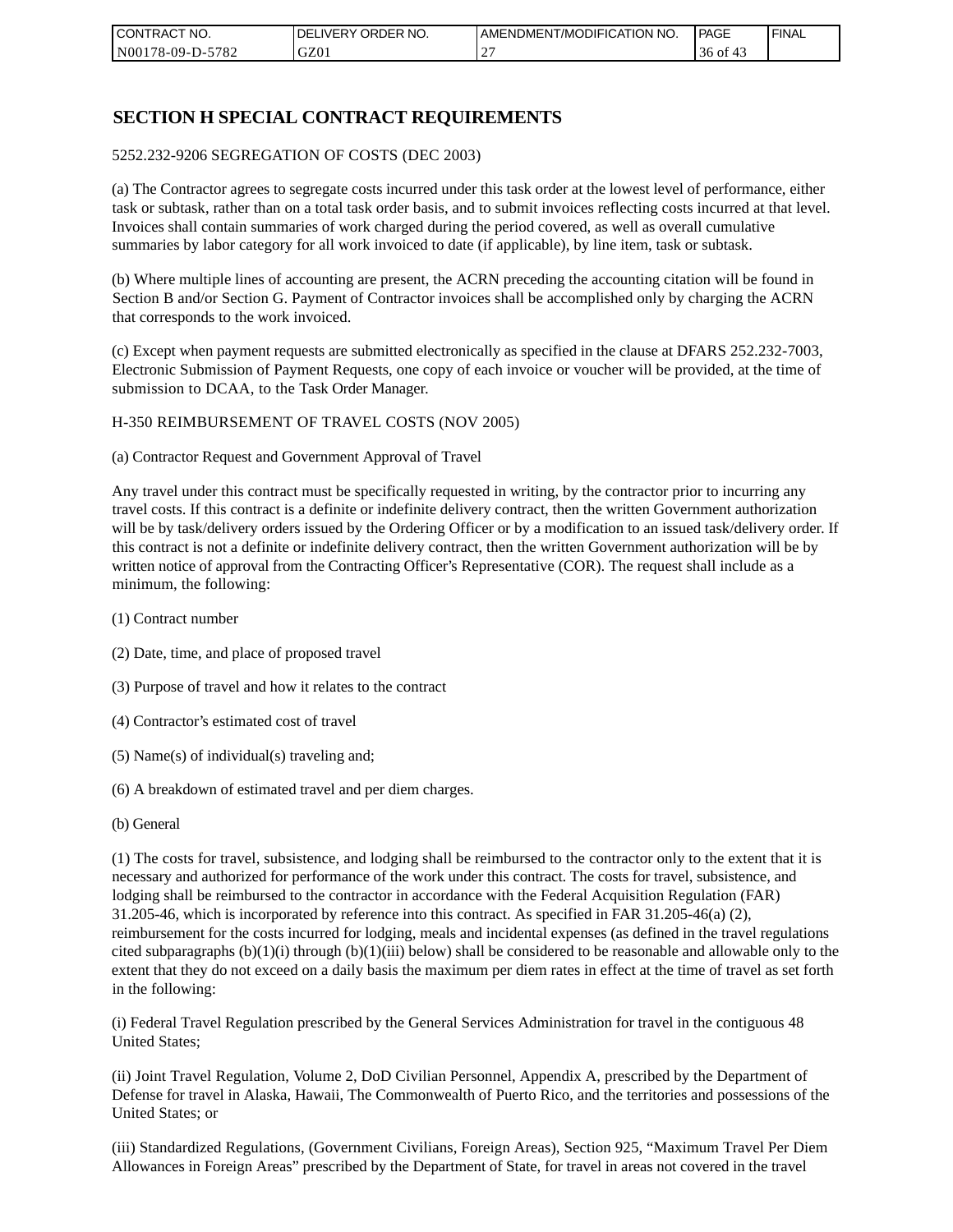| <b>I CONTRACT NO.</b> | ' ORDER NO.<br><b>DELIVERY</b> | I AMENDMENT/MODIFICATION NO. | <b>PAGE</b>  | <b>I FINAL</b> |
|-----------------------|--------------------------------|------------------------------|--------------|----------------|
| N00178-09-D-5782      | GZ0 <sub>1</sub>               | -                            | $\sim$<br>ΟĪ |                |

regulations cited in subparagraphs  $(b)(1)(i)$  and  $(b)(1)(ii)$  above.

(2) Personnel in travel status from and to the contractor's place of business and designated work site or vice versa, shall be considered to be performing work under the contract, and contractor shall bill such travel time at the straight (regular) time rate; however, such billing shall not exceed eight hours per person for any one person while in travel status during one calendar day.

(c) Per Diem

(1) The contractor shall not be paid per diem for contractor personnel who reside in the metropolitan area in which the tasks are being performed. Per diem shall not be paid on services performed at contractor's home facility and at any facility required by the contract, or at any location within a radius of 50 miles from the contractor's home facility and any facility required by this contract.

(2) Costs for subsistence and lodging shall be paid to the contractor only to the extent that overnight stay is necessary and authorized in writing by the Government for performance of the work under this contract per paragraph (a). When authorized, per diem shall be paid by the contractor to its employees at a rate not to exceed the rate specified in the travel regulations cited in FAR 31.205-46(a)(2) and authorized in writing by the Government. The authorized per diem rate shall be the same as the prevailing locality per diem rate.

(3) Reimbursement to the contractor for per diem shall be limited to payments to employees not to exceed the authorized per diem and as authorized in writing by the Government per paragraph (a). Fractional parts of a day shall be payable on a prorated basis for purposes of billing for per diem charges attributed to subsistence on days of travel. The departure day from the Permanent Duty Station (PDS) and return day to the PDS shall be 75% of the applicable per diem rate. The contractor shall retain supporting documentation for per diem paid to employees as evidence of actual payments, as required by the FAR 52.216-7 "Allowable Cost and Payment" clause of the contract.

### (d) Transportation

(1) The contractor shall be paid on the basis of actual amounts paid to the extent that such transportation is necessary for the performance of work under the contract and is authorized in writing by the Government per paragraph (a).

(2) The contractor agrees, in the performance of necessary travel, to use the lowest cost mode commensurate with the requirements of the mission and in accordance with good traffic management principles. When it is necessary to use air or rail travel, the contractor agrees to use coach, tourist class or similar accommodations to the extent consistent with the successful and economical accomplishment of the mission for which the travel is being performed. Documentation must be provided to substantiate non-availability of coach or tourist if business or first class is proposed to accomplish travel requirements.

(3) When transportation by privately owned conveyance (POC) is authorized, the contractor shall be paid on a mileage basis not to exceed the applicable Government transportation rate specified in the travel regulations cited in FAR 31.205-46(a)(2) and is authorized in writing by the Government per paragraph (a).

(4) When transportation by privately owned (motor) vehicle (POV) is authorized, required travel of contractor personnel, that is not commuting travel, may be paid to the extent that it exceeds the normal commuting mileage of such employee. When an employee's POV is used for travel between an employee's residence or the Permanent Duty Station and one or more alternate work sites within the local area, the employee shall be paid mileage for the distance that exceeds the employee's commuting distance.

(5) When transportation by a rental automobile, other special conveyance or public conveyance is authorized, the contractor shall be paid the rental and/or hiring charge and operating expenses incurred on official business (if not included in the rental or hiring charge). When the operating expenses are included in the rental or hiring charge, there should be a record of those expenses available to submit with the receipt. Examples of such operating expenses include: hiring charge (bus, streetcar or subway fares), gasoline and oil, parking, and tunnel tolls.

### (6) Definitions:

(i) "Permanent Duty Station" (PDS) is the location of the employee's permanent work assignment (i.e., the building or other place where the employee regularly reports for work.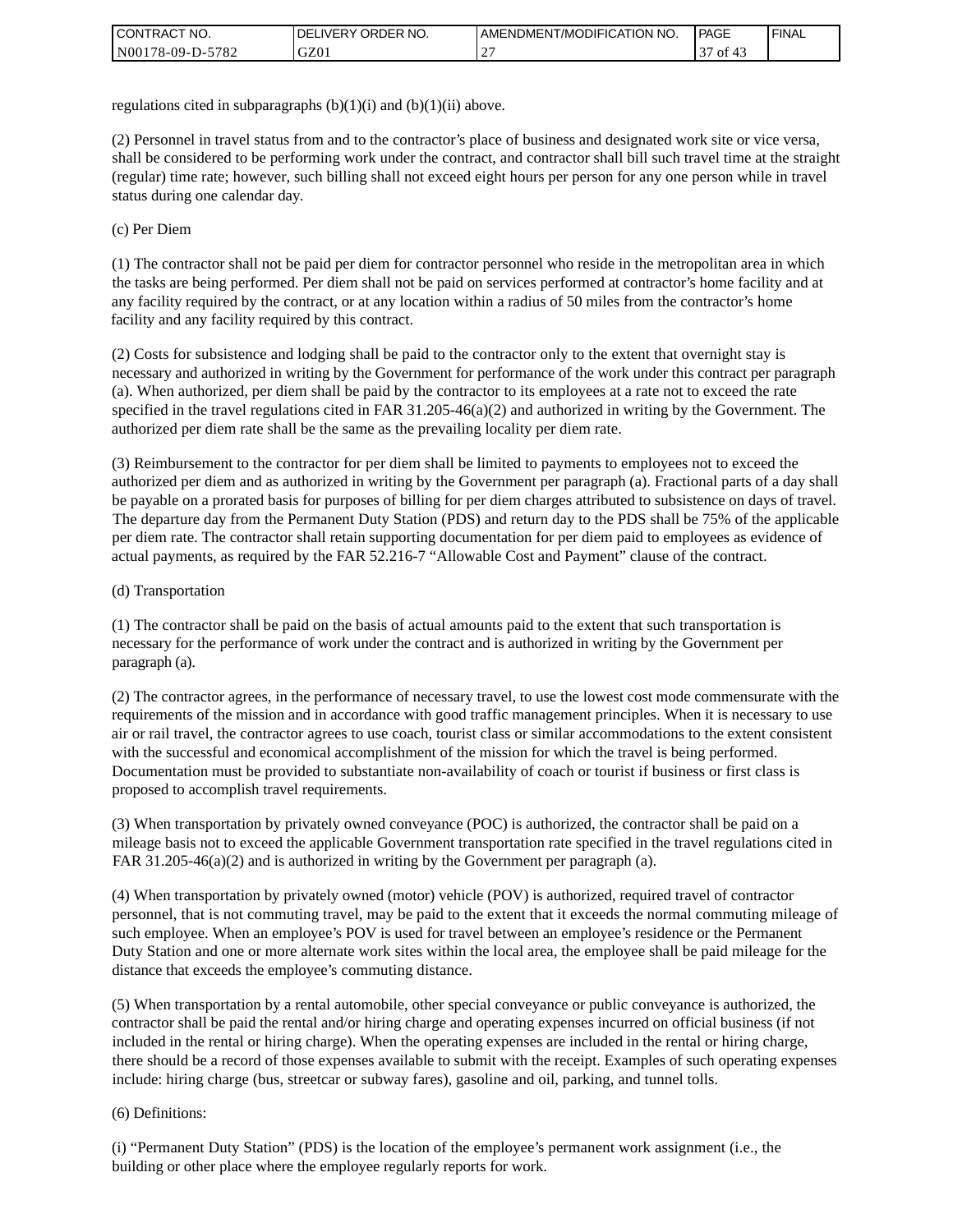| CONTRACT<br>°CT NO.      | NO.<br>' ORDER<br><b>DELIVERY</b> | AMENDMENT/MODIFICATION NO. | <b>PAGE</b> | ' FINAL |
|--------------------------|-----------------------------------|----------------------------|-------------|---------|
| $-5782$<br>N00178-09-D-5 | GZ01                              |                            | $38$ of     |         |

(ii) "Privately Owned Conveyance" (POC) is any transportation mode used for the movement of persons from place to place, other than a Government conveyance or common carrier, including a conveyance loaned for a charge to, or rented at personal expense by, an employee for transportation while on travel when such rental conveyance has not been authorized/approved as a Special Conveyance.

(iii) "Privately Owned (Motor) Vehicle (POV)" is any motor vehicle (including an automobile, light truck, van or pickup truck) owned by, or on a long-term lease (12 or more months) to, an employee or that employee's dependent for the primary purpose of providing personal transportation, that:

(a) is self-propelled and licensed to travel on the public highways;

(b) is designed to carry passengers or goods; and

(c) has four or more wheels or is a motorcycle or moped.

(iv) "Special Conveyance" is commercially rented or hired vehicles other than a POC and other than those owned or under contract to an agency.

(v) "Public Conveyance" is local public transportation (e.g., bus, streetcar, subway, etc) or taxicab.

(iv) "Residence" is the fixed or permanent domicile of a person that can be reasonably justified as a bona fide residence.

EXAMPLE 1: Employee's one way commuting distance to regular place of work is 7 miles. Employee drives from residence to an alternate work site, a distance of 18 miles. Upon completion of work, employee returns to residence, a distance of 18 miles.

In this case, the employee is entitled to be reimbursed for the distance that exceeds the normal round trip commuting distance (14 miles). The employee is reimbursed for 22 miles (18 + 18 - 14 = 22).

EXAMPLE 2: Employee's one way commuting distance to regular place of work is 15 miles. Employee drives from residence to an alternate work site, a distance of 5 miles. Upon completion of work, employee returns to residence, a distance of 5 miles.

In this case, the employee is not entitled to be reimbursed for the travel performed (10 miles), since the distance traveled is less than the commuting distance (30 miles) to the regular place of work.

EXAMPLE 3: Employee's one way commuting distance to regular place of work is 15 miles. Employee drives to regular place of work. Employee is required to travel to an alternate work site, a distance of 30 miles. Upon completion of work, employee returns to residence, a distance of 15 miles.

In this case, the employee is entitled to be reimbursed for the distance that exceeds the normal round trip commuting distance (30 miles). The employee is reimbursed for 30 miles  $(15 + 30 + 15 - 30 = 30)$ .

EXAMPLE 4: Employee's one way commuting distance to regular place of work is 12 miles. In the morning the employee drives to an alternate work site (45 miles). In the afternoon the employee returns to the regular place of work (67 miles). After completion of work, employee returns to residence, a distance of 12 miles.

In this case, the employee is entitled to be reimbursed for the distance that exceeds the normal round trip commuting distance (24 miles). The employee is reimbursed for 100 miles  $(45 + 67 + 12 - 24 = 100)$ .

EXAMPLE 5: Employee's one way commuting distance to regular place of work is 35 miles. Employee drives to the regular place of work (35 miles). Later, the employee drives to alternate work site #1 (50 miles) and then to alternate work site #2 (25 miles). Employee then drives to residence (10 miles).

In this case, the employee is entitled to be reimbursed for the distance that exceeds the normal commuting distance (70 miles). The employee is reimbursed for 50 miles  $(35 + 50 + 25 + 10 - 70 = 50)$ .

EXAMPLE 6: Employee's one way commuting distance to regular place of work is 20 miles. Employee drives to the regular place of work (20 miles). Later, the employee drives to alternate work site #1 (10 miles) and then to alternate work site #2 (5 miles). Employee then drives to residence (2 miles).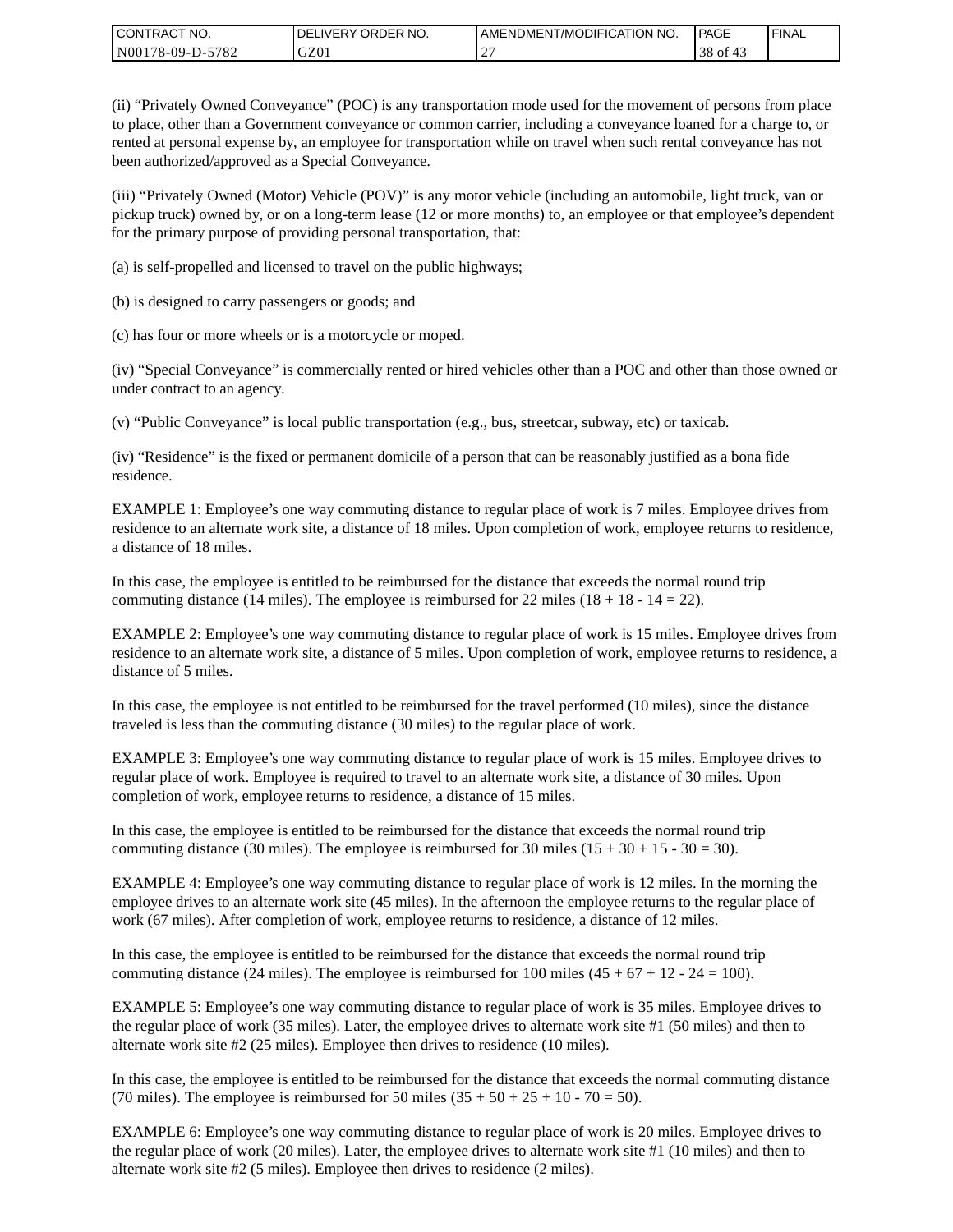| <b>I CONTRACT NO.</b>               | NO.<br>DELIVERY ORDER | AMENDMENT/MODIFICATION NO. | PAGE      | <b>I FINAL</b> |
|-------------------------------------|-----------------------|----------------------------|-----------|----------------|
| 5782<br>N001<br>78-09-Г<br>$D^{-r}$ | GZ01                  |                            | 39.<br>0Ť |                |

In this case, the employee is not entitled to be reimbursed for the travel performed (37 miles), since the distance traveled is less than the commuting distance (40 miles) to the regular place of work.

### H-355 CONTRACTOR IDENTIFICATION (DEC 1999)

(a) Contractor employees must be clearly identifiable while on Government property by wearing appropriate badges.

(b) Contractor employees are required to clearly identify themselves and the company they work for whenever making contact with Government personnel by telephone or other electronic means.

H-359 LIMITED RELEASE OF CONTRACTOR CONFIDENTIAL BUSINESS INFORMATION (CBI) (NOV 2003)

#### (a) Definition.

"Confidential business information," as used in this clause, is defined as all forms and types of financial, business, scientific, technical, economic, or engineering information, including patterns, plans, compilations, program devices, formulas, designs, prototypes, methods, techniques, processes, procedures, programs, or codes, whether tangible or intangible, and whether or how stored, compiled, or memorialized physically, electronically, graphically, photographically, or in writing if -- (1) the owner thereof has taken reasonable measures to keep such information secret, and (2) the information derives independent economic value, actual or potential from not being generally known to, and not being readily ascertainable through proper means by, the public. Confidential business information may include technical data as that term is defined in DFARS  $\S$ § 252.227-7013(a)(14),  $252.227-7015(a)(4)$ , and  $252.227-7018(a)(19)$ . It may also include computer software as that term is defined in DFARS §§ 252.227-7014(a)(4) and 252.227-7018(a)(4).

(b) The Space and Naval Warfare Systems Command (SPAWAR) may release to individuals employed by SPAWAR support contractors and their subcontractors confidential business information submitted by the contractor or its subcontractors pursuant to the provisions of this contract. Business information that would ordinarily be entitled to confidential treatment may be included in the information released to these individuals. Accordingly, by submission of a proposal or execution of this contract, the offeror or contractor and its subcontractors consent to a limited release of its confidential business information.

(c) Circumstances where SPAWAR may release the contractor's or subcontractors' confidential business information include the following:

(1) To other SPAWAR contractors and subcontractors, and their employees tasked with assisting SPAWAR in handling and processing information and documents in the administration of SPAWAR contracts, such as file room management and contract closeout.

(2) To SPAWAR contractors and subcontractors, and their employees tasked with assisting SPAWAR in accounting support services, including access to cost-reimbursement vouchers.

(3) To SPAWAR contractors and subcontractors, and their employees tasked with assisting SPAWAR in crafting performance work statements, assisting with the evaluation of task order cost/technical proposals and assembling performance metrics information.

(d) SPAWAR recognizes its obligation to protect the contractor and its subcontractors from competitive harm that could result from the release of such information. SPAWAR will permit the limited release of confidential business information under paragraphs  $(c)(1)$ ,  $(c)(2)$  and  $(c)(3)$  only under the following conditions:

(1) SPAWAR determines that access is required by other SPAWAR contractors and their subcontractors to perform the tasks described in paragraphs  $(c)(1)$ ,  $(c)(2)$  and  $(c)(3)$ ,

(2) Access to confidential business information is restricted to individuals with a bona fide need to possess,

(3) Contractors, their subcontractors, and their employees who are granted access to confidential business information have signed an appropriate non-disclosure agreement requiring them to provide the same level of protection to confidential business information that would be provided by SPAWAR employees,

(4) Contractors and their subcontractors having access to confidential business information have agreed under their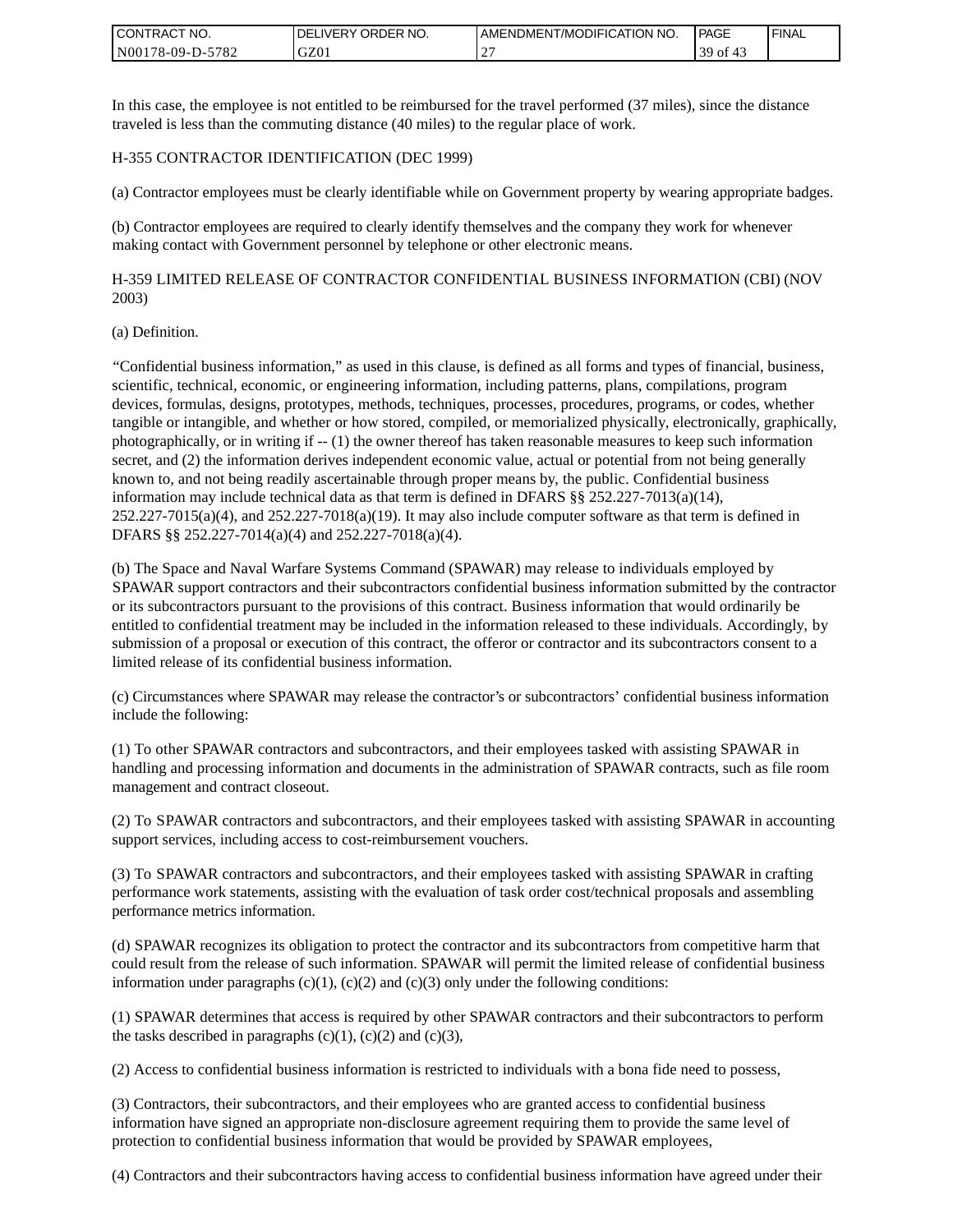| I CONTRACT NO.   | DELIVERY ORDER NO. | AMENDMENT/MODIFICATION NO. | PAGE   | ' FINAL |
|------------------|--------------------|----------------------------|--------|---------|
| N00178-09-D-5782 | GZ01               |                            | .40 of |         |

contract or a separate corporate non-disclosure agreement to provide the same level of protection to confidential business information that would be provided by SPAWAR employees, and

(5) SPAWAR contractors and their subcontractors performing the tasks described in paragraphs  $(c)(1)$ ,  $(c)(2)$  or  $(c)(3)$ have agreed under their contract or a separate non-disclosure agreement to not use confidential business information for any purpose other than performing the tasks described in paragraphs  $(c)(1)$ ,  $(c)(2)$  and  $(c)(3)$ .

(e) SPAWAR's responsibilities under the Freedom of Information Act are not affected by this clause.

(f) If SPAWAR satisfies the conditions listed in paragraph (d), the contractor and its subcontractors agree to indemnify and hold harmless the Government, its agents, and employees from every claim or liability, including attorneys fees, court costs, and expenses, arising out of, or in any way related to, the misuse or unauthorized modification, reproduction, release, display, or disclosure of confidential business information provided by the contractor to the Government.

(g) The contractor agrees to include, and require inclusion of, this clause in all subcontracts at any tier that requires the furnishing of confidential business information.

### ORGANIZATIONAL CONFLICT OF INTEREST (NAVSEA) (JUL 2000) (RESTATED FROM BASIC CONTRACT)

(a) "Organizational Conflict of Interest" means that because of other activities or relationships with other persons, a person is unable or potentially unable to render impartial assistance or advice to the Government, or the person's objectivity in performing the contract work is or might be otherwise impaired, or a person has an unfair competitive advantage. "Person" as used herein includes Corporations, Partnerships, Joint Ventures, and other business enterprises.

(b) The Contractor warrants that to the best of its knowledge and belief, and except as otherwise set forth in the contract, the Contractor does not have any organizational conflict of interest(s) as defined in paragraph (a).

(c) It is recognized that the effort to be performed by the Contractor under this contract may create a potential organizational conflict of interest on the instant contract or on a future acquisition. In order to avoid this potential conflict of interest, and at the same time to avoid prejudicing the best interest of the Government, the right of the Contractor to participate in future procurement of equipment and/or services that are the subject of any work under this contract shall be limited as described below in accordance with the requirements of FAR 9.5.

(d) (1) The Contractor agrees that it shall not release, disclose, or use in any way that would permit or result in disclosure to any party outside the Government any information provided to the Contractor by the Government during or as a result of performance of this contract. Such information includes, but is not limited to, information submitted to the Government on a confidential basis by other persons. Further, the prohibition against release of Government provided information extends to cover such information whether or not in its original form, e.g., where the information has been included in Contractor generated work or where it is discernible from materials incorporating or based upon such information. This prohibition shall not expire after a given period of time.

(2) The Contractor agrees that it shall not release, disclose, or use in any way that would permit or result in disclosure to any party outside the Government any information generated or derived during or as a result of performance of this contract. This prohibition shall expire after a period of three years after completion of performance of this contract.

(3) The prohibitions contained in subparagraphs  $(d)(1)$  and  $(d)(2)$  shall apply with equal force to any affiliate of the Contractor, any subcontractor, consultant, or employee of the Contractor, any joint venture involving the Contractor, any entity into or with which it may merge or affiliate, or any successor or assign of the Contractor. The terms of paragraph (f) of this Special Contract Requirement relating to notification shall apply to any release of information in contravention of this paragraph (d).

(e) The Contractor further agrees that, during the performance of this contract and for a period of three years after completion of performance of this contract, the Contractor, any affiliate of the Contractor, any subcontractor, consultant, or employee of the Contractor, any joint venture involving the Contractor, any entity into or with which it may subsequently merge or affiliate, or any other successor or assign of the Contractor, shall not furnish to the United States Government, either as a prime contractor or as a subcontractor, or as a consultant to a prime contractor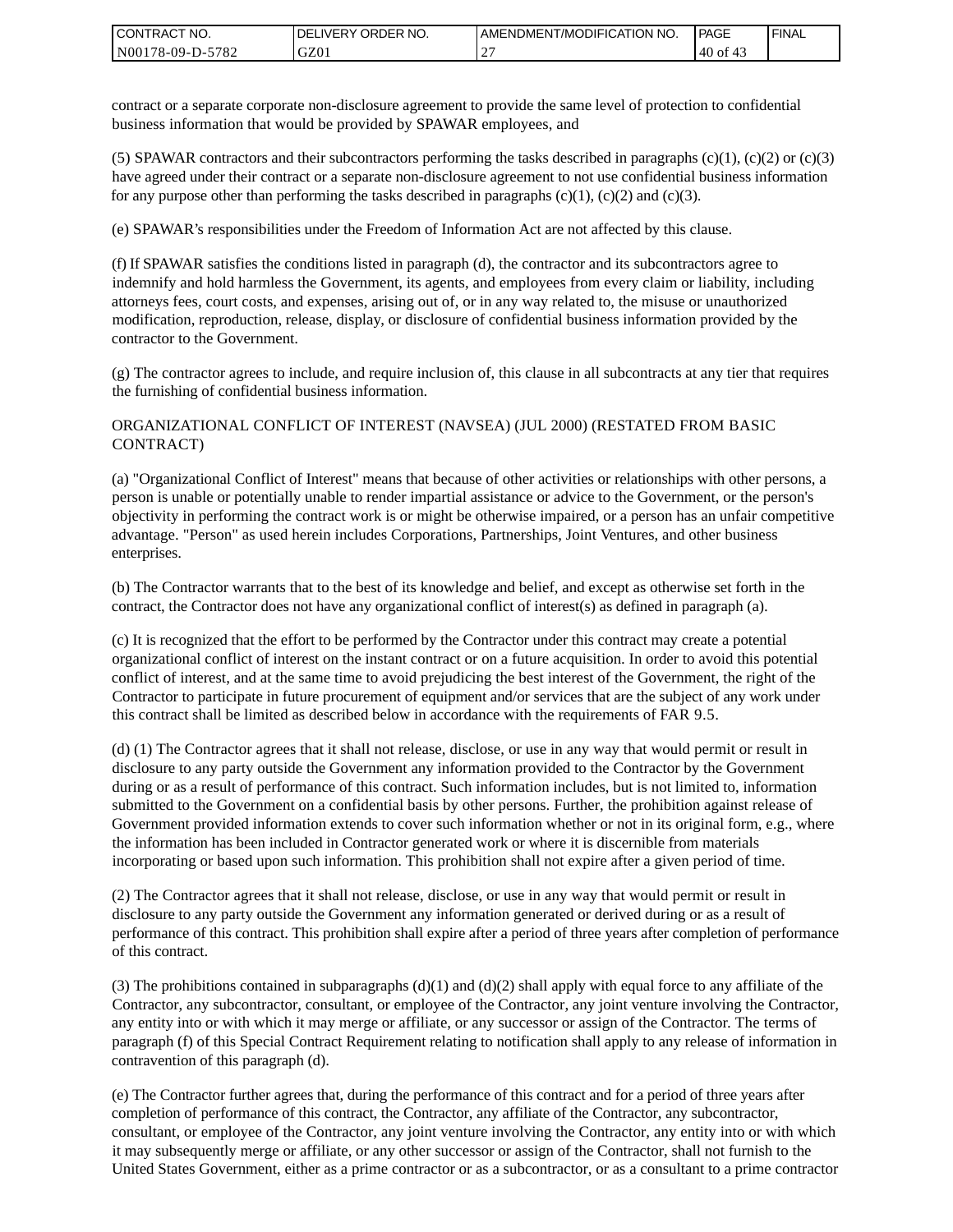| <b>I CONTRACT NO.</b> | <b>IDELIVERY ORDER NO.</b> | AMENDMENT/MODIFICATION NO. | PAGE      | 'FINAL |
|-----------------------|----------------------------|----------------------------|-----------|--------|
| N00178-09-D-5782      | GZ01                       |                            | of<br>'41 |        |

or subcontractor, any system, component or services which is the subject of the work to be performed under this contract. This exclusion does not apply to any recompetition for those systems, components or services furnished pursuant to this contract. As provided in FAR 9.505-2, if the Government procures the system, component, or services on the basis of work statements growing out of the effort performed under this contract, from a source other than the contractor, subcontractor, affiliate, or assign of either, during the course of performance of this contract or before the three year period following completion of this contract has lapsed, the Contractor may, with the authorization of the SeaPort/Task Order Contracting Officer, participate in a subsequent procurement for the same system, component, or service. In other words, the Contractor may be authorized to compete for procurement(s) for systems, components or services subsequent to an intervening procurement.

(f) The Contractor agrees that, if after award, it discovers an actual or potential organizational conflict of interest, it shall make immediate and full disclosure in writing to the SeaPort/Task Order Contracting Officer. The notification shall include a description of the actual or potential organizational conflict of interest, a description of the action which the Contractor has taken or proposes to take to avoid, mitigate, or neutralize the conflict, and any other relevant information that would assist the SeaPort/Task Order Contracting Officer in making a determination on this matter. Notwithstanding this notification, the Government may terminate the contract/Task Orders for the convenience of the Government if determined to be in the best interest of the Government.

(g) Notwithstanding paragraph (f) above, if the Contractor was aware, or should have been aware, of an organizational conflict of interest prior to the award of this contract or becomes, or should become, aware of an organizational conflict of interest after award of this contract and does not make an immediate and full disclosure in writing to the SeaPort/Task Order Contracting Officer, the Government may terminate this contract/task orders for default.

(h) If the Contractor takes any action prohibited by this requirement or fails to take action required by this requirement, the Government may terminate this contract for default.

(i) The SeaPort/Task Order's Contracting Officer's decision as to the existence or nonexistence of an actual or potential organizational conflict of interest shall be final.

(j) Nothing in this requirement is intended to prohibit or preclude the Contractor from marketing or selling to the United States Government its product lines in existence on the effective date of this contract; nor, shall this requirement preclude the Contractor from participating in any research and development or delivering any design development model or prototype of any such equipment. Additionally, sale of catalog or standard commercial items are exempt from this requirement.

(k) The Contractor shall promptly notify the Contracting Officer, in writing, if it has been tasked to evaluate or advise the Government concerning its own products or activities or those of a competitor in order to ensure proper safeguards exist to guarantee objectivity and to protect the Government's interest.

(l) The Contractor shall include this requirement in subcontracts of any tier which involve access to information or situations/conditions covered by the preceding paragraphs, substituting "subcontractor" for "contractor" where appropriate.

(m) The rights and remedies described herein shall not be exclusive and are in addition to other rights and remedies provided by law or elsewhere included in the basic contract or this task order.

(n) Compliance with this requirement is a material requirement of the basic contract and this task order.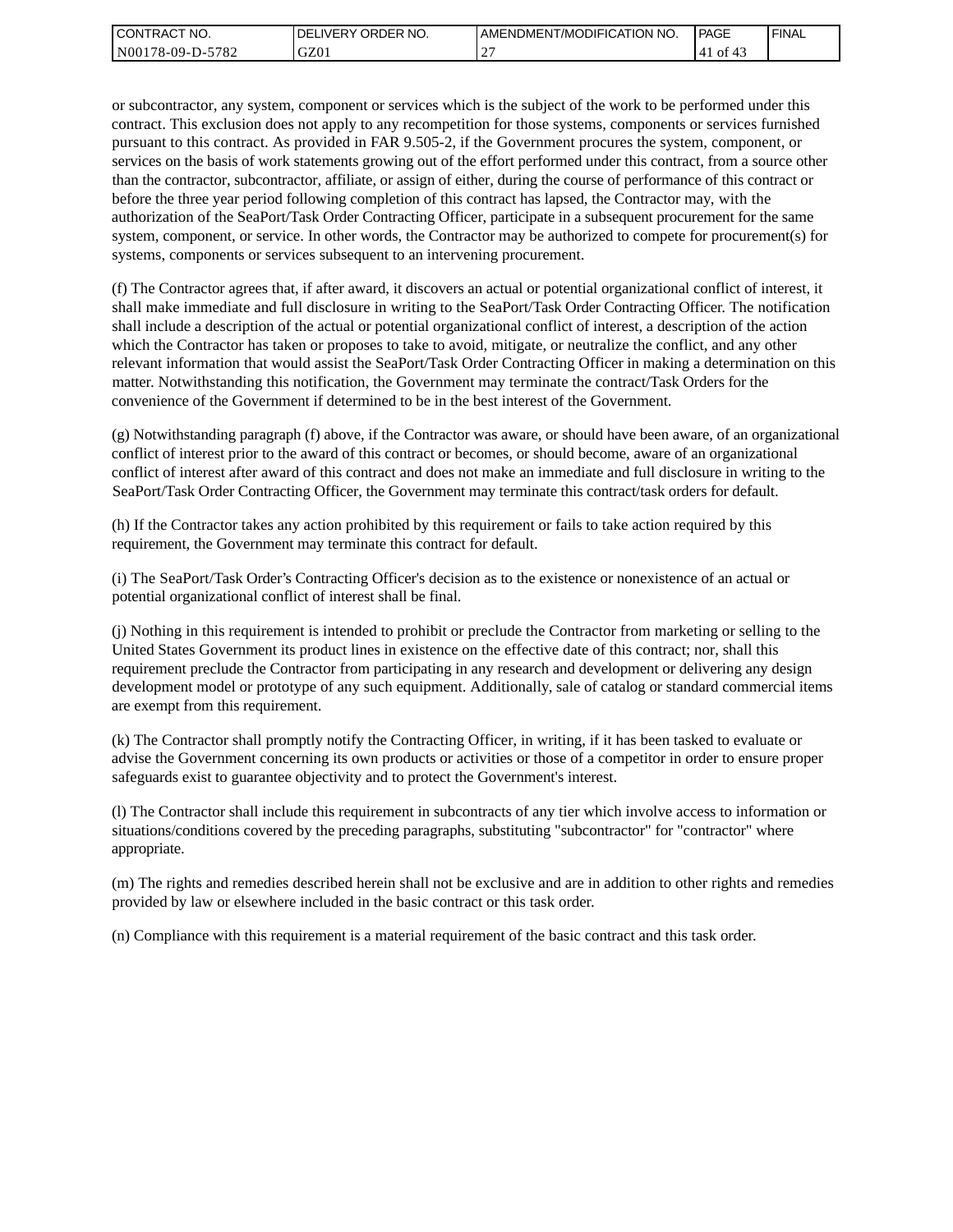| CONTRACT NO.     | `NO.<br><b>DELIVERY ORDER</b> | AMENDMENT/MODIFICATION<br>' NO. | PAGE          | 'FINAL |
|------------------|-------------------------------|---------------------------------|---------------|--------|
| N00178-09-D-5782 | GZ01                          |                                 | .42 of<br>-45 |        |

## **SECTION I CONTRACT CLAUSES**

52.217-9 OPTION TO EXTEND THE TERM OF THE CONTRACT (MAR 2000)

(a) The Government may extend the term of this task order by written notice to the Contractor on or before the expiration of the task order; provided, that the Government gives the Contractor a preliminary written notice of its intent to extend at least 60 days before the task order expires. The preliminary notice does not commit the Government to an extension.

(b) If the Government exercises this option, the extended task order shall be considered to include this option clause.

(c) The total duration of this task order, including the exercise of any options under this clause, shall not exceed five years.

#### 52.219-14 LIMITATIONS OF SUBCONTRACTING (DEC 1996)

Authorized subcontractors:

Nortel Government Solutions, Inc

Mandex, Inc.

Planned Systems International, Inc.

Dependable global Solutions, Inc

Cyber Squared, Inc.